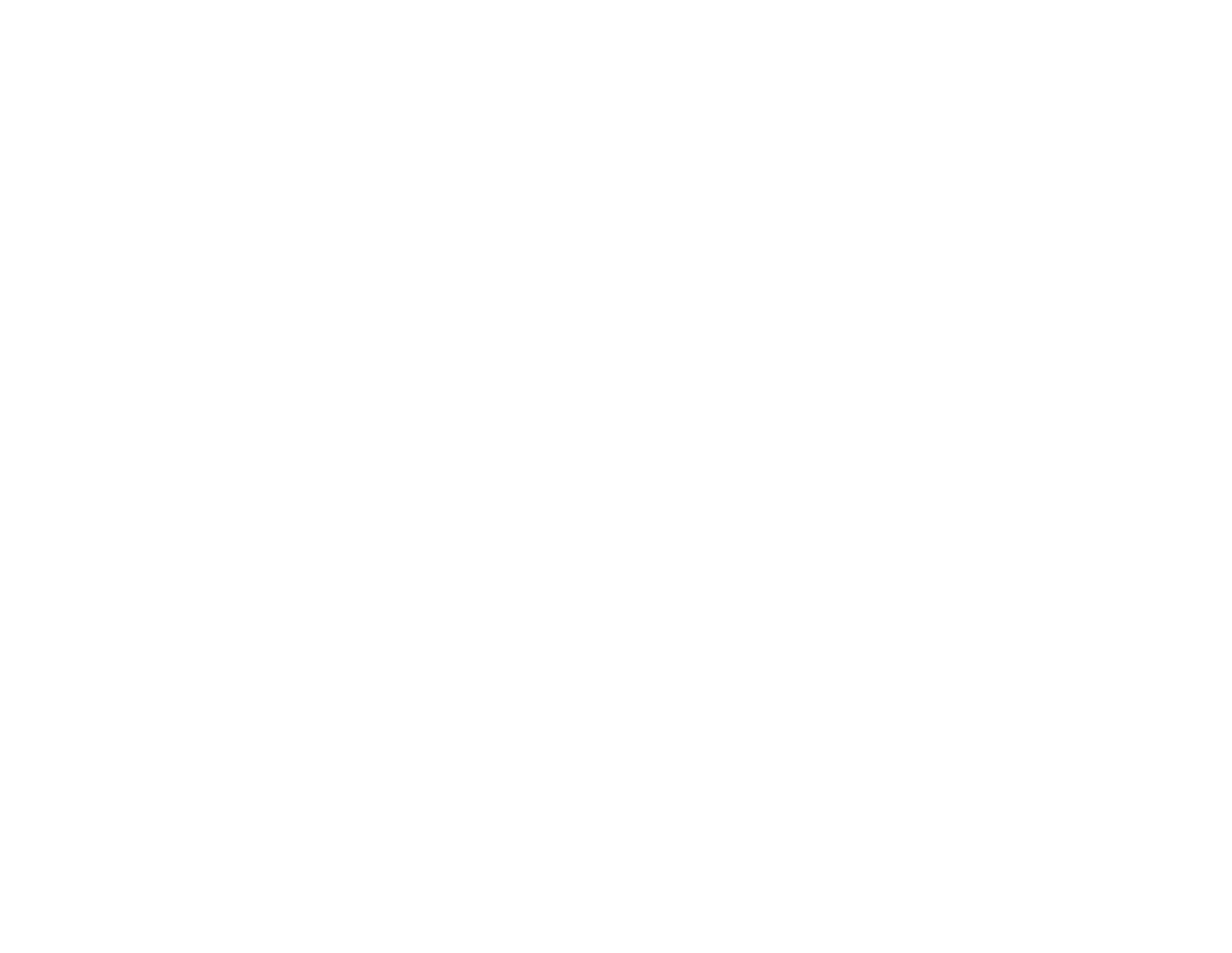# **Table of Contents**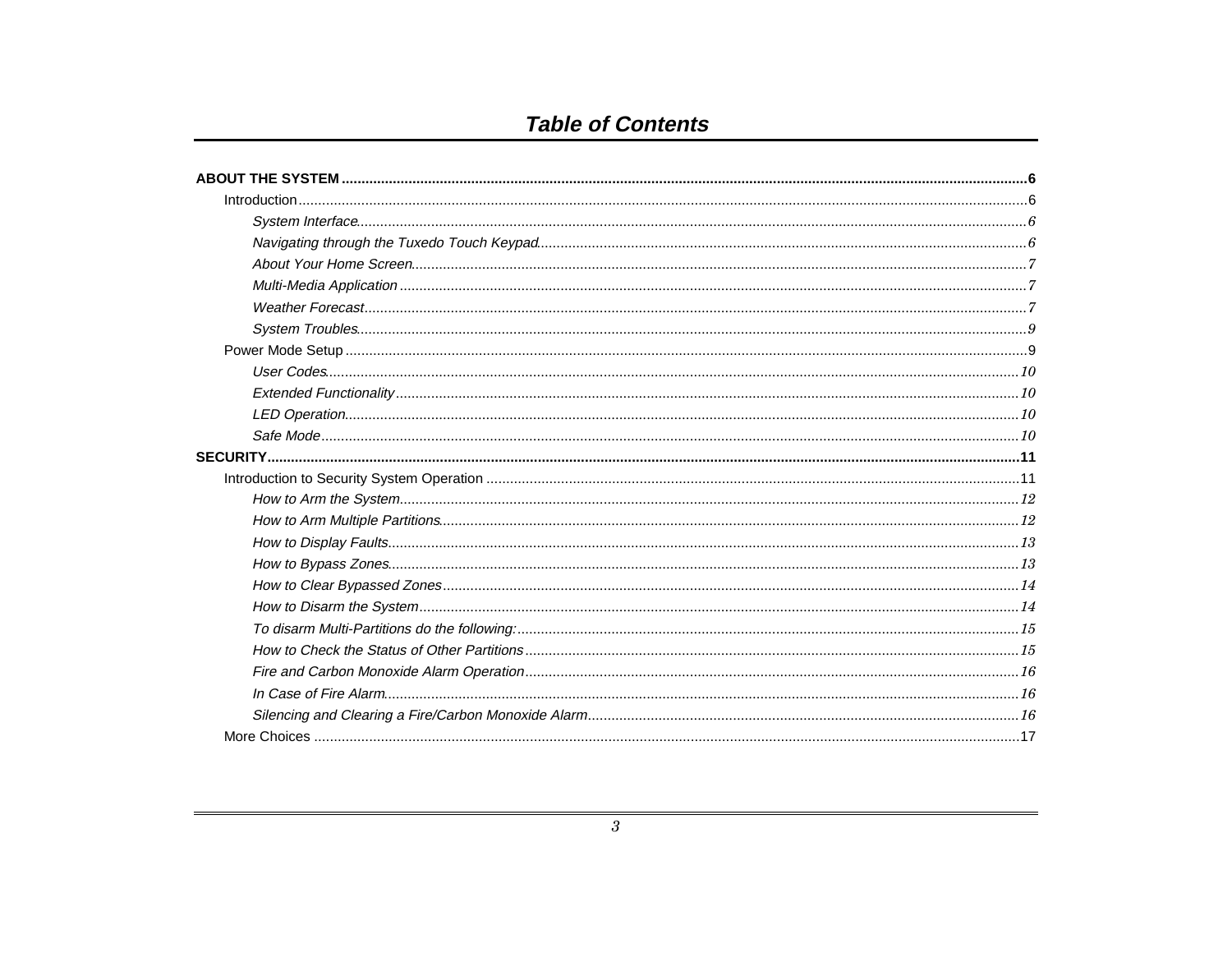# **Table of Contents**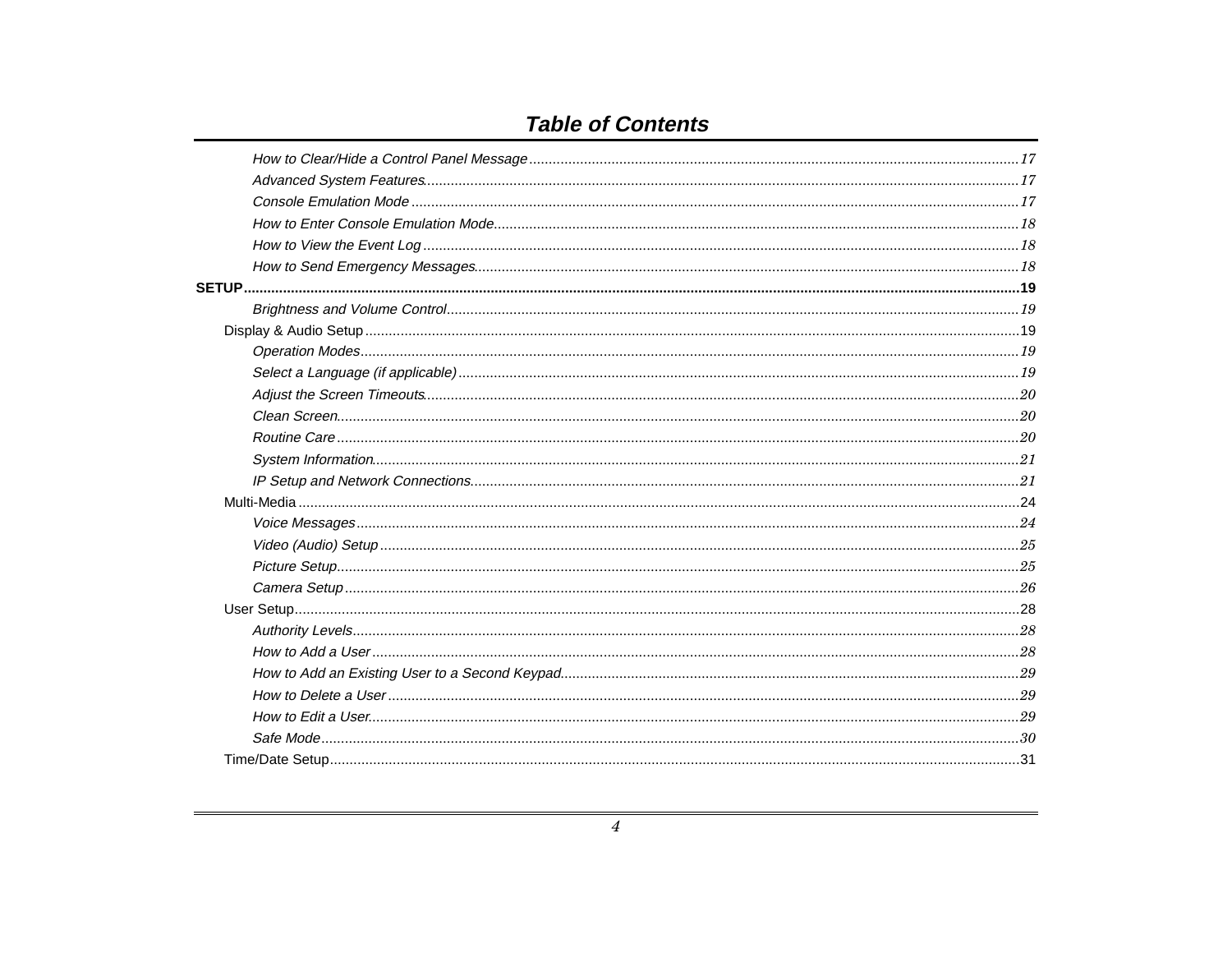# **Table of Contents**

| <b>NOTES</b> |  |
|--------------|--|
|              |  |

NOTE: This device is a Security Enabled Z-Wave Controller.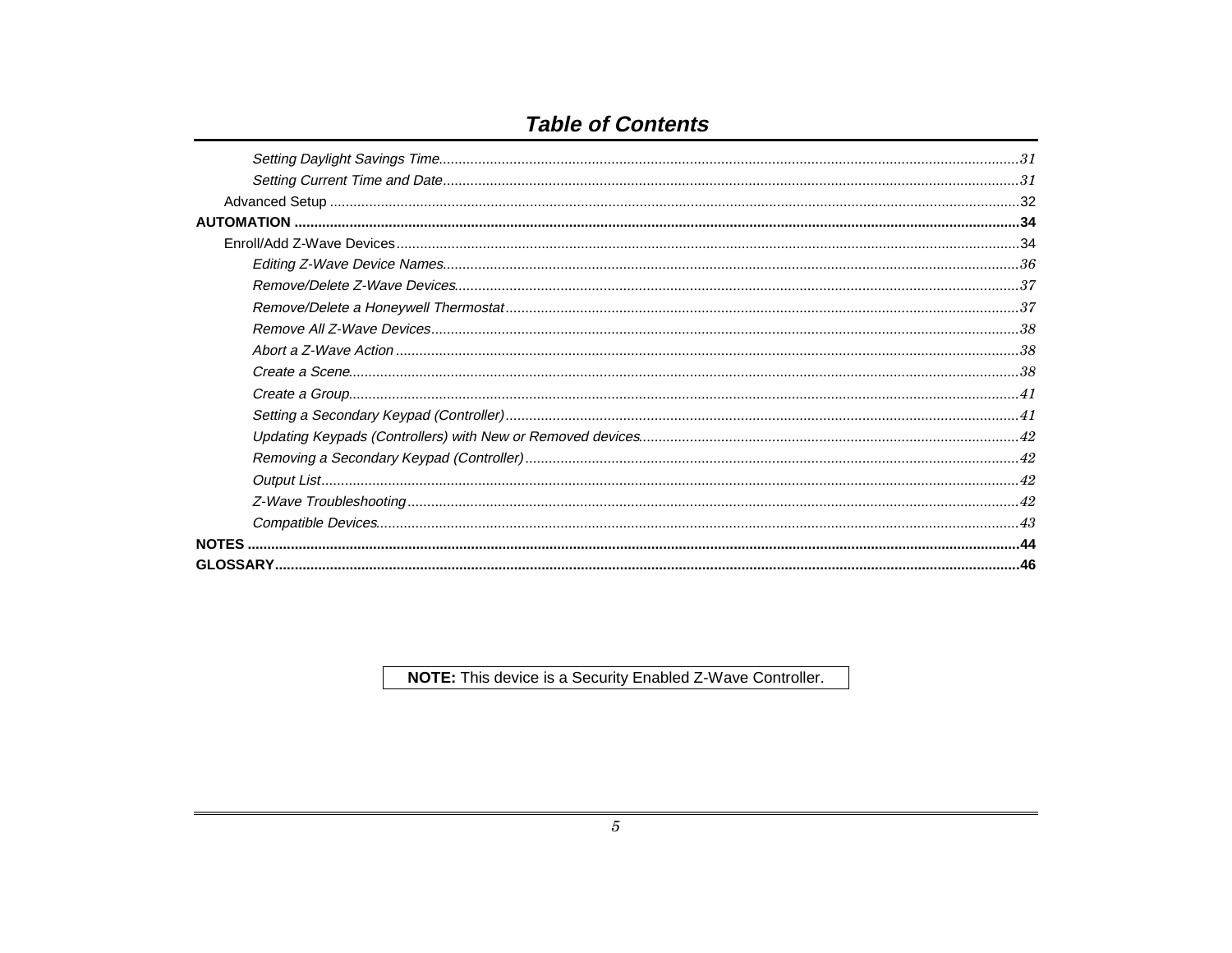# **About the System**

#### **Introduction**

Congratulations on your ownership of a Honeywell Tuxedo Touch WIFI Home Automation System which combines homeautomation and home security. With clear, simple controls on a touch-screen interface, Tuxedo Touch is both easy to learn and easy to use. A Product/Training Video is provided containing easy step by step tutorials to assist with the setup and customization of the system.

#### **System Interface**

Equipped with Wi-Fi capability and built-in Z-Wave® technology, Tuxedo Touch WIFI can be retrofitted into home electronics devices and systems without interference from common household wireless electronics.

#### **Features**

The Tuxedo Touch wireless keypad, used for quick and easy security system operation, offers Z-Wave control of the home environment (lights, appliances, thermostats, door locks and cameras) via any web enabled device (PC, Smart Phone and Tablet).

- Thermostats temperature control for energy conservation when away from home.
- Lights/Appliances turn lights and appliances on when the security system is disarmed.
- Door locks door unlocks when the security system is disarmed.
- Cameras control and view up to four cameras in quad view at the same time from any web enabled device.

In addition, this system offers you burglary protection and may provide fire, carbon monoxide and emergency protection. To realize the full potential of the system, it is important that you feel comfortable operating it. Your system may consist of one or more of the following:

- TUXWIFIS Keypad (black/silver housing)
- TUXWIFIW Keypad (white housing)
- One or more other keypads for system control
- Various sensors for perimeter and interior burglary protection, plus a selected number of strategically placed smoke, carbon monoxide or combustion detectors
- Lighting/output devices.

The system uses microcomputer technology to monitor all zones, and provides appropriate information for display on the keypad and/or other keypads used with the system. Your system may also have been programmed to automatically transmit alarm or status messages over the phone lines or wirelessly over GSM to a central alarm monitoring station.

 $U_{\rm L}$ Wi-Fi has not been evaluated by UL.

### **Navigating through the Tuxedo Touch Keypad**

Navigation through the Tuxedo Touch Keypad typically begins from the "Home" screen. This is the main default screen (starting screen) and is the first screen you see when you power up and initialize the keypad. It is from this screen that you select from the main menu. Once you have made your selection, you can navigate through various sub-menus by pressing graphical icons to perform the function you desire.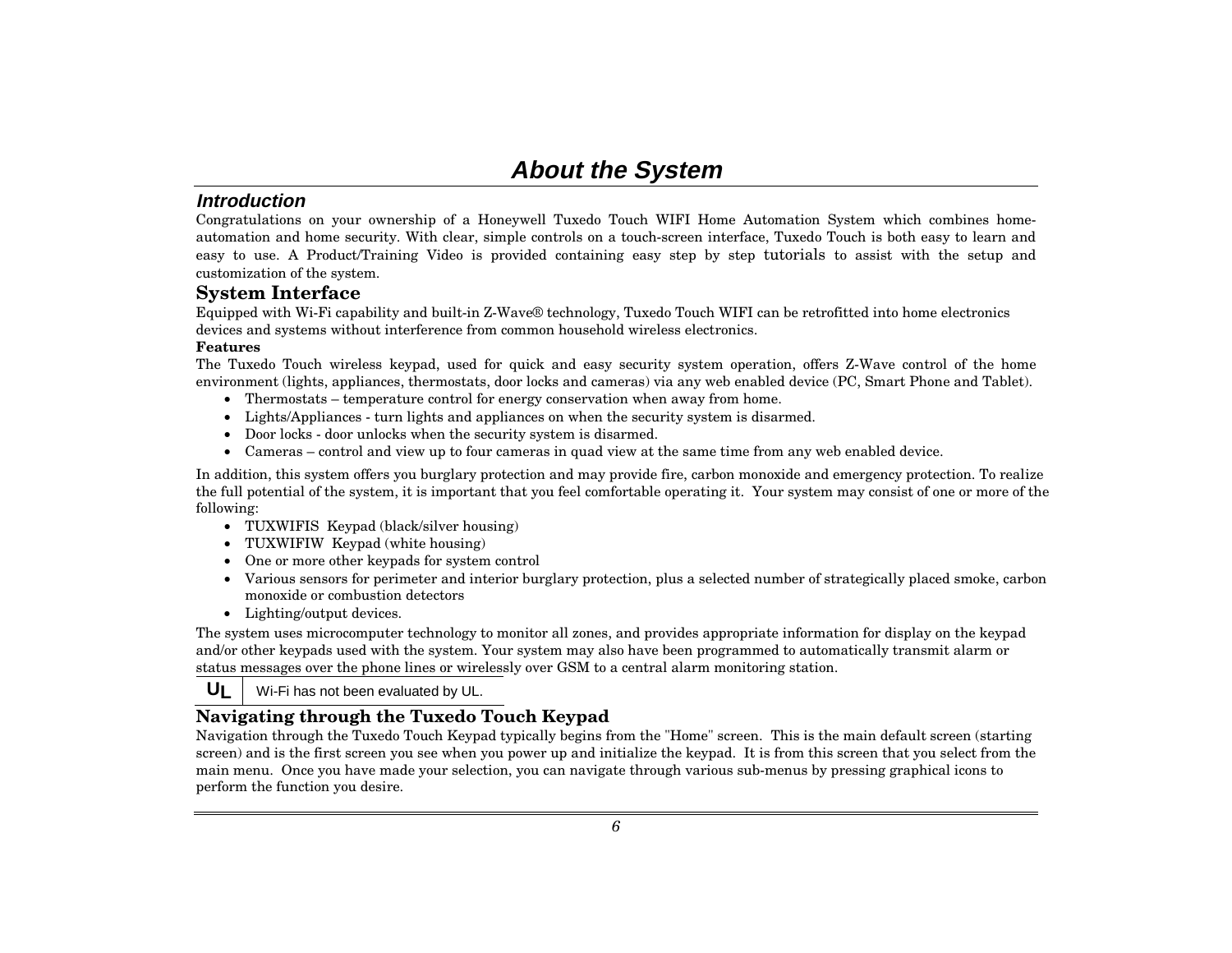### **About the System (cont'd)**

#### **About Your Home Screen**

Your "Home" screen is the gateway to your System. From this screen you can:

- •control your security system
- •control your multi-media applications such as video, pictures and cameras
- •control home automation such as lighting, thermostat, and door locks

Your "Home" screen is displayed most of the time and can be customized via the Multi-Media Application.



The Picture/Video (Audio) features allow you to display personal photos (in a slide show format), and view video files via the external SD/SDHC card.

It is recommended that you use the SD/SDHC card supplied with the keypad.

In everyday handling, memory cards can become susceptible to malfunction and/or failure due to electrostatic discharges and the information on the card may be lost. In some extreme cases, the keypad may need to be reset.

**NOTE:** Honeywell is not responsible for any loss of personal information (files, videos, photos, etc.)



The background and icons shown on the "Home" screen in this manual are for example only. Your system installer may have changed the actual background and icons shown on your "Home" screen.

#### **Memory Card Insertion**

Insert the memory card (SD/SDHC Card) as shown.

#### **Tips for proper memory card handling:**

- Avoid touching the contacts on the card
- Quit the slide show/video application before removing the memory card.

### **Weather Forecast**

The weather forecast is displayed on the "Home" screen. To change locations, press the **Weather** feature on the Home screen. Select **USA/Canada**, and then select **Zip Code** or **Postal Code**. Enter required information on the data entry keyboard. Press the **Back** icon. The four day weather forecast for the location entered is displayed. Use the **Refresh** icon to update the screen.





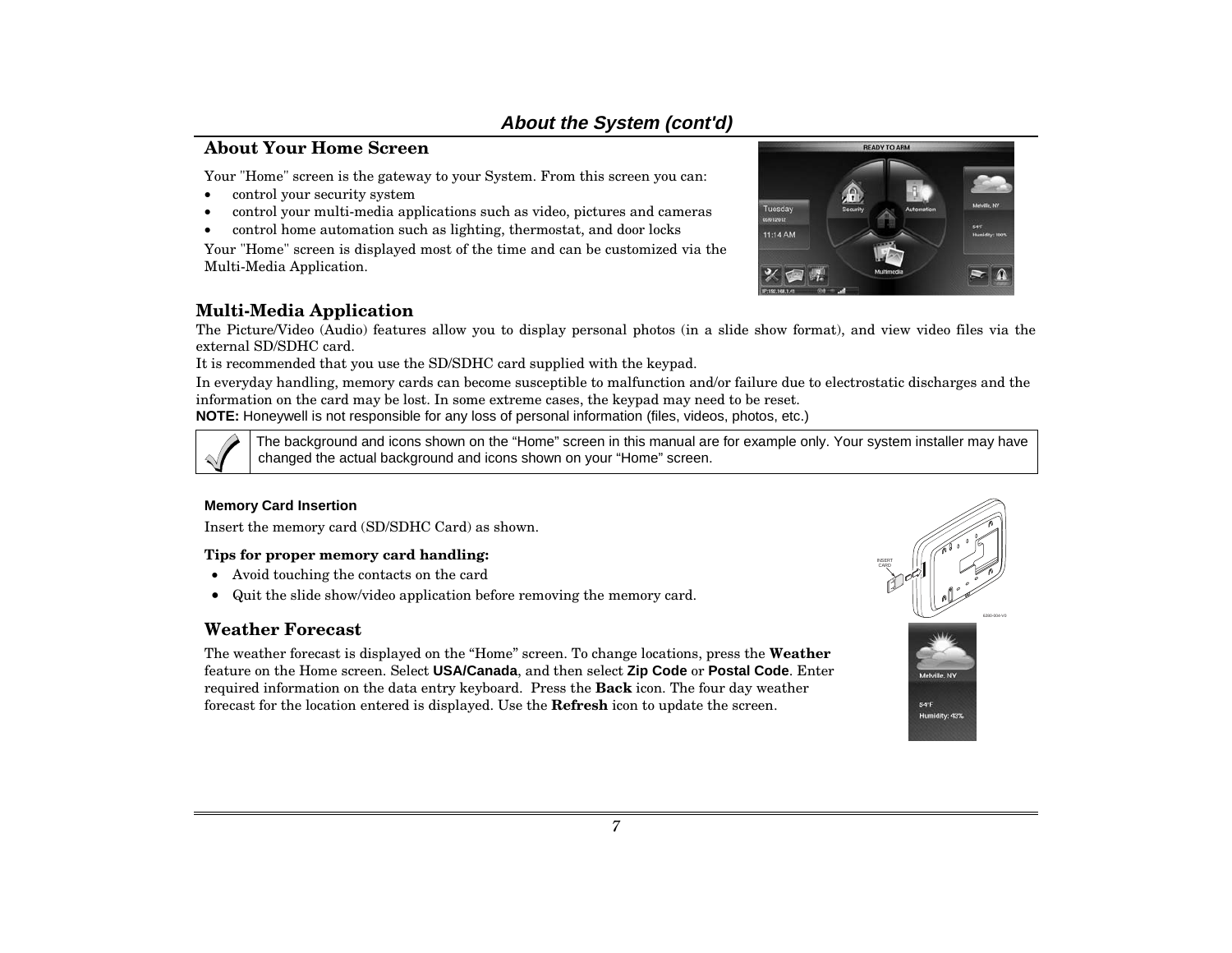### **About the System (cont'd)**

#### *Navigation Icon Descriptions*

To aid in the navigation through the Tuxedo Touch WIFI screens, a set of user-friendly icons has been provided. The appearance and function of these icons are described below.

| <b>ICON</b>   | <b>ICON TITLE</b>            | <b>FUNCTION</b>                                                                                                                                           | <b>ICON</b> | <b>ICON TITLE</b>          | <b>FUNCTION</b>                                                   |
|---------------|------------------------------|-----------------------------------------------------------------------------------------------------------------------------------------------------------|-------------|----------------------------|-------------------------------------------------------------------|
| $\frac{5}{4}$ | "Product/Training<br>Videos" | <b>Accesses Product Introduction</b><br>and Training Videos.                                                                                              |             | "Setup"                    | Accesses the Setup menus.                                         |
|               | "Automation"                 | Accesses the Z-Wave setup,<br>Scene setup, and Group setup<br>screens.                                                                                    |             | "Multimedia"               | Accesses the Message, Camera,<br>Picture and Video features.      |
|               | "Security"                   | Accesses the "Security" screen.                                                                                                                           |             | "Video"                    | Allows user to play video files.                                  |
|               | "Home"                       | Returns you to the "Home"<br>screen.                                                                                                                      |             | "Picture"                  | Allows user to display personal<br>photos in a slide show format. |
|               | "Panic"                      | Displays Emergency functions<br>(as programmed by the installer).<br>Note: This icon is displayed and                                                     |             | "Message"                  | Record and retrieve Voice Messages.                               |
|               |                              | active on all screens except while<br>in the Clean Screen mode, during<br>an LCD Display test in<br>Diagnostics and from the Video<br>and Camera screens. |             | "Voice Status"             | Allows user to hear system status.                                |
|               | "Back"                       | Reverts to the last screen<br>viewed.                                                                                                                     |             | "Control Panel<br>Message" | This icon alerts the user to a Control<br>Panel Message.          |

### *Minimizing the Home Screen Icons*

When viewing wallpaper displays, the Home screen icons can be minimized by pressing the "Minimize Home" icon. Press the "Maximize Home" icon to maximize Home screen icons.

| ▲□<br>ᅠ<br>间<br>JE | $\mathscr{L}\!\!\mathscr{D}\mathcal{L}$ |         | <br>v.                     |                  | ﯩ⊪       |            |            | . VA.68 | ∽      |       |
|--------------------|-----------------------------------------|---------|----------------------------|------------------|----------|------------|------------|---------|--------|-------|
| Minimize<br>Home   | Setup                                   | Picture | Product/Training<br>Videos | Maximize<br>Home | Security | Automation | Multimedia | Weather | Camera | Panic |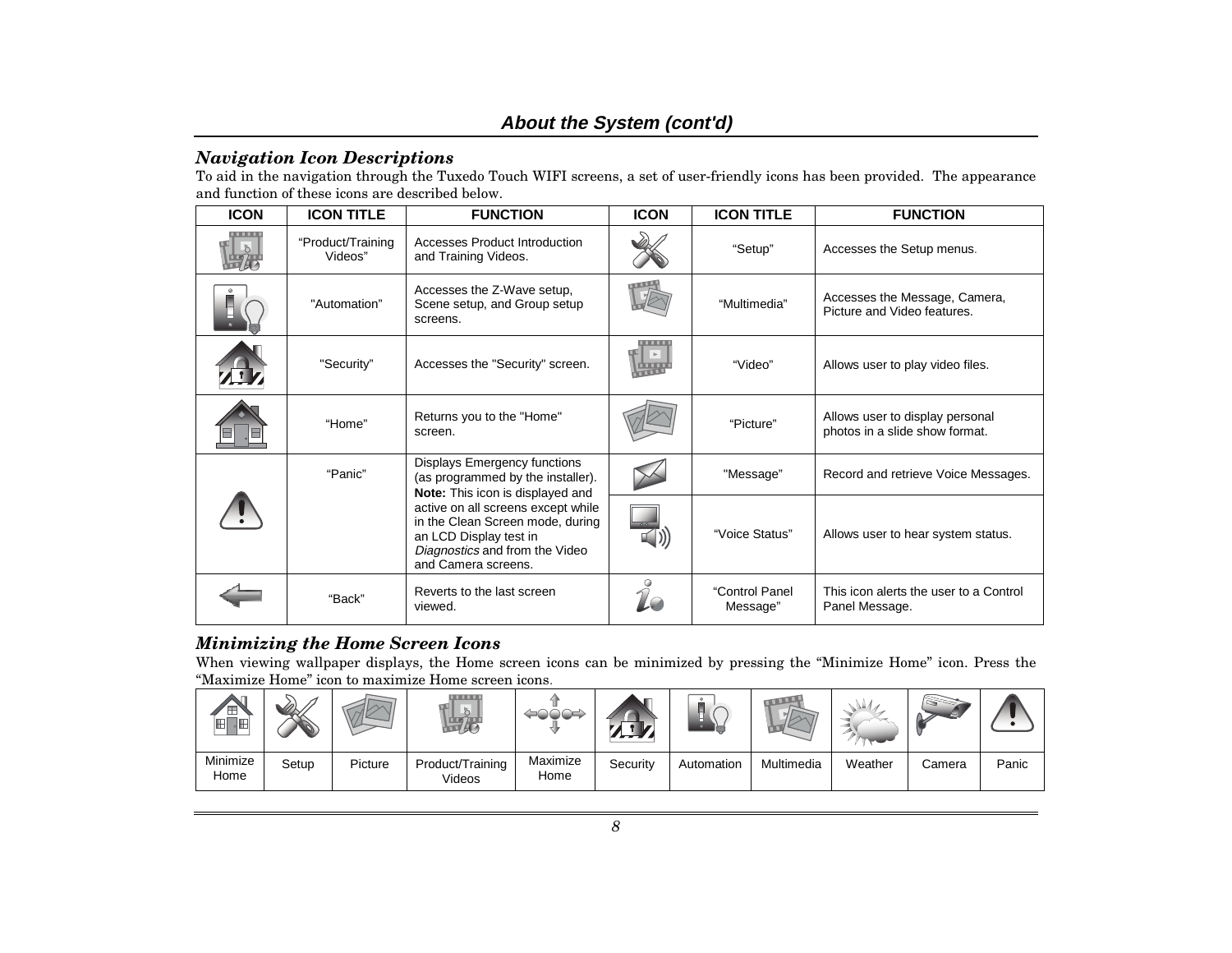### **About the System (cont'd)**

#### **System Troubles**

The "Security" screen also displays an Icon(s) if a system trouble(s) occurs. If a Trouble Icon is shown, contact your alarm company. The following Icons may be shown as applicable to your system:

| <b>ICON</b>              | <b>FUNCTION</b>                                                                                                                |
|--------------------------|--------------------------------------------------------------------------------------------------------------------------------|
|                          | AC Loss – The system is not receiving AC power.                                                                                |
| 繁                        | Bell Failure – The system bell or siren has a problem. Note: This Icon displays when interfacing with residential panels only. |
|                          | Expander Failure – The system has a failure in an expansion module.                                                            |
|                          | Low Battery – The system battery, that powers the system during an AC power loss, is low.                                      |
|                          | LRR Supervision Failure – The Communication Device used to communicate with the central station has a supervision failure      |
| $\mathcal{C}^1_{\infty}$ | Max Attempts Exceeded – The system has exceeded the maximum attempts to communicate with the Central Station.                  |
|                          | Pager Failure – The system cannot communicate with an assigned pager.                                                          |
| $\frac{1}{2}$            | Telco-1 Cut – The system is not able to communicate with the central monitoring station over the primary phone line.           |
|                          | Telco-2 Cut – The system is not able to communicate with the central monitoring station over the secondary phone line.         |
|                          | Wireless Failure – The system is not able to communicate with its wireless devices.                                            |

**Note:** If multiple faults exist, press the **More Choices** icon and then the **Show Zones** icon to view and scroll through the complete list of faults.

### **Power Mode Setup**

Power Setup Mode allows you to reduce power consumption in the event of a system trouble such as AC Loss or Panel Low Battery. To access Power Mode Setup, from the Home screen, press the Setup icon and then do the following:

| <b>ICON</b>               | <b>ACTION</b>                                                                                                                                                                                                                      | <b>NOTES</b>                                                                                                                                                                                                                                                                                                                                                                                                  |
|---------------------------|------------------------------------------------------------------------------------------------------------------------------------------------------------------------------------------------------------------------------------|---------------------------------------------------------------------------------------------------------------------------------------------------------------------------------------------------------------------------------------------------------------------------------------------------------------------------------------------------------------------------------------------------------------|
| ⅂<br>$\frac{1}{\sqrt{2}}$ | 1. Press the System Setup icon.<br>2. Press the Power Mode Setup icon.<br>3. Enter your Authorized Code, if required.<br>4. Select Power Save Mode to enable; then<br>choose from the options.<br>5. Press Apply to save settings. | Select from:<br><b>Turn-off Network</b><br>Override Display Settings: When selected, Display settings are<br>overwritten and the keypad operates in low power mode:<br>- Brightness/Volume controls decrease to minimum levels.<br>- Return To Homepage After time resets to 30 seconds.<br>- Auto SlideShow After time reverts to Never.<br>When AC power is restored, the original Display settings resume. |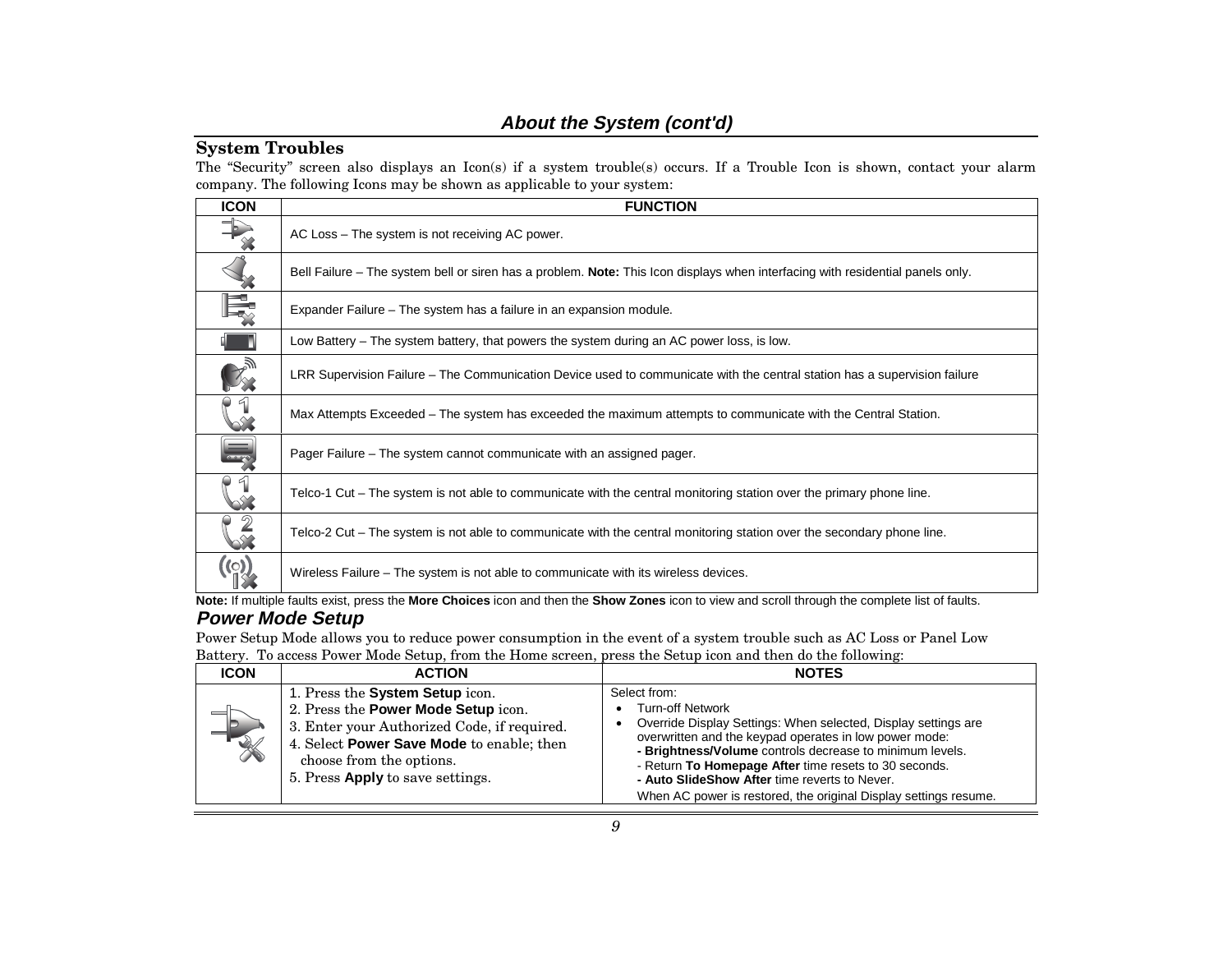#### **User Codes**

Each user must be assigned a name with a corresponding 4-digit user code in order to gain access to authorized features and functions. Users for the system are programmed in a central user setup location that provides the specific questions for authorization level, partition assignment, and RF zone assignment.

#### **Extended Functionality**

Extended functions are advanced functions that can be accessed through a standard alpha keypad or through the console emulation mode on your Tuxedo Touch touch-screen. Refer to your Control Panel User Guide for these features.

**Note:** For SIA installations used with a VISTA-128BPTSIA Control, see the SIA CP-01 Quick Reference Chart located on MyWebTech, Document # 800-09699.

#### **LED Operation**

The Tuxedo Touch Keypad has three LEDs as follows:



**NOTE:** If the Screen Blackout (\*EN50131 Display) feature is enabled (see below) the keypad returns to the "Home" screen and the "Armed" and "Ready" status LEDs turn OFF after 30 seconds. The keypad will remain in this state until a valid user code is entered.

\*The EN50131 Display compliance feature is a European Standard designed to prevent unauthorized users from viewing the status of the Security System.

#### **Safe Mode**

The Keypad contains a Safe Mode of operation. In the rare event that the keypad cannot successfully communicate in its graphic mode with the control panel, the Safe Mode is a backup mode that ensures that you can communicate with your system. Refer to the *Safe Mode* section for further information.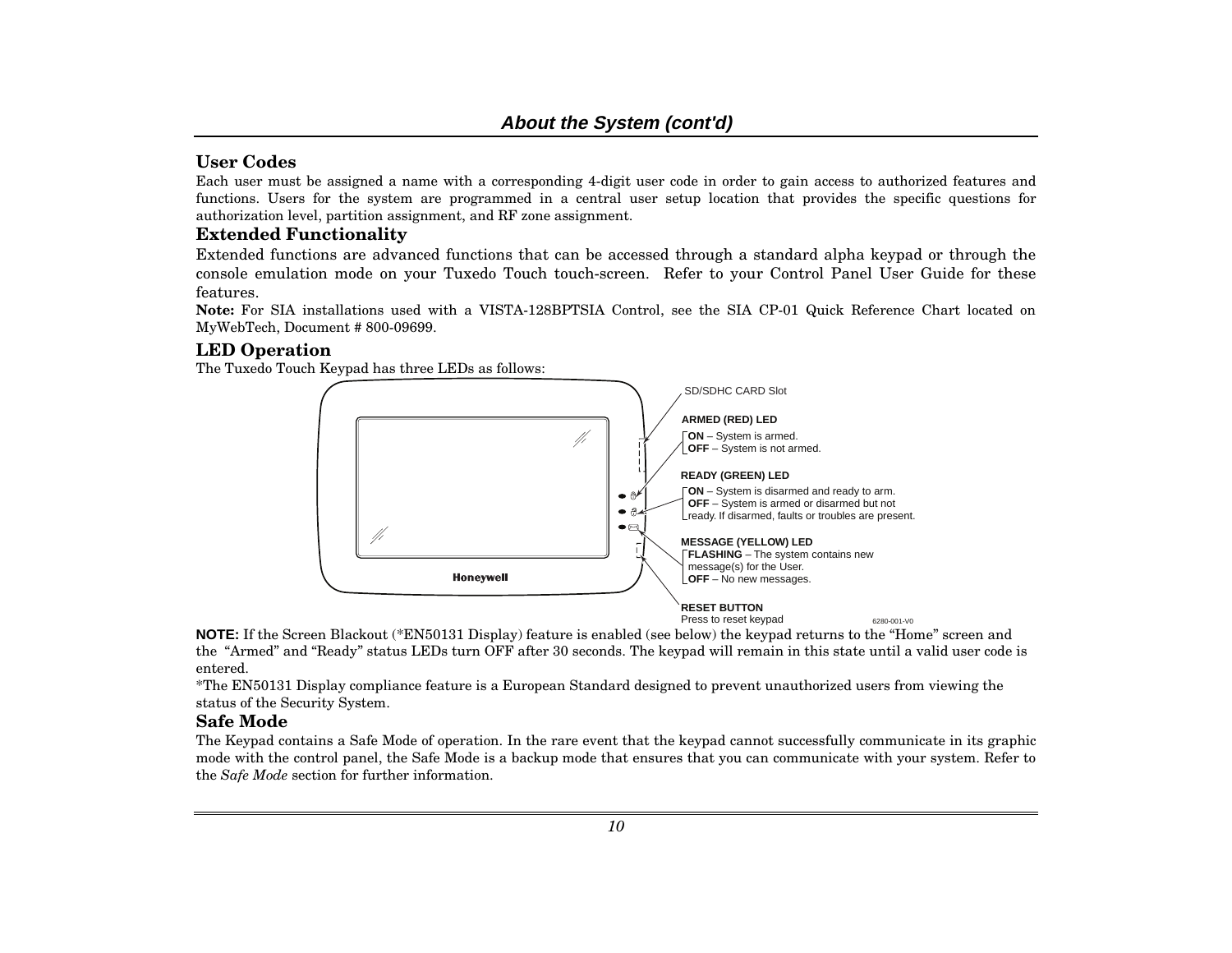# **Security**

#### **Introduction to Security System Operation**

You can arm your system in one of three arming modes: Away, Stay, and Night. The following table lists the three different arming modes and the results of each.

|                | <b>FEATURES FOR EACH ARMING MODE</b>                                                                                                                                                                                                                                          |               |                                                                               |                    |                                                                                                                           |  |  |  |
|----------------|-------------------------------------------------------------------------------------------------------------------------------------------------------------------------------------------------------------------------------------------------------------------------------|---------------|-------------------------------------------------------------------------------|--------------------|---------------------------------------------------------------------------------------------------------------------------|--|--|--|
| Arming<br>Mode | <b>FUNCTION</b>                                                                                                                                                                                                                                                               | Exit<br>Delay | <b>Entry</b><br>Delay                                                         | Perimeter<br>Armed | <b>Interior</b><br><b>Armed</b>                                                                                           |  |  |  |
| <b>AWAY</b>    | Press to arm when no one is staying on the<br>premises. When armed in <b>AWAY</b> , the<br>system sounds an alarm if a protected door<br>or window is opened, or if any movement is<br>detected inside the premises.                                                          | Yes           | Yes                                                                           | Yes                | Yes                                                                                                                       |  |  |  |
| <b>STAY</b>    | Press to arm when you are staying home,<br>but might expect someone to use the<br>entrance door later.<br>When armed in <b>STAY</b> , the system sounds<br>an alarm if a protected door or window is<br>opened, but you may otherwise move freely<br>throughout the premises. | Yes           | Yes                                                                           | Yes                | No                                                                                                                        |  |  |  |
| <b>NIGHT</b>   | Press to arm when you are staying home<br>and do not expect anyone to use the<br>entrance door. Your installer may have<br>configured NIGHT Mode differently; have<br>the installer describe the actual settings of<br>this mode.                                             | Yes           | Yes (set for Away or<br>Stay Mode)<br>No (set for Instant or<br>Maximum Mode) | Yes                | Yes (set for Away or<br>Maximum Mode)<br>No (set for Stay or<br>Instant Mode)<br>See note below for<br>Night Mode arming. |  |  |  |

**Note:** Night Mode (on Residential Panels Only) arms all perimeter zones plus all zones listed in Zone List 5.

**Important:** On Commercial systems, "Away Auto Stay" mode is shown as "Away" mode (with all zones monitored). However, some interior zones may not be armed.

**Note:** The Voice Status Icon ( $\overline{(*)}$ ) indicates the Voice feature. Press the Voice Status Icon to hear system status. Wait 3 seconds and press again to hear Zone Faults or Trouble conditions. Voice status will annunciate even if Voice mode and Chime mode are disabled. Note that the Voice feature must be enabled (by the installer) for this icon to function correctly during an alarm condition.

**Note:** There is a communicator delay of 30 seconds. This delay will prevent a report to the central station if the control panel is disarmed within 30 seconds after an intrusion alarm is triggered. This delay can be removed, or it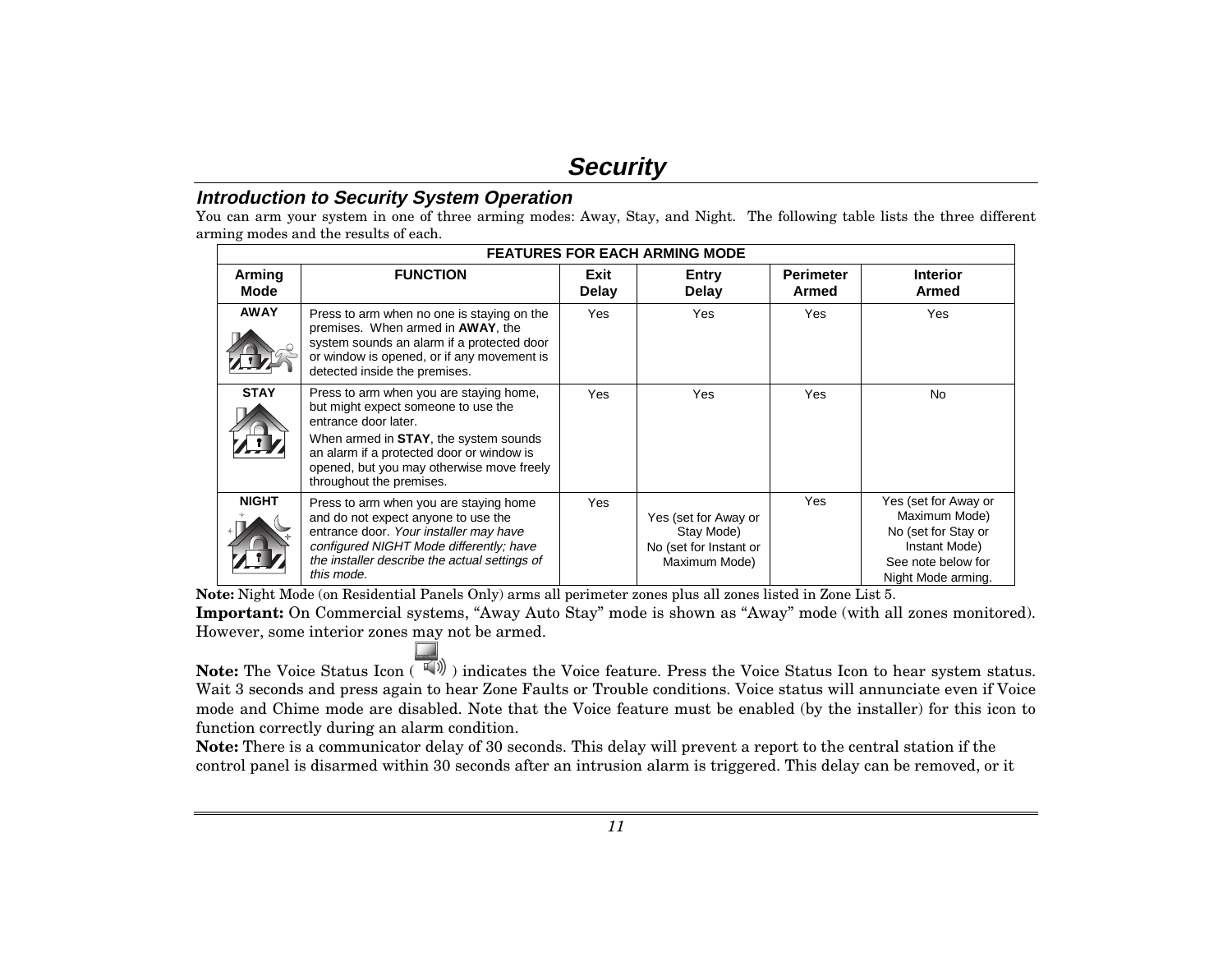can be increased up to 45 seconds at the option of the user by consulting with the installer. Note that emergency, carbon monoxide, and fire-type alarms are normally reported without delay.

#### **How to Arm the System**

Arming the system in any mode is performed in the same way, as described below.

**Note:** Close all perimeter windows and doors before arming.

Arm the system as follows:

| <b>ICON</b> | <b>ACTION</b>                                                                                                                                                                                                                                                              | <b>NOTES</b>                                                                                                                                                                                                                                                                                                                                           |
|-------------|----------------------------------------------------------------------------------------------------------------------------------------------------------------------------------------------------------------------------------------------------------------------------|--------------------------------------------------------------------------------------------------------------------------------------------------------------------------------------------------------------------------------------------------------------------------------------------------------------------------------------------------------|
|             | 1. From the "Home" screen, press the<br><b>SECURITY</b> icon.                                                                                                                                                                                                              | Note: If Quick Arm is Not enabled in your system, a message to enter your<br>User Code is received.                                                                                                                                                                                                                                                    |
| A           | 2. Press the selected arming icon.<br>-a text message appears stating which zones are<br>arming and whether or not there is an entry delay<br>-the screen changes to display the remaining exit<br>delay time, and<br>-the exit delay time continues to count down to one. | When the system is armed for Stay, Night Stay and Instant mode, the<br>keypad beeps 3 times.<br>When the system is armed for Away and Maximum mode, you will hear<br>steady beeps then rapid beeping during the last 10 seconds of Exit Delay.<br>When exit delay time expires, the screen automatically changes to indicate<br>the system is "Armed". |

Note: For CP-01 installations, Maximum Mode cannot be used.

### **How to Arm Multiple Partitions**

**Note:** Some systems may not have multiple partitions and therefore the "Arm Multi-Partitions" icon is inactive. To arm multiple partitions:

| <b>ICON</b> | <b>ACTION</b>                                                                                                                                                                                                                                                                                                                                   | <b>NOTES</b>                                                                                                                                                                                                                                                                                                                                                                                |
|-------------|-------------------------------------------------------------------------------------------------------------------------------------------------------------------------------------------------------------------------------------------------------------------------------------------------------------------------------------------------|---------------------------------------------------------------------------------------------------------------------------------------------------------------------------------------------------------------------------------------------------------------------------------------------------------------------------------------------------------------------------------------------|
|             | 1. From the "Home" screen, press the<br>Security icon and then the Arm Multi-<br>Partition icon.<br>2. Select the appropriate arming mode.<br>3. Enter the User Code authorized to access<br>other partition( $s$ ).<br>4. Highlight the partition from the list on the<br>screen, and press OK.<br>5. Select ALL to arm all partitions listed. | Notes:<br>A user may have access to some or all of the available partitions.<br>If the user code is accepted, the system displays the partitions that<br>the user has access to.<br>When exit delay time expires, the screen automatically changes to indicate<br>the system is "Armed".<br>Note: If any zones are bypassed, a "Display Faults" (<br>) icon is<br>displayed on this screen. |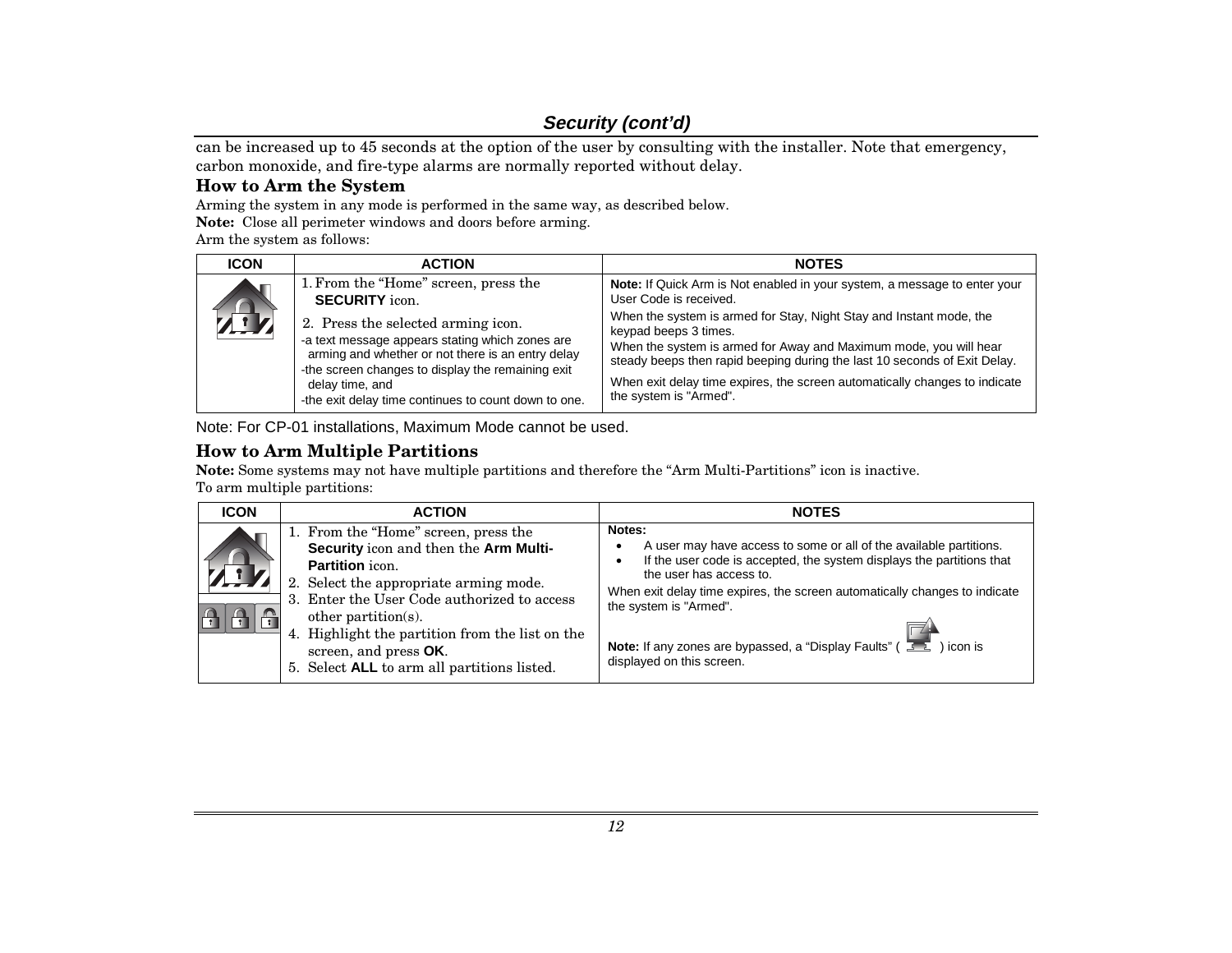#### **How to Display Faults**

The Display Faults function is used when you see a "Not Ready Fault" message and want to determine where the fault is and what type of fault it is. To display faults do the following:

| <b>ICON</b>              |                                                                                                                                                                           | <b>ACTION</b>                                                           |                         |                            |       |                                                                                                                                       |        | <b>NOTES</b>           |                |     |
|--------------------------|---------------------------------------------------------------------------------------------------------------------------------------------------------------------------|-------------------------------------------------------------------------|-------------------------|----------------------------|-------|---------------------------------------------------------------------------------------------------------------------------------------|--------|------------------------|----------------|-----|
|                          |                                                                                                                                                                           | 1. From the "Security" screen, press the<br><b>DISPLAY FAULTS</b> icon. | correct the fault.      |                            |       | A listing of faulted and/or bypassed zones is displayed.<br>As applicable, take corrective action such as closing a window or door to |        |                        |                |     |
|                          | 2. If the fault cannot be corrected, you may<br>choose to bypass a zone by pressing the<br>zone and highlighting it and then pressing<br>the <b>BYPASS SELECTED</b> icon. |                                                                         |                         |                            |       |                                                                                                                                       |        |                        |                |     |
| <b>Show Zones Icons</b>  |                                                                                                                                                                           |                                                                         |                         |                            |       | <b>Distressed Zones Icons</b>                                                                                                         |        |                        |                |     |
| Clear<br><b>Bypasses</b> | Refresh<br>Data                                                                                                                                                           | <b>Bypass</b><br>Selected                                               | HH<br><b>Bypass All</b> | <b>Distressed</b><br>Zones | Alarm | Troubles                                                                                                                              | Faults | <b>Bypass</b><br>Zones | Low<br>Battery | All |

### **How to Bypass Zones**

The Bypass function is used when you want to arm your system with one or more zones left open. Bypassed zones are unprotected and do not cause an alarm when violated while your system is armed.

• Residential systems do not allow you to bypass fire, carbon monoxide or emergency zones. On commercial fire systems, a specified user may be allowed to bypass fire, carbon monoxide and system zones if the user was enabled by your system installer.

• Limits apply as to how many zones can be bypassed at one time. These limits are ten zones on residential systems and five zones on commercial systems.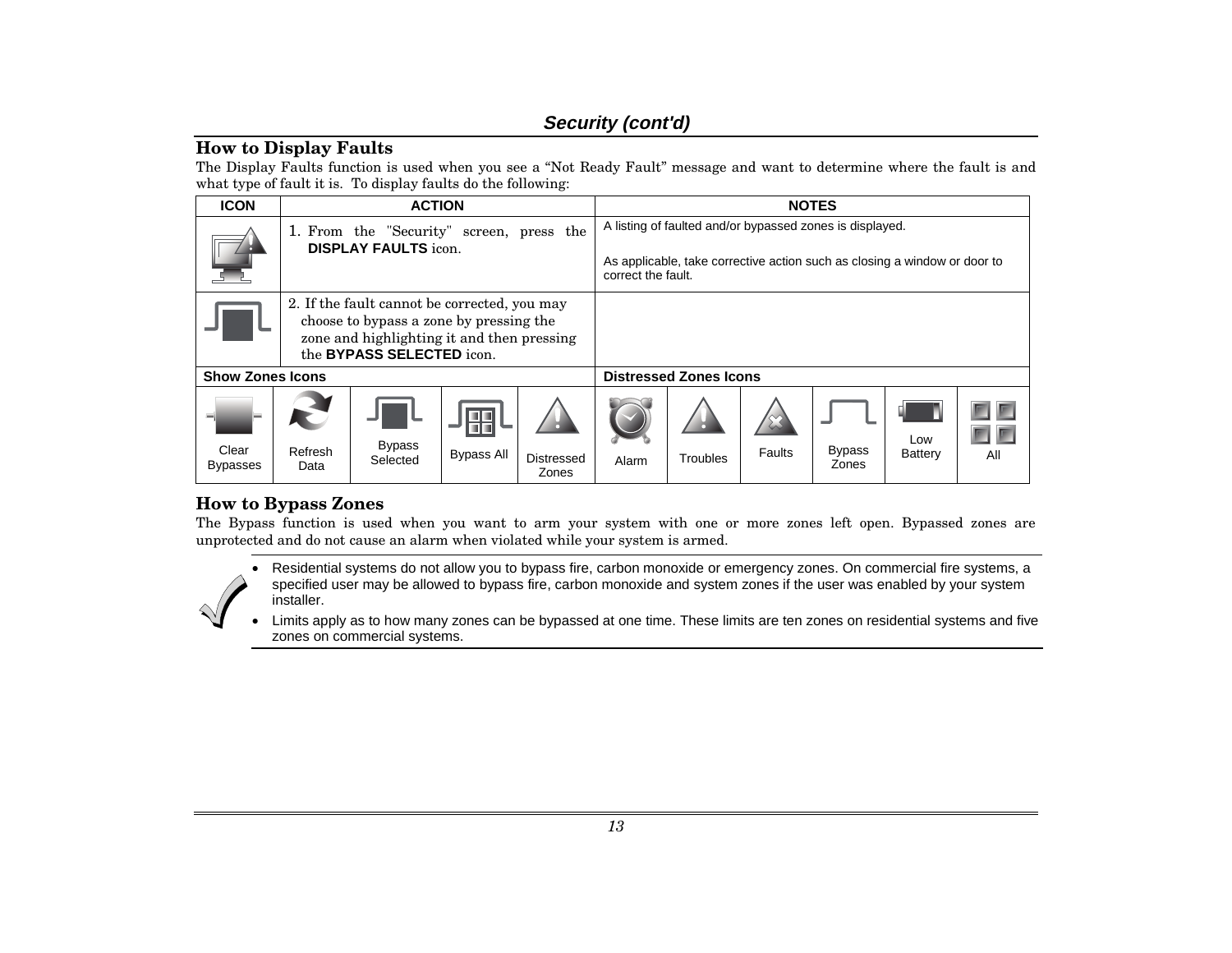| To bypass zones do the following: |                                                                                                         |                                                                                                                                                                                              |  |  |  |  |
|-----------------------------------|---------------------------------------------------------------------------------------------------------|----------------------------------------------------------------------------------------------------------------------------------------------------------------------------------------------|--|--|--|--|
| <b>ICON</b>                       | <b>ACTION</b>                                                                                           | <b>NOTES</b>                                                                                                                                                                                 |  |  |  |  |
|                                   | 1. From the "Home" screen, press the<br><b>SECURITY</b> icon.<br>2. Press the <b>MORE CHOICES</b> icon. | Note: If any zones are bypassed or faulted, a Display Faults icon is also<br>displayed on this screen.                                                                                       |  |  |  |  |
|                                   | 3. Press the <b>SHOW ZONES</b> icon.                                                                    | While the keypad is requesting and receiving the zone data from the control<br>panel, the screen displays "Please Wait!". Then the zones, along with their<br>current status, are displayed. |  |  |  |  |
|                                   | 4. Highlight the zone(s) to be bypassed and<br>press the BYPASS SELECTED icon.                          | Note: If zones have already been bypassed, the top of this screen indicates<br>"Ready Bypass".                                                                                               |  |  |  |  |
|                                   | 5. Enter your 4-digit user code.                                                                        | The screen is displayed with the instructions "To Bypass Zones, Enter<br>Code".                                                                                                              |  |  |  |  |
|                                   | 6. Press the <b>BACK</b> icon to return to the<br>"Arming" screen.                                      | The "More Choices" screen is displayed showing the system status as <b>Ready-</b><br>Bypass.                                                                                                 |  |  |  |  |

#### **How to Clear Bypassed Zones**

A bypassed zone is automatically unbypassed when you disarm the system. If a zone is bypassed, you can remove the bypass as follows:

| <b>ICON</b> | <b>ACTION</b>                                                                                                                                          | <b>NOTES</b>                                                                                                                                                                                 |
|-------------|--------------------------------------------------------------------------------------------------------------------------------------------------------|----------------------------------------------------------------------------------------------------------------------------------------------------------------------------------------------|
|             | 1. Press the <b>SHOW ZONES</b> icon.                                                                                                                   | While the keypad is requesting and receiving the zone data from the control<br>panel, the screen displays "Please Wait!". Then the zones, along with their<br>current status, are displayed. |
|             | 2. Press the CLEAR BYPASSES icon.<br>3. Enter your 4-digit user code. The "More<br>Choices" screen is displayed showing the<br>system as Ready to Arm. | Note: If the system is armed and you unbypass a zone, it disarms the<br>system. If zones are still faulted (not ready) the system will indicate the<br>status as "Not Ready Fault".          |

#### **How to Disarm the System**

**IMPORTANT:** If you return to your home or business and the main burglary sounder is on, DO NOT enter the premises, but call the police from a nearby safe location. If you return to your home or business after an alarm has occurred and the main sounder has shut itself off, the keypad beeps rapidly upon entering, indicating that an alarm has occurred during your absence. **LEAVE IMMEDIATELY and CONTACT THE POLICE** from a nearby safe location.

The system may be disarmed using either of two methods. One method is employed when you enter the premises and the other is when you have been in the premises with the system armed (i.e., Stay and Night arming modes).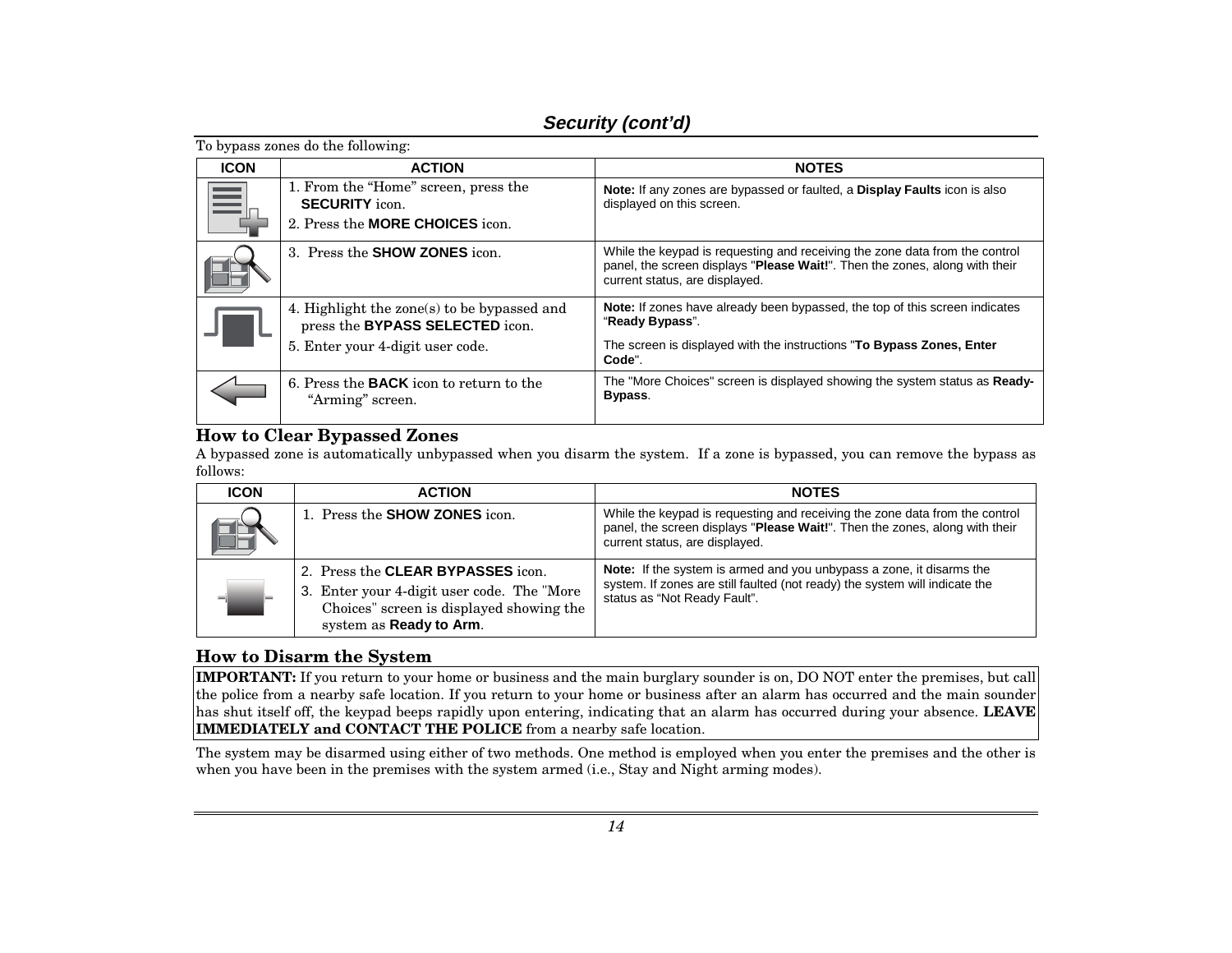#### **To disarm the system when entering the premises:**

The keypad automatically displays the Entry Delay Active screen when you enter the premises:

| <b>ICON</b>            | <b>ACTION</b>                    | <b>NOTES</b>                                                                                                                                                                                                                                                                                       |
|------------------------|----------------------------------|----------------------------------------------------------------------------------------------------------------------------------------------------------------------------------------------------------------------------------------------------------------------------------------------------|
| $\lambda$ is $\lambda$ | 1. Enter your 4-digit user code. | The partition is disarmed and the "Arming" screen is displayed showing the<br>system as <b>Ready to Arm.</b><br>Note: If you have a commercial system and a time window has been defined<br>for when you may disarm the system, the system does not disarm if you are<br>outside that time window. |

To disarm the system when already in the premises:

| <b>ICON</b> | <b>ACTION</b>                                                 | <b>NOTES</b> |
|-------------|---------------------------------------------------------------|--------------|
| -           | 1. Press the Disarm icon.<br>2. Enter your 4-digit user code. |              |

#### **To disarm Multi-Partitions do the following:**

| <b>ICON</b> | <b>ACTION</b>                               | <b>NOTES</b>                                  |  |
|-------------|---------------------------------------------|-----------------------------------------------|--|
|             | 1. From the "Home" screen, press the        | The keypad displays "Multi-Partition Arming". |  |
|             | <b>Security</b> icon.                       |                                               |  |
|             | 2. Press the Arm Multi-Partition icon.      |                                               |  |
|             | 3. Press the <b>Disarm</b> icon.            |                                               |  |
|             | 4. Enter your 4-digit user code.            |                                               |  |
|             | 5. Highlight the partition(s) to disarm and |                                               |  |
|             | press OK, or press ALL to disarm all        |                                               |  |
|             | partitions.                                 |                                               |  |

### **How to Check the Status of Other Partitions**

This system supports between one and eight Partitions (depending on the system.) Partitioning enables a single physical alarm system to control up to eight areas of protection (partitions) depending on the system you have purchased. Each Touch-Screen keypad is assigned a default partition for display purposes, and shows only that partition's information.

**Note:** A letter "H" following the partition name or number indicates that this is the default partition for the keypad.

For example, if your physical site is a four-apartment housing unit, your alarm system may be configured with four partitions. Each apartment's zones (door, windows, smoke detectors, etc.) are assigned to separate partitions, giving each apartment independent arming/disarming control of its own partition (area). A landlord or manager may be granted access to all partitions, so he/she can control the entire system.

If a user is so authorized, a keypad or other keypad in one partition can be used to perform system functions in another partition. (Note that only those partitions authorized and programmed by the installer can be accessed in this manner.)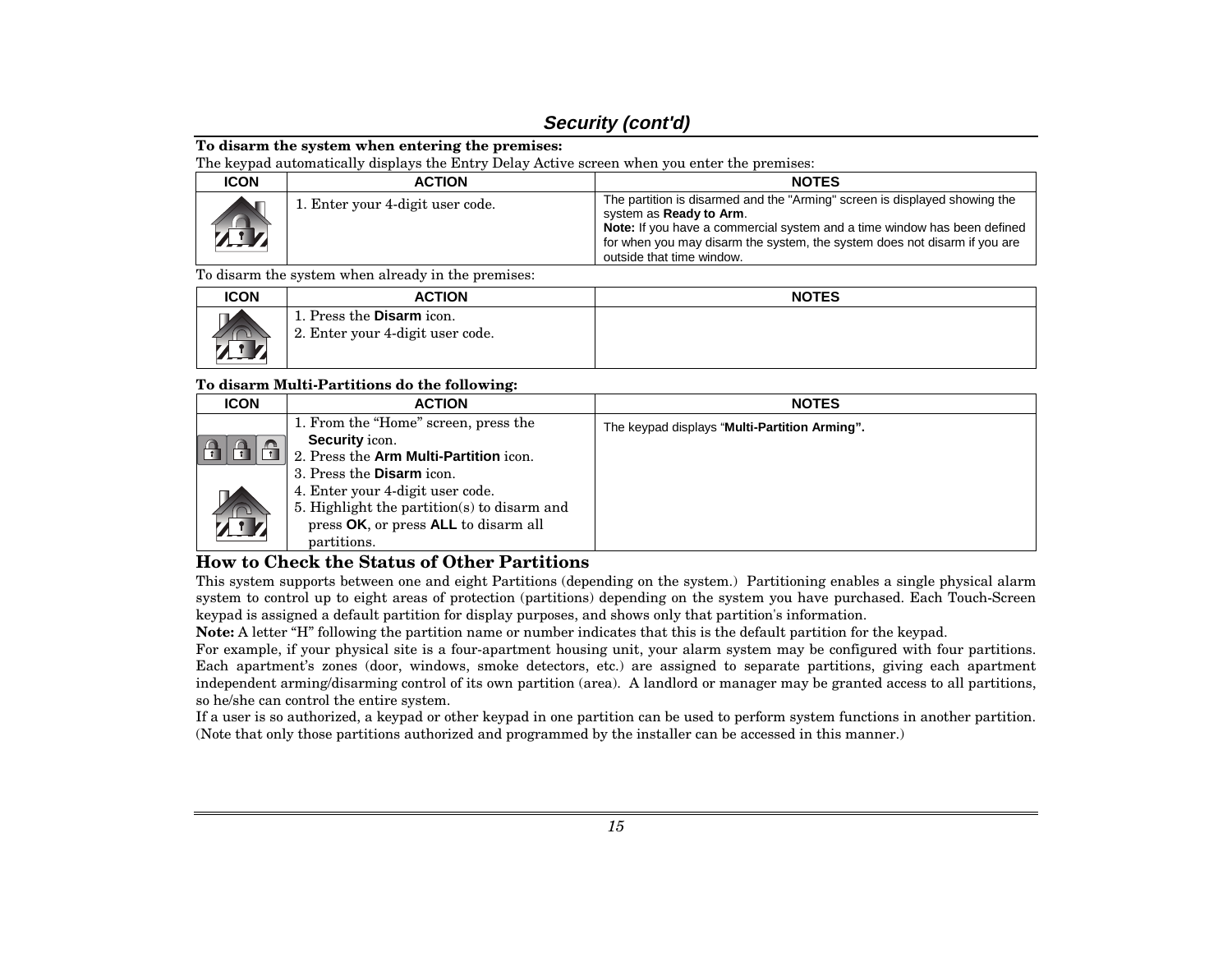To check the status of other partitions perform the following:

| <b>ICON</b> | <b>ACTION</b>                                                                                                                                                                   | <b>NOTES</b>                                                                                                                                                                                                                                                                                                                                                             |  |
|-------------|---------------------------------------------------------------------------------------------------------------------------------------------------------------------------------|--------------------------------------------------------------------------------------------------------------------------------------------------------------------------------------------------------------------------------------------------------------------------------------------------------------------------------------------------------------------------|--|
| zA.         | 1. Press the <b>SECURITY</b> icon.<br>2. Press the "Current Partition" icon (lower<br>edge of the screen; in this case it displays<br><b>P1 H</b> unless changed by installer). | This screen displays the available partitions and their current status.<br>The current partition is shown at the top of the display (P1). To change this<br>assignment, select the appropriate icon (e.g., press P2 to switch control to<br>Partition 2).                                                                                                                |  |
| P1 H        | 3. Enter the code authorized to access other<br>$partition(s)$ .<br>If the code is accepted, the system displays the<br>partitions that user has access to.                     | Note: After leaving this screen when using a residential panel, the selected<br>partition in the keypad automatically reverts back to the keypad's home<br>partition after two minutes. When using commercial panels, you must select<br>the keypad's home partition to return to it.<br><b>Note:</b> A code may have access to some or all of the available partitions. |  |

### **Fire and Carbon Monoxide Alarm Operation**

Your fire alarm system and carbon monoxide detector (if installed) is on 24 hours a day, providing continuous protection. In the event of an emergency, the installed smoke, heat, carbon monoxide detectors automatically send signals to your Control/Communicator, triggering a loud interrupted sound from the keypad. An interrupted sound is also produced by optional exterior sounders. EVACUATE ALL OCCUPANTS FROM THE PREMISES IMMEDIATELY. Notify your Central Station/Security Company immediately and wait for further instructions.

**UL**CO annunciation has not been investigated by UL and may not be used for UL installations.

### **In Case of Fire Alarm**

- 1. A FIRE message appears at your keypad and remains on until you silence the alarm.
- 2. Should you become aware of a fire emergency before your detectors sense the problem, go to your nearest keypad and manually initiate an alarm by pressing the panic key assigned as FIRE emergency (if programmed by the installer) and hold down for at least 2 seconds.
- 3. Evacuate all occupants from the premises.
- 4. If flames and/or smoke are present, leave the premises and notify your local Fire Department immediately.

### **Silencing and Clearing a Fire/Carbon Monoxide Alarm**

- 1. Silence, acknowledge, and clear the alarm by:
	- a. **For Residential Systems:** Press "Touch here to Silence" on the display to silence the alarm. **For Commercial Systems:** Enter your code. This silences and acknowledges the alarm and disarming of the system (if armed).
	- b. **For Residential Systems:** Press the **CLEAR** icon followed by your code. This acknowledges the alarm and the disarming of the system (if armed).

**For Commercial Systems:** Press the **CLEAR** icon followed by your code. The system attempts to clear the alarm from memory. If NOT successful (i.e., smoke in the detector) the Security screen is displayed and the Display Faults icon displays a "Not Ready Fault".

- c. Press the **DISPLAY FAULTS** icon on the Arming screen. The faulted fire/carbon monoxide zone is displayed.
- d. Press the **CLEAR** icon and then enter your code. This clears the Fire Alarm/CO Alarm from the system.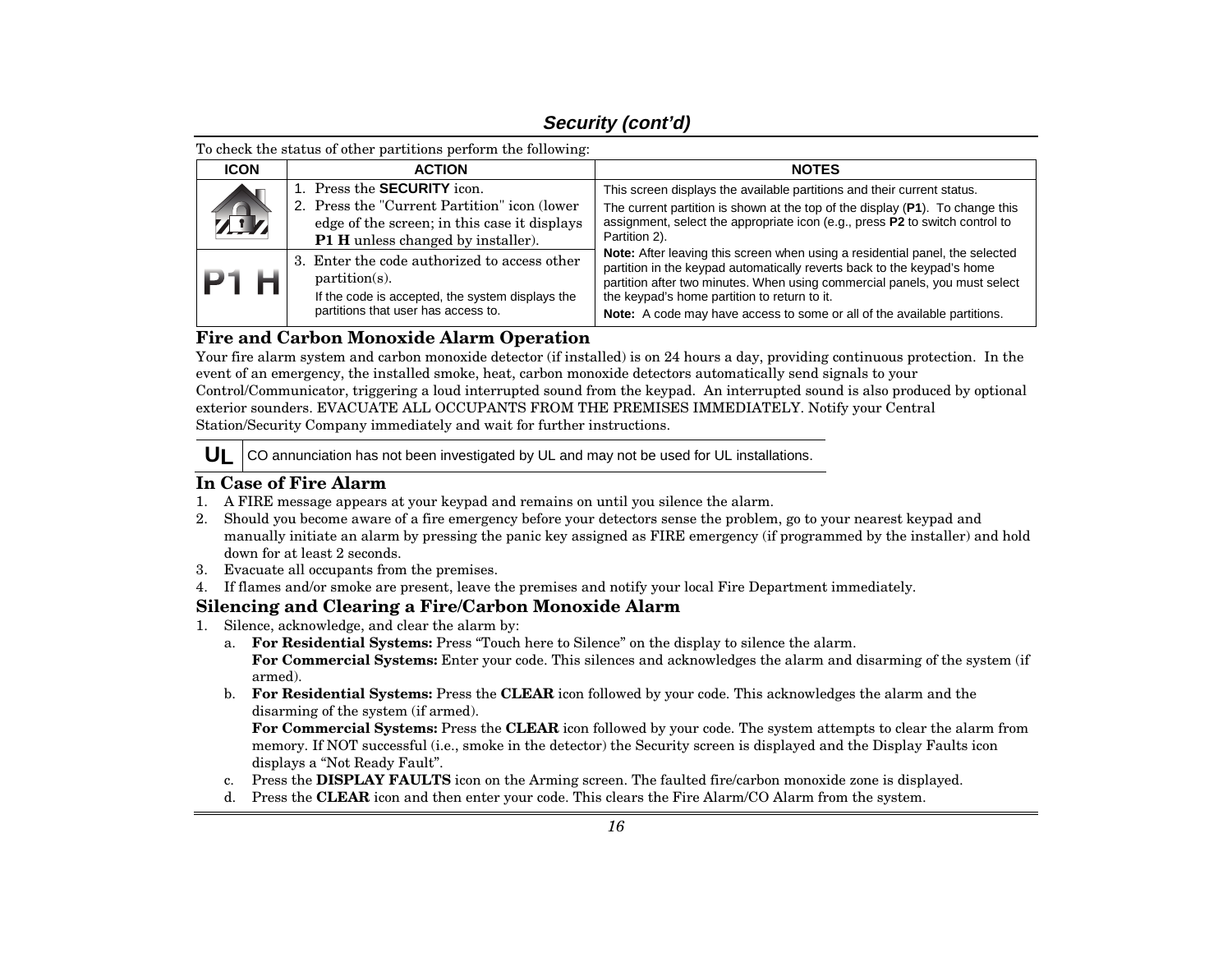- 2. If the keypad does not indicate a **READY** condition after the second sequence, press the **DISPLAY FAULTS** icon on the Arming screen to display the zone(s) that are faulted. Be sure to check that smoke detectors/carbon monoxide detectors are not responding to smoke, heat, or gas producing objects in their vicinity. In this case, eliminate the source of heat, smoke or leak.
- 3. If this does not remedy the problem, there may still be smoke/gas in the detector. Clear it by fanning the detector for about 30 seconds.
- 4. When the problem has been corrected, clear the display by entering the **DISPLAY FAULTS** icon on the Arming screen, selecting the fire or carbon monoxide zone, pressing the **CLEAR** icon and then entering your user code.

**Note:** Contact your Central Station/Security Company for servicing if you have further problems with your system.

### **More Choices**

### **How to Clear/Hide a Control Panel Message**

The Control Panel Message icon alerts the user to a control panel message. When a Control Panel Message is displayed, the user has two options. User can clear the Control Panel Message immediately, or minimize the window and clear it at a later time. To Clear/Hide the Control Panel Message, do the following:

| <b>ICON</b>      | <b>ACTION</b>                                                                                                                                 | <b>NOTES</b>                                                                                                                                                                                                                                                  |
|------------------|-----------------------------------------------------------------------------------------------------------------------------------------------|---------------------------------------------------------------------------------------------------------------------------------------------------------------------------------------------------------------------------------------------------------------|
| $\sqrt{2}$<br>19 | 1. To clear; press <b>CLEAR</b> .<br>2. Enter your Authorized Code or,<br>3. To hide; press HIDE to clear the Control<br>Panel Message later. | Once your <b>Authorized Code</b> is accepted, the Control Panel Message is<br>cleared.<br>If the alarm is still present, press CLEAR again and then enter your<br><b>Authorized Code again.</b><br>Press the <b>HIDE</b> icon to address the condition later. |

### **Advanced System Features**

While most of the commonly used security functions are available from the keypad's advanced user interface, there are some less used, advanced features that can either be accessed through Console Emulation mode on the keypad or a standard alpha keypad. To use features not supported by the keypad, refer to your Control Panel User Guide.

#### **Console Emulation Mode**

Console Emulation Mode allows you to use a keypad interface just as you would a regular system keypad. All commands shown in Console Emulation mode can also be executed from a standard alpha keypad.

#### **Notes:**

- It is recommended that you **do not** use the Console Emulation Mode to enter GOTO commands. Unsatisfactory operation may result from issuing GOTO commands in Console Emulation.
- Two icon panics (1 & \*, 3 & #, and \* & #) **do not** function in the Console Emulation Mode. The A, B, C, and D icons do function if programmed as panic keys. Check with your system installer for details.
- Commercial systems with Alpha keypads have a feature where if you press a key for 5 seconds, you receive self help messages about the pressed key or holding the \* key for 5 seconds to provide zone descriptors. These features do not function in the keypad as all key presses are instantaneous.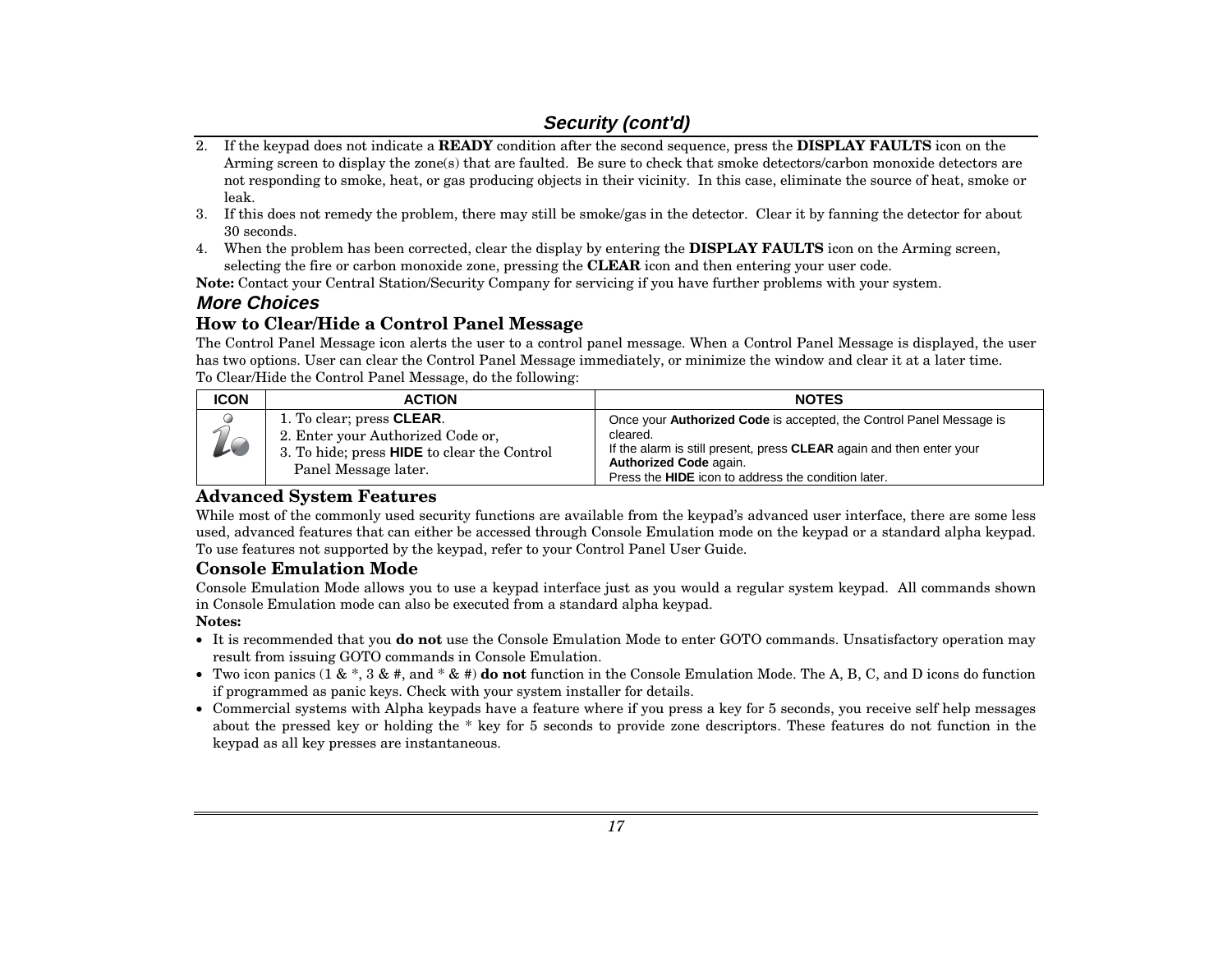#### **How to Enter Console Emulation Mode**

To access Console Emulation Mode, do the following:

| <b>ICON</b> | <b>ACTION</b>                                                                                         | <b>NOTES</b>                                                 |
|-------------|-------------------------------------------------------------------------------------------------------|--------------------------------------------------------------|
| <u>__</u>   | 1. From the Home screen, press the<br><b>SECURITY</b> icon.<br>2. Press the <b>MORE CHOICES</b> icon. |                                                              |
| EEE         | 3. Press the <b>CONSOLE MODE</b> icon.                                                                | Perform functions as you would from a standard alpha keypad. |

### **How to View the Event Log**

Your system has the ability to record various events in a history log wherein each event is recorded with the time and date of its occurrence. The control panel must be programmed to record various system events in the installer programming mode. To view the Event Log, perform the following:

| <b>ICON</b> | <b>ACTION</b>                                                                                                                                                                                                                     | <b>NOTES</b>                                                                                                                        |
|-------------|-----------------------------------------------------------------------------------------------------------------------------------------------------------------------------------------------------------------------------------|-------------------------------------------------------------------------------------------------------------------------------------|
|             | 1. From the "Home" screen, press Security<br>and then the <b>MORE CHOICES</b> icon.<br>2. Press the <b>EVENT LOGS</b> icon; the first eight<br>events are displayed. Move the scroll bar<br>down to view the full list of events. |                                                                                                                                     |
| Ę           | 3. Select the <b>Partition</b> that you want to view<br>Events for (or select All Partitions).<br>4. Select the type of Event to view (or select<br>ALL); the events are displayed with the<br>number of times of its occurrence. | Each type of Event can be viewed by category; select from <b>ALL</b> , System,<br>Alarms, Troubles, Bypasses and Open/Close events. |

#### **How to Send Emergency Messages**

An emergency message for fire, panic, or medical can be sent to the central monitoring station from the **Emergency** screen. The **Emergency** screen can be accessed by activating the "PANIC" Icon located on the lower right corner of the screen. Perform the following to send an emergency message.

| <b>ICON</b>              |                                                                                                                                                                  | <b>ACTION</b>     |               | <b>NOTES</b>                                                                                                                                                                                                                                                                                                                                                                                                            |
|--------------------------|------------------------------------------------------------------------------------------------------------------------------------------------------------------|-------------------|---------------|-------------------------------------------------------------------------------------------------------------------------------------------------------------------------------------------------------------------------------------------------------------------------------------------------------------------------------------------------------------------------------------------------------------------------|
|                          | 1. Press the <b>PANIC</b> Icon.<br>2. Press and hold (for at least 2)<br>seconds) the associated alarm icon<br>(FIRE, PANIC, SILENT PANIC or<br><b>MEDICAL).</b> |                   |               | You are immediately returned to the screen from which you pressed the "PANIC" Icon.<br>NOTE: The Emergency screen cannot be accessed while running a screen<br>diagnostic test or while in the clean screen mode.<br>Note: The panic button disables during latching and unlatching of Z-Wave doors,<br>while running screen diagnostic testing, when in clean screen mode and when<br>refreshing Z-Wave device status. |
| <b>Emergency Icons</b>   |                                                                                                                                                                  |                   |               |                                                                                                                                                                                                                                                                                                                                                                                                                         |
| $\ket{\text{L}}$<br>Fire | 奚<br>Panic                                                                                                                                                       | £<br>Silent Panic | d)<br>Medical | • Emergency messages are optional and may not be available on your system. Ask<br>your system installer if emergency messages are available on your system.<br>NOTE: Medical functionality has not been evaluated by UL and may not be used in<br>UL Listed applications.                                                                                                                                               |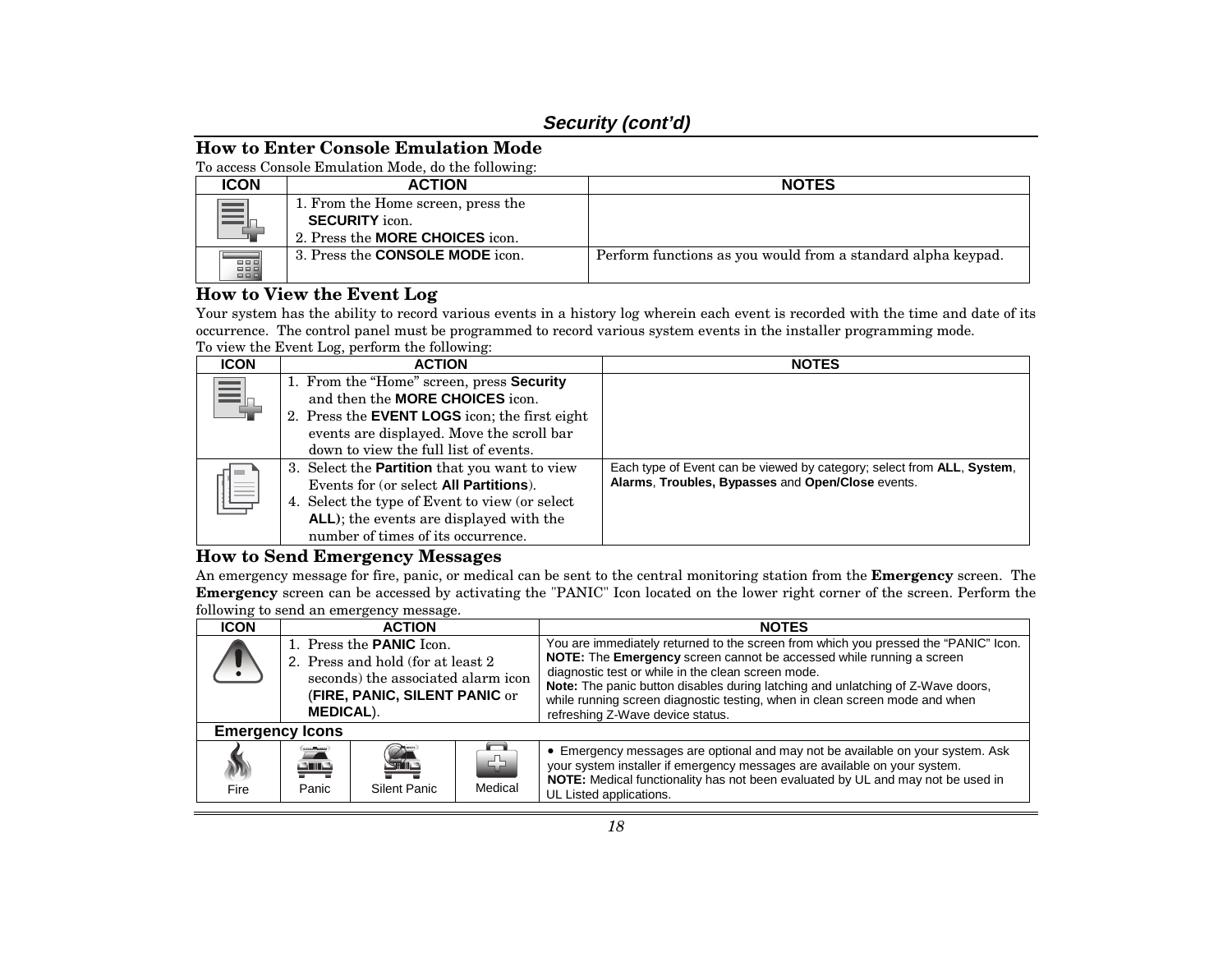# **Setup**

Setup allows you to make changes to the way your keypad is operating. You may access the **Brightness and Volume, Display & Audio Setup**, **IP Setup, System Setup** and **System Information** from the "Setup" screen.

#### **Brightness and Volume Control**

From the "Home" screen, access the "Setup" screen as follows:

| <b>ICON</b> | <b>ACTION</b>                                                                                                                                                                 | <b>NOTES</b>                                                                                    |
|-------------|-------------------------------------------------------------------------------------------------------------------------------------------------------------------------------|-------------------------------------------------------------------------------------------------|
| Dette       | 1. Press the <b>Setup</b> icon.<br>2. Move the Brightness/Volume slide bar up or<br>down to increase or decrease settings.<br>3. Press the <b>Save</b> icon to save settings. | If changes are made, when you exit a pop-up window displays:<br>"Information<br>Settings saved" |

### **Display & Audio Setup**

From the Display & Audio Setup feature you may access **Operation Modes, Language, Backlight Off After** time, **To Homepage After** time, **Auto Slideshow After** time and **Clean Screen**.

#### **Operation Modes**

Operation modes provides access to **Chime Mode, Voice Mode, and Voice Chime** which allows you to turn the keypad chime mode and voice mode on or off.

- Chime Mode Keypad chimes whenever a door or window is open.
- Voice Mode Keypad voice annunciates whenever a change in system status occurs.
- Voice Chime The chime mode and voice mode are in effect with the chime beeps followed by voice annunciation.

Access the "Operation Modes" screen as follows:

| <b>ICON</b> | <b>ACTION</b>                                             | <b>NOTES</b>                                                           |
|-------------|-----------------------------------------------------------|------------------------------------------------------------------------|
| $\sqrt{2}$  | 1. From the "Setup" screen, press the <b>Disp &amp;</b>   | If the Chime Mode and Voice Mode are both selected, the Voice Chime is |
|             | <b>Audio Setup icon.</b>                                  | automatically selected.                                                |
|             | 2. Enter your "Authorized Code", if required.             |                                                                        |
|             | 3. Select Chime Mode or Voice Mode to turn                | It may take a few seconds for the Chime Mode to take effect.           |
|             | the mode on or off.                                       | When the keypad exits the "Operation Modes" screen, your selection is  |
|             | 4. Press the <b>HOME</b> or <b>BACK</b> icon after making | saved.                                                                 |
|             | vour selection.                                           |                                                                        |

#### **Select a Language (if applicable)**

| <b>ICON</b> | <b>ACTION</b>                                                                                                                                                                            | <b>NOTES</b>                                                                                                                           |
|-------------|------------------------------------------------------------------------------------------------------------------------------------------------------------------------------------------|----------------------------------------------------------------------------------------------------------------------------------------|
| $\bigcirc$  | 1. From the Home screen, press the <b>Setup</b> icon.<br>2. Press the Disp & Audio Setup icon.<br>3. Enter an Authorized Code.<br>4. Press the <b>Language</b> field; select a language. | If applicable, after the language is selected, the keypad will revert back to<br>the "Home" screen with the selected language applied. |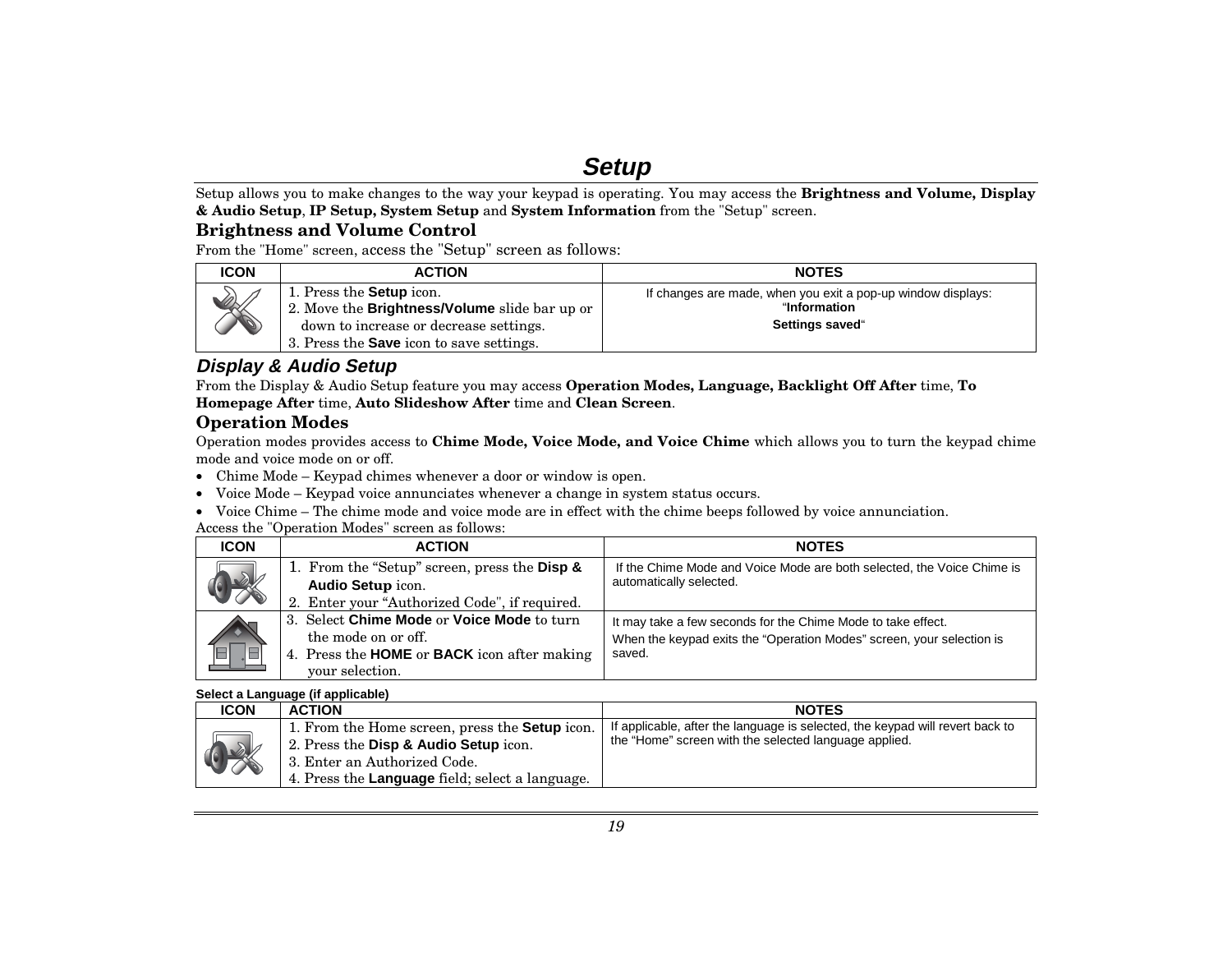#### **Adjust the Screen Timeouts**

When the keypad is left idle, it automatically:

- turns the "Backlight Off After" the selected backlight off time has expired (unless "Never" option is selected).
- returns to the "Home" screen after the selected "To Homepage After" time has expired (unless "Never" option is selected), and
- if enabled, the "Auto Slideshow After" time begins the slide show.
- To select the desired screen timeouts, do the following:

| <b>ICON</b> | <b>ACTION</b>                                                                                                                                                                                         | <b>NOTES</b>                                                                                                                                                                                                                                                                                                                      |  |  |
|-------------|-------------------------------------------------------------------------------------------------------------------------------------------------------------------------------------------------------|-----------------------------------------------------------------------------------------------------------------------------------------------------------------------------------------------------------------------------------------------------------------------------------------------------------------------------------|--|--|
|             | 1. From the "Home" screen, press the <b>Setup</b><br>icon.<br>2. Press the Disp & Audio Setup icon.<br>3. Enter your "Authorized Code", if required.<br>4. Press the desired selection from the drop- | If changes are made, when you exit a pop-up window displays:<br>"Information<br>Settings saved"<br>Settings include:<br><b>Backlight Off After X time</b>                                                                                                                                                                         |  |  |
|             | down list displaying the time period for<br>each option.<br><b>Yes</b> saves the change.<br>No discards the change.                                                                                   | Return To Homepage After X time<br>Auto Slideshow After X time.<br><b>Note 1:</b> The "To Homepage After" option is only available if the Screen<br>Blackout (EN50131 Display) option is not enabled by the installer.<br>Note 2: When in EN50131 mode, "Auto Slideshow After" is preset to "1"<br>minute and can not be changed. |  |  |

### **Clean Screen**

With the exception of normal cleaning, the keypad is maintenance free. Clean the touch-screen as follows:

| <b>ICON</b> | <b>ACTION</b>                                                                                                                                                                                     | <b>NOTES</b>                                                                                                                                                                                                                                                                                                                                                    |
|-------------|---------------------------------------------------------------------------------------------------------------------------------------------------------------------------------------------------|-----------------------------------------------------------------------------------------------------------------------------------------------------------------------------------------------------------------------------------------------------------------------------------------------------------------------------------------------------------------|
|             | 1. From the "Home" screen, press the <b>Setup</b><br>icon.<br>2. Press the Disp & Audio Setup icon.<br>3. Enter your "Authorized Code", if required.<br>4. Press the CLEAN SCREEN icon to disable | At the "Touch Screen Disabled for =30 Seconds" screen, the touch-<br>screen should be wiped clean of fingerprints using a mild soap solution and a<br>soft cloth. When the counter reaches zero, the window automatically closes<br>and the touch-screen is active.<br>NOTE: The Emergency screen cannot be accessed while running in the<br>clean screen mode. |
|             | the keypad for 30 seconds so you can wipe<br>the screen clean.<br>5. Press <b>Continue</b> to disable the touch-screen.<br>6. Press <b>Cancel</b> to exit.                                        | A pop-up window displays "Touch Screen will be disabled so that<br>you may wipe the screen clean. Please use a damp, soft cloth. DO NOT<br>use any liquids, sprays, or ammonia-based cleaners. Press CONTINUE<br>to disable touchscreen."<br>** Panics cannot be initiated during this process**                                                                |

**IMPORTANT:** Do not use an abrasive cleaning agent or abrasive cloth when cleaning the touch-screen or damage to the touchscreen may occur.

#### **Routine Care**

- • Treat the components of your security system as you would any other electrical equipment. Do not slam sensor-protected doors or windows.
- •Keep dust from accumulating on the keypad and all protective sensors, particularly on motion sensors and smoke detectors.
- • The keypad case and sensors should be carefully dusted with a dry soft cloth. *Do not spray water or any other fluid on the units.*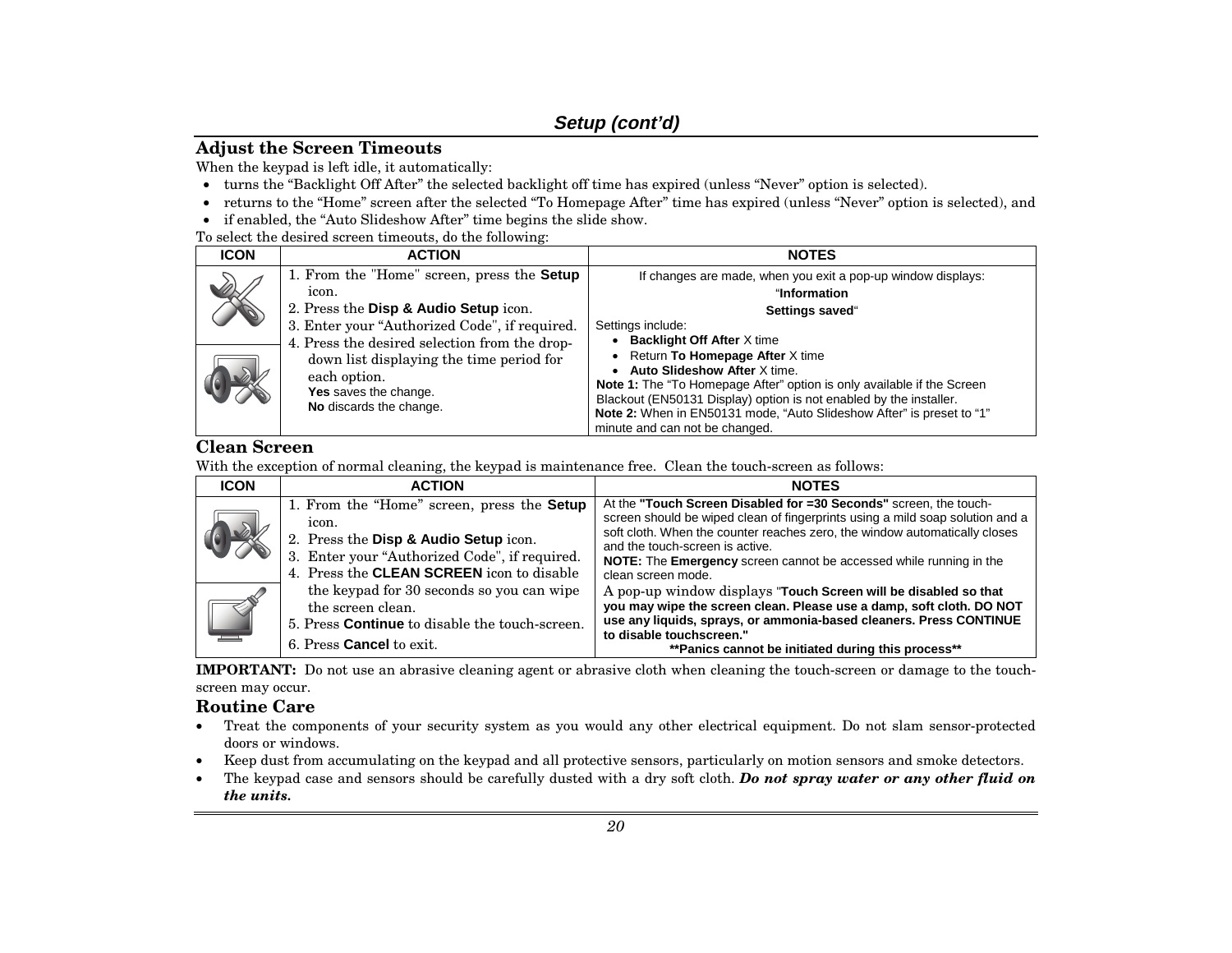### **Setup (cont'd)**

#### **System Information**

To view the current software/firmware version installed on your system, from the "Home" screen, do the following:

| <b>ICON</b>   | <b>ACTION</b>                                                      | <b>NOTES</b>                                                                                                  |  |  |  |
|---------------|--------------------------------------------------------------------|---------------------------------------------------------------------------------------------------------------|--|--|--|
| $\mathcal{D}$ | 1. Press the <b>Setup</b> icon.<br>12. Press the System Info icon. | The Interface Name, Host Name, MAC Address, IP Address, Broadcast<br>Address, and NetMask are also displayed. |  |  |  |

### **IP Setup and Network Connections**

#### **Web Server/Hosting**

The Tuxedo Touch keypad offers built-in web hosting capability to access your Security and Home Automation System via any web enabled device. The Tuxedo Touch keypad IP Address is displayed on the "IP Setup" screen as well as on the "Home" screen. This IP Address is used on a standard web browser to control user functions.

Supported Browsers include:

iPhoneTM Version iOS4, i-PadTM Version iOS4 and iOS5, Galaxy – Android 2.3, Internet Explorer 8 and Safari® 5.0.2. Supported Routers include:

1. Netgear Model: WNR2000V3; Mode: None, WEP (64 bit & 128 bit), WPA personal, WPA2 personal, and Tx Key 1, 2, 3, 4.

2. D-Link Model: DIR-632; Mode: None, WEP, WPA personal, and WPA2 personal.

3. Linksys® Model: WRT54GL; Mode: None, WEP, WPA personal, and WPA2 personal.

#### **IP Address Setup**

In most cases, IP addresses are assigned 'automatically' (*Automatic IP Addre*ss). You may require a *"Static" (Fixed) IP Address* that can be found by accessing your router. Refer to your router instructions for further information.

To connect a mobile device to the Tuxedo Touch keypad, view the "Local System Control (Tablet/Smartphone)" training video, and then do the following:

| <b>ACTION</b>                                                                                                                                                                                                                                                                                                                                                                                                                                           | <b>NOTES</b>                                                                                                                                                                                                                                                                                                                                                                                                                                                                                                                                                                                                                                                                                                              |
|---------------------------------------------------------------------------------------------------------------------------------------------------------------------------------------------------------------------------------------------------------------------------------------------------------------------------------------------------------------------------------------------------------------------------------------------------------|---------------------------------------------------------------------------------------------------------------------------------------------------------------------------------------------------------------------------------------------------------------------------------------------------------------------------------------------------------------------------------------------------------------------------------------------------------------------------------------------------------------------------------------------------------------------------------------------------------------------------------------------------------------------------------------------------------------------------|
| 1. At your <b>Smart Phone</b> or <b>Tablet:</b><br>a) Navigate to the Settings feature.<br>b) Turn ON the "Wi-Fi" setting and select the router to<br>connect to. Enter a name and password, if required.<br>c) Open the browser and enter the IP Address displayed on<br>the Tuxedo Touch keypad into your browser. Or,<br>2. At your $PC:$<br>a) Open the browser and enter the IP Address displayed on<br>the Tuxedo Touch keypad into your browser. | After proper connection:<br>• Access to basic arming commands is available if using a Smart<br>Phone or Tablet browser.<br>• Full access to keypad options is available if using a PC browser.<br>• If left inactive, Web connections disconnect after 10 minutes.<br>The IP Address is displayed in the lower left-hand corner on the Tuxedo<br>Touch Keypad "Home" screen.<br>NOTE: If using an iPad, iPhone or PC browser with low bandwidth on<br>the mobile type theme, to switch between normal theme and mobile<br>theme, go to the Home page on the Web browser and press the Switch<br>Theme icon; the user interface displays the mobile theme. Web themes<br>for Android phones and Tablets are not supported. |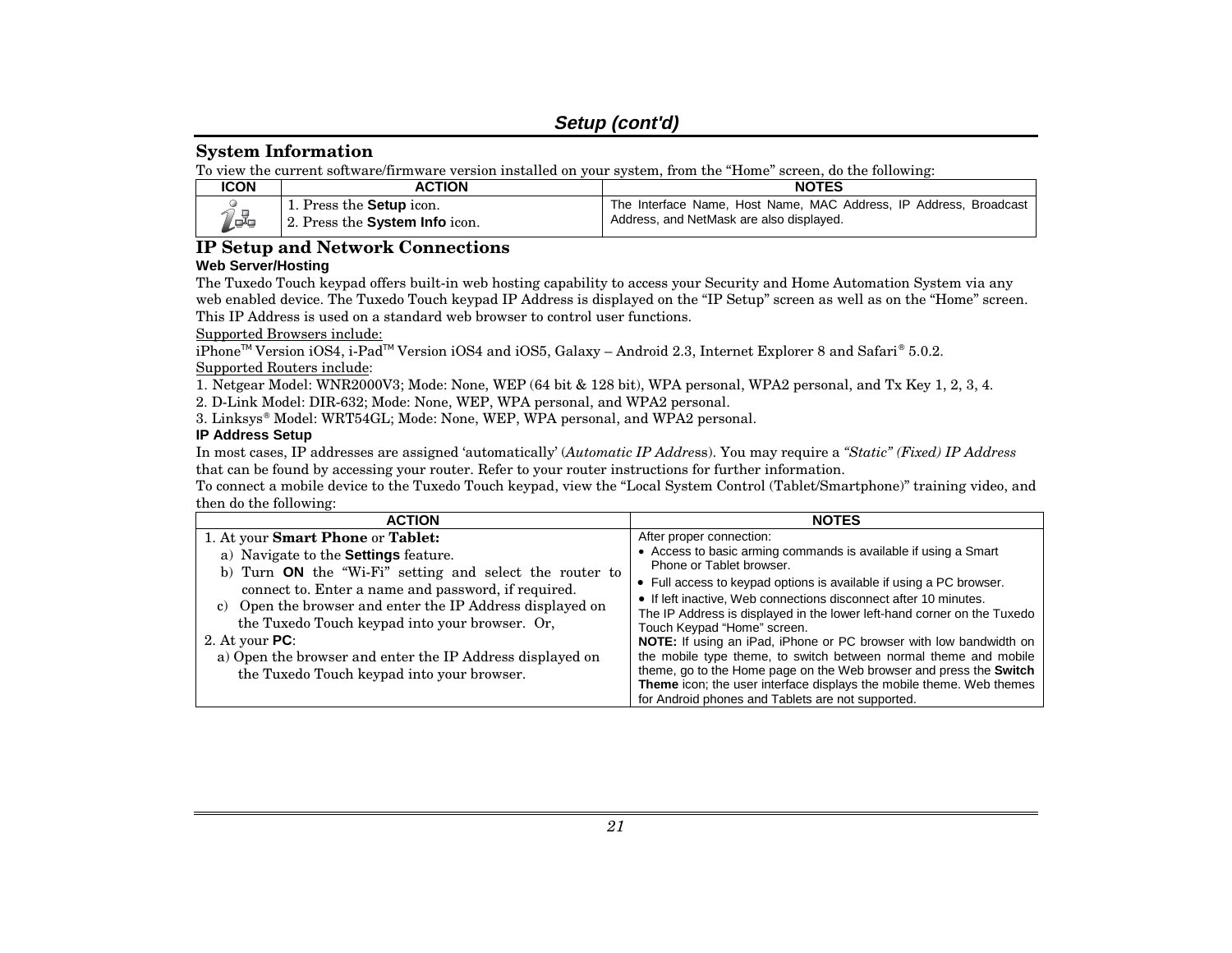#### **Network Connections**

To set up network connections, from the "Home" screen, and do the following:

| <b>ICON</b> | <b>ACTION</b>                                                                                                                                                                                     | <b>NOTES</b> |
|-------------|---------------------------------------------------------------------------------------------------------------------------------------------------------------------------------------------------|--------------|
| ⊒₩          | 1. At the Tuxedo Touch keypad:<br>a) Press the <b>Setup</b> and <b>IP Setup</b> icon.<br>2. Select a type of network connection: <b>LAN ON</b> or<br><b>WIFI ON</b> and go to that section below. |              |

#### **Setup a LAN Connection**

From the **IP Setup** screen, add a LAN network connection as follows:

| <b>ICON</b> | <b>ACTION</b>                                                                                                                                                                                                                                                                                                                                                                                                                                                                                                                                   | <b>NOTES</b>                                                                                                                                                                                                                                                                                                                                                                                                                                                                                                                                                                                                                                                                                                                                                                                                                                                 |
|-------------|-------------------------------------------------------------------------------------------------------------------------------------------------------------------------------------------------------------------------------------------------------------------------------------------------------------------------------------------------------------------------------------------------------------------------------------------------------------------------------------------------------------------------------------------------|--------------------------------------------------------------------------------------------------------------------------------------------------------------------------------------------------------------------------------------------------------------------------------------------------------------------------------------------------------------------------------------------------------------------------------------------------------------------------------------------------------------------------------------------------------------------------------------------------------------------------------------------------------------------------------------------------------------------------------------------------------------------------------------------------------------------------------------------------------------|
|             | 1. At the Tuxedo Touch keypad:<br>a) Press the LAN ON button.<br>- Select Internet Connection type<br>"Obtain address automatically" (to have the<br>keypad begin to scan for existing networks<br>to connect to automatically).<br>- Select Internet Connection type Static IP<br>and highlight the IP Address field to enter a<br>Fixed IP address on the "Data Entry"<br>Keyboard" and press <b>GO</b> . Highlight the<br>remaining fields and enter the required<br>information for Subnet Mask, Default<br>Gateway, DNS Server and Port #. | A pop-up window displays:<br>This will switch off WLAN Network, do you want to continue? Yes or No<br>Use the Data Entry Keyboard to enter the required information.<br>• Press the "up arrow" to switch to capital letters.<br>• Press the Space key to add a space between characters.<br>• Press the x key to delete/backspace.<br>• Press the ABC/123 key to switch between numerals and<br>symbols/characters.<br>• Press GO to return to the IP Setup screen.<br>Note: To change the default port number (6280), press the field next to port<br>number and on the data entry keyboard enter a secondary port number<br>between 5000-65534. Press GO and then press Save.<br>A pop-up window displays: Success Network Details Saved<br>Port number changed. Keypad is going to reset<br>The keypad will reboot with the newly configured port number. |
|             | 2. Press the <b>Save</b> icon; the IP information will<br>automatically update. This may take up to<br>60 seconds.<br>3. At your PC, Smart Phone or Tablet browser,<br>start your browser and enter your IP Address.                                                                                                                                                                                                                                                                                                                            | A pop-up window displays:<br><b>Network Details Saved</b><br>After proper setup, the IP Address is displayed on the "Home" page.                                                                                                                                                                                                                                                                                                                                                                                                                                                                                                                                                                                                                                                                                                                             |

**UL Note:** Web Server/Hosting is not Listed for use in UL installations. Remote arming/disarming/programming is not to be used in UL Listed Installations.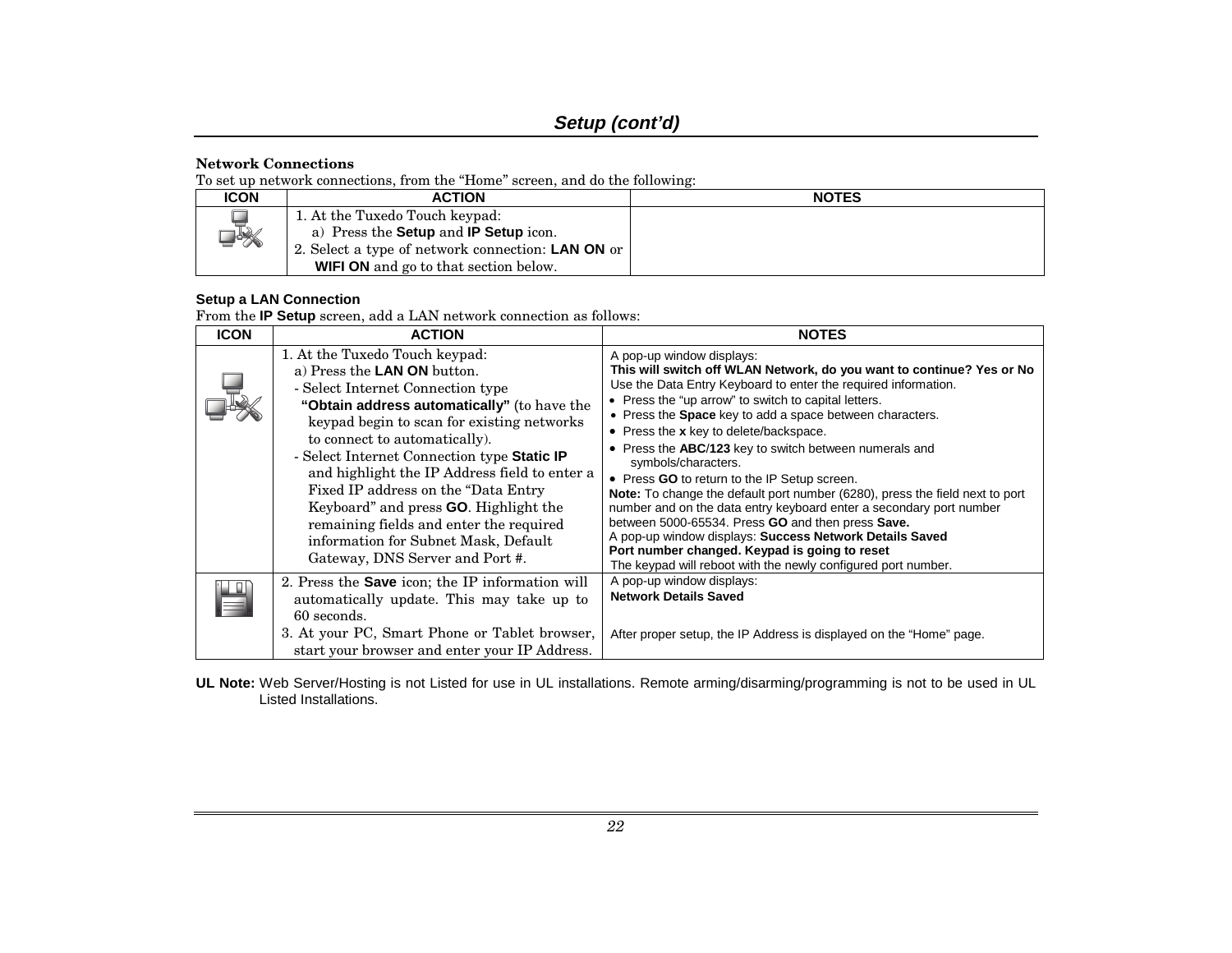### **Setup (cont'd)**

#### **Setup a WLAN (Wi-Fi) Connection**

From the **IP Setup** screen, add a WLAN network connection as follows:

| <b>ICON</b> | <b>ACTION</b>                                                                                                                                                                                                                                                                                                                                                                                                                                              | <b>NOTES</b>                                                                                                                                                                                                                                                                                                                                                                                                                                                                                                                                                                            |  |  |
|-------------|------------------------------------------------------------------------------------------------------------------------------------------------------------------------------------------------------------------------------------------------------------------------------------------------------------------------------------------------------------------------------------------------------------------------------------------------------------|-----------------------------------------------------------------------------------------------------------------------------------------------------------------------------------------------------------------------------------------------------------------------------------------------------------------------------------------------------------------------------------------------------------------------------------------------------------------------------------------------------------------------------------------------------------------------------------------|--|--|
|             | 1. At the Tuxedo Touch keypad:<br>a) Press the <b>WIFI ON</b> button.<br>- Use the scroll bar to locate a network<br>from the list of Wifi Networks to connect<br>to and highlight that field. Press the<br><b>Refresh</b> icon until available networks are<br>displayed.<br>- Or, select <b>Add Network</b> and highlight                                                                                                                                | A pop-up window displays:<br>This will switch off LAN Network, do you want to continue? Yes or No<br>Use the Data Entry Keyboard to enter the required information.<br>• Press the "up arrow" key to switch to capital letters.<br>• Press the <b>Space</b> key to add a space between characters.<br>• Press the x key to delete/backspace.<br>• Press the ABC/.?123 key to switch between numerals and<br>symbols/characters.<br>• Press the "#+=" key to switch to symbols.                                                                                                          |  |  |
|             | each field to enter the required<br>information for SSID, Security Mode,<br>Passphrase/Shared Key and Port # on the<br>"Data Entry Keyboard" and press GO.<br>2. Press the <b>Save</b> icon; the information will<br>automatically update. This may take up to<br>60 seconds.<br>3. At your PC, Smart Phone or Tablet browser,<br>start your browser and enter your IP<br>Address. Note: If left inactive, Web connections<br>disconnect after 10 minutes. | • Press GO to return to previous screen.<br>A pop-up window displays:<br><b>Network Details Saved</b><br>A pop-up window displays the message:<br>Settings saved.<br>Select OK to save.<br><b>Note:</b> To change the default port number (6280), press the field next to port<br>number and on the data entry keyboard enter a secondary port number<br>between 5000-65534. Press GO and then press Save.<br>A pop-up window displays: Success Network Details Saved<br>Port number changed. Keypad is going to reset<br>The keypad will reboot with the newly configured port number. |  |  |

#### **Account Setup**

Account setup provides a browser log-on page for higher security when viewing from a PC, Smart Phone or Tablet. Up to 5 accounts can be created. To set up a user account, do the following:

| <b>ICON</b> | <b>ACTION</b>                                                                                                                                                                                                                                                                                                                        | <b>NOTES</b>                                                                                                                                                                                                                                                                    |
|-------------|--------------------------------------------------------------------------------------------------------------------------------------------------------------------------------------------------------------------------------------------------------------------------------------------------------------------------------------|---------------------------------------------------------------------------------------------------------------------------------------------------------------------------------------------------------------------------------------------------------------------------------|
| H           | 1. Press the Account Setup button.<br>2. If required, highlight the User<br>Name/Password fields on the list and enter<br>the data for each on the "Data Entry"<br>Keyboard"; press GO.<br>3. Press the <b>Save</b> icon. The new user is<br>displayed on the screen.<br>4. Press the Clear button to clear the User<br>information. | <b>Note:</b> A password is required if logging in from a remote location (not using<br>the premises network).<br>A Confirmation window displays the message:<br>Settings saved.<br>The <b>ENABLED</b> button is displayed when a successful network connection<br>is completed. |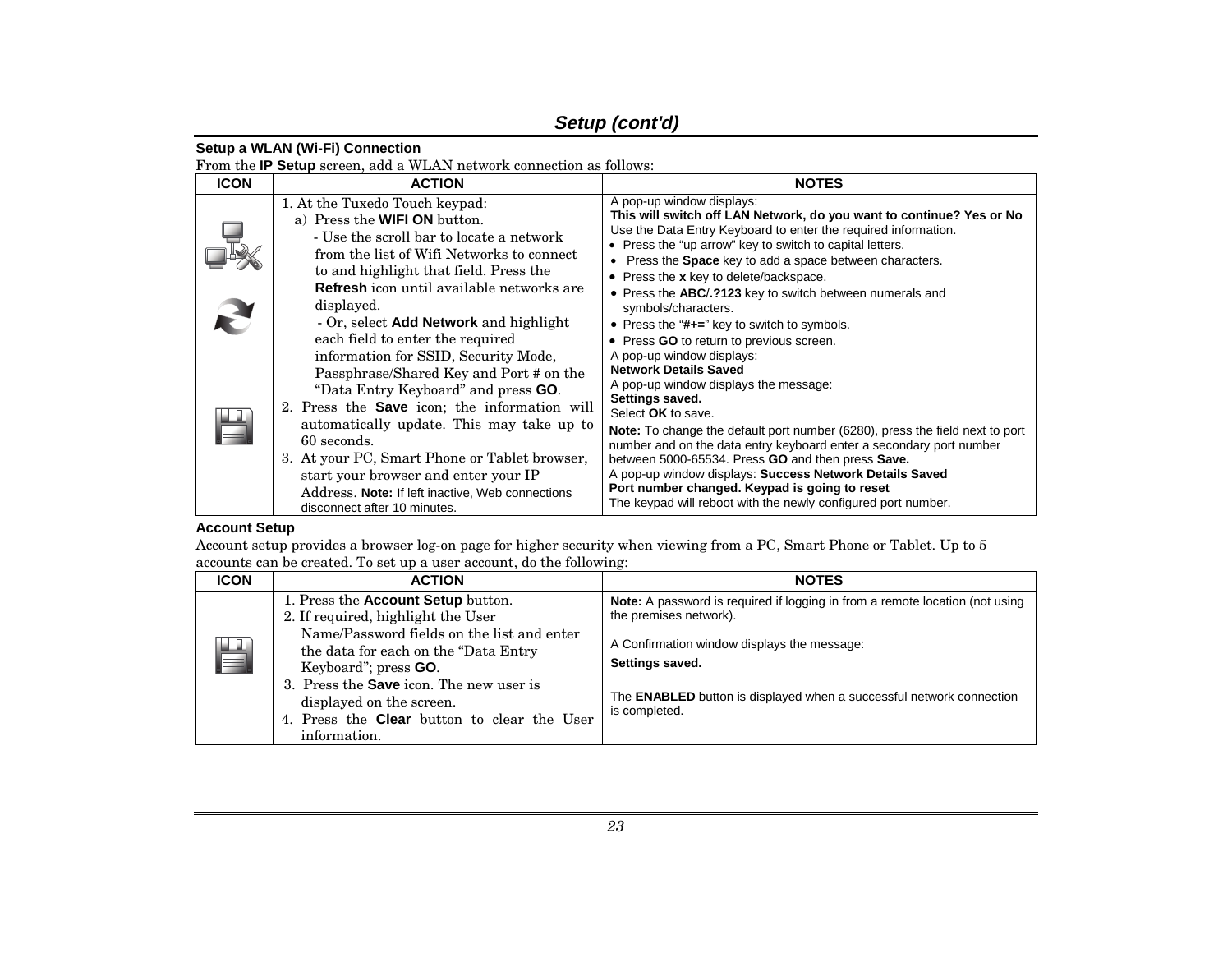# **Multi-Media**

#### **Multi-Media**

The Multi-Media feature allows you access voice messages, play video files, display a slide show of personal photos, and view up to four cameras at once from your keypad.

**UL**Multi-Media functionality is supplementary only and has not been evaluated by UL.

### **Voice Messages**

The Tuxedo Touch Keypad can record voice messages for others on the premises. The number of messages is not limited; however, the total time of all messages added together cannot exceed 120 seconds. **Note**: The voice messages are stored in the memory and a*ll messages are lost* if the keypad loses power or if it is reset.

#### **Recording/Retrieving Messages**

Voice messages are recorded and retrieved using the "Message Center" screen. To access messages, do the following:

| <b>ICON</b>          |                                                                                                                                                                                           | <b>ACTION</b>                                                                                                  |                                               | <b>NOTES</b>                                                                                                                                                                                                                                                                                                                                                                                                                                                                                                                                                                                                                                                                                                 |                                                                         |             |             |  |
|----------------------|-------------------------------------------------------------------------------------------------------------------------------------------------------------------------------------------|----------------------------------------------------------------------------------------------------------------|-----------------------------------------------|--------------------------------------------------------------------------------------------------------------------------------------------------------------------------------------------------------------------------------------------------------------------------------------------------------------------------------------------------------------------------------------------------------------------------------------------------------------------------------------------------------------------------------------------------------------------------------------------------------------------------------------------------------------------------------------------------------------|-------------------------------------------------------------------------|-------------|-------------|--|
|                      | 2. Enter your Authorized code; the "Message                                                                                                                                               | icon and then press the Message icon.<br>Center" screen is displayed.                                          | 1. From the Home screen, press the Multimedia | Each message is numbered, dated and the length of the message in<br>seconds (Sec) is displayed on the message list.<br>As you are recording your message, the time counter counts down to<br>indicate the Record Time Remaining.<br>To record additional messages, repeat steps 3 and 4.<br>The message indicator flashes and the message is listed in the message<br>list window.<br>Use the slide bar to raise and lower the message volume.<br>As the message is being played, a "Play (#): Voice Memo" message is<br>displayed above the message list window.<br>When the end of the message is reached, the playback stops.<br>Note: The Message LED will continue to flash until all new messages have |                                                                         |             |             |  |
|                      | 3. Press the <b>RECORD</b> icon and record your<br>4. Press the STOP icon when you are done<br>recording the message.                                                                     | message while staying within<br>approximately one foot of the keypad and<br>speaking at a normal voice volume. |                                               |                                                                                                                                                                                                                                                                                                                                                                                                                                                                                                                                                                                                                                                                                                              |                                                                         |             |             |  |
|                      | 5. To listen to a voice message, highlight the<br>6. To listen to the next message or previous                                                                                            | message and then press the <b>PLAY</b> icon.<br>message, press the NEXT or PREV icon.                          |                                               | been played back entirely.<br>Highlight the message to delete and press the <b>DELETE</b> icon. A<br>confirmation window is displayed stating:<br>Del Selected Selected Memo 2: 11/02/12 00:30:00<br>Select Yes or No.                                                                                                                                                                                                                                                                                                                                                                                                                                                                                       |                                                                         |             |             |  |
|                      | 7. To delete the selected message, press the<br><b>DELETE</b> icon.<br>8. To delete all messages, press the DELETE<br>ALL icon.<br>9. To exit, press the <b>Back</b> or <b>Home</b> icon. |                                                                                                                |                                               | Press the DELETE ALL button to delete all messages:<br>A confirmation window is displayed stating:                                                                                                                                                                                                                                                                                                                                                                                                                                                                                                                                                                                                           | "Confirmation" Do you want to delete all messages?<br>Select Yes or No. |             |             |  |
| <b>Message Icons</b> |                                                                                                                                                                                           |                                                                                                                |                                               |                                                                                                                                                                                                                                                                                                                                                                                                                                                                                                                                                                                                                                                                                                              |                                                                         |             |             |  |
|                      |                                                                                                                                                                                           |                                                                                                                |                                               |                                                                                                                                                                                                                                                                                                                                                                                                                                                                                                                                                                                                                                                                                                              |                                                                         |             |             |  |
| <b>RECORD</b>        | <b>PREVIOUS</b>                                                                                                                                                                           | <b>PLAY</b>                                                                                                    | <b>NEXT</b>                                   | <b>DELETE</b>                                                                                                                                                                                                                                                                                                                                                                                                                                                                                                                                                                                                                                                                                                | <b>DELETE ALL</b>                                                       | <b>HOME</b> | <b>BACK</b> |  |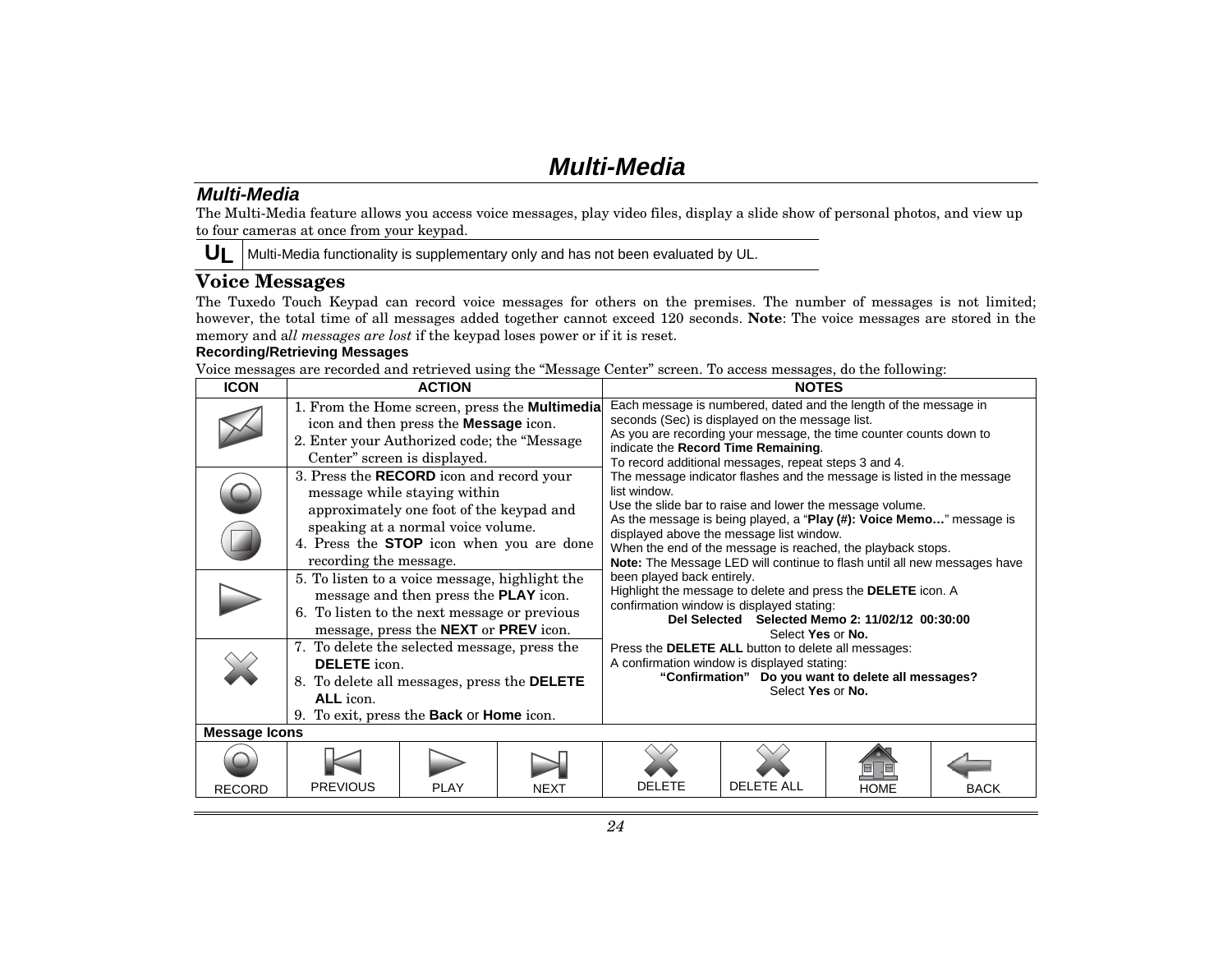### **Multi-Media (cont'd)**

### **Video (Audio) Setup**

View the "SD Card Video Playback" training video and then access the Video (Audio) feature, by doing the following:

| <b>ICON</b>                  | <b>ACTION</b>                                                                                                                                                                                                                                                                                                                              |                                                                                                                                     |        |      | <b>NOTES</b>                                                                                                                                                                                                                                                                                                                                                                                                                                                                                                    |  |  |
|------------------------------|--------------------------------------------------------------------------------------------------------------------------------------------------------------------------------------------------------------------------------------------------------------------------------------------------------------------------------------------|-------------------------------------------------------------------------------------------------------------------------------------|--------|------|-----------------------------------------------------------------------------------------------------------------------------------------------------------------------------------------------------------------------------------------------------------------------------------------------------------------------------------------------------------------------------------------------------------------------------------------------------------------------------------------------------------------|--|--|
| <b>TANK AND</b>              |                                                                                                                                                                                                                                                                                                                                            | 1. Insert your personal media (SD/SDHC) card<br>(with stored video files).<br>2. Press the <b>Multimedia</b> and <b>Video</b> icon. |        |      | A Video Converter is required to convert videos for proper playback on the<br>Tuxedo Touch Keypad. Use an Internet search engine to locate and<br>download a Video Converter, then follow the steps in the Video Converter<br>Instructions (provided in the carton).                                                                                                                                                                                                                                            |  |  |
| $\vert \hspace{.06cm} \vert$ | 3. Highlight a video file from the list and press<br>the Play icon to start the selected video.<br>4. Press the <b>Repeat</b> icon to continually replay<br>the selected video.<br>5. Deselect the <b>Repeat</b> icon to automatically<br>play the complete list of video files starting<br>with the first video and ending with the last. |                                                                                                                                     |        |      | Notes:<br>• Supported video playback formats are MPEG4 and H.264, containers<br>AVI, MOV, MP4.<br>• If the video file causes the keypad to lock, use a small object (such as a<br>paper clip) to press the reset button located in the lower right-hand side<br>of the keypad to reset the keypad.<br>• Maximum video resolution should not exceed 400 x 240.<br>. Videos can not be played when the EN50131 Display is turned ON.<br>• When in Full View mode there is an 8-10 second delay for video display. |  |  |
| Video Icons                  |                                                                                                                                                                                                                                                                                                                                            |                                                                                                                                     |        |      |                                                                                                                                                                                                                                                                                                                                                                                                                                                                                                                 |  |  |
| Play                         | Pause                                                                                                                                                                                                                                                                                                                                      | RZ<br>K N<br><b>Full View</b>                                                                                                       | Repeat | Stop | Press these icons to Play, Pause, view a Full View, Stop or Repeat a video.<br>To exit Full View mode while a video is playing, press anywhere on the<br>screen.                                                                                                                                                                                                                                                                                                                                                |  |  |

### **Picture Setup**

This feature allows the user to display up to 1000 personal photos on the touch-screen keypad and can be accessed by pressing the Picture icon on the Home screen, or access this feature as follows:

| <b>ICON</b> | <b>ACTION</b>                                                                                                                                                                                                                                                                                                                                                                                                                                                                                                                                                                                                                                                                                                                                                                        | <b>NOTES</b>                                                                                                                                                                                                                                                                                                                                                                                                                                                                                                                                                                                                                                                                                                          |
|-------------|--------------------------------------------------------------------------------------------------------------------------------------------------------------------------------------------------------------------------------------------------------------------------------------------------------------------------------------------------------------------------------------------------------------------------------------------------------------------------------------------------------------------------------------------------------------------------------------------------------------------------------------------------------------------------------------------------------------------------------------------------------------------------------------|-----------------------------------------------------------------------------------------------------------------------------------------------------------------------------------------------------------------------------------------------------------------------------------------------------------------------------------------------------------------------------------------------------------------------------------------------------------------------------------------------------------------------------------------------------------------------------------------------------------------------------------------------------------------------------------------------------------------------|
|             | 1. Insert your personal media (SD/SDHC) card (with<br>stored files).<br>2. Press the <b>Multimedia</b> icon, and <b>Picture</b> icon.<br>3. Select the type of viewing transition desired by<br>pressing the <b>Transition</b> arrow. Select from<br>(Standard, Horizontal, Vertical or Fade Out).<br>4. Press the Slide Delay arrow; select the time<br>interval $(5, 10, 15, or 20$ seconds) that you want to<br>allow between each photo being viewed.<br>5. To add an image to the slide show, select the image<br>from the list and press the Add Image icon; the<br>image appears on the screen and a check mark<br>appears next to the selected image name on the list.<br>6. To remove an image from the slide show, select<br>the image, and press the Deselect Image icon. | Photo files can be viewed from the (SD/SDHC) Card. Formats<br>supported are .bmp, png or .jpg files.<br><b>NOTES:</b><br>• To exit slide show at any time and resume keypad operation,<br>press anywhere on the screen.<br>The first image is displayed and a list of stored images<br>appears on the screen.<br>When an image is loading, no other Picture Setup functions<br>can be performed (play, deselect, add or set wallpaper).<br>Press the TOP button to move up one level in the directory.<br>Press the OPEN button to view larger images and/or open<br>directories, select from the list of stored images.<br>Press the CLEAR ALL button to clear all pictures from the current<br>slide show rotation. |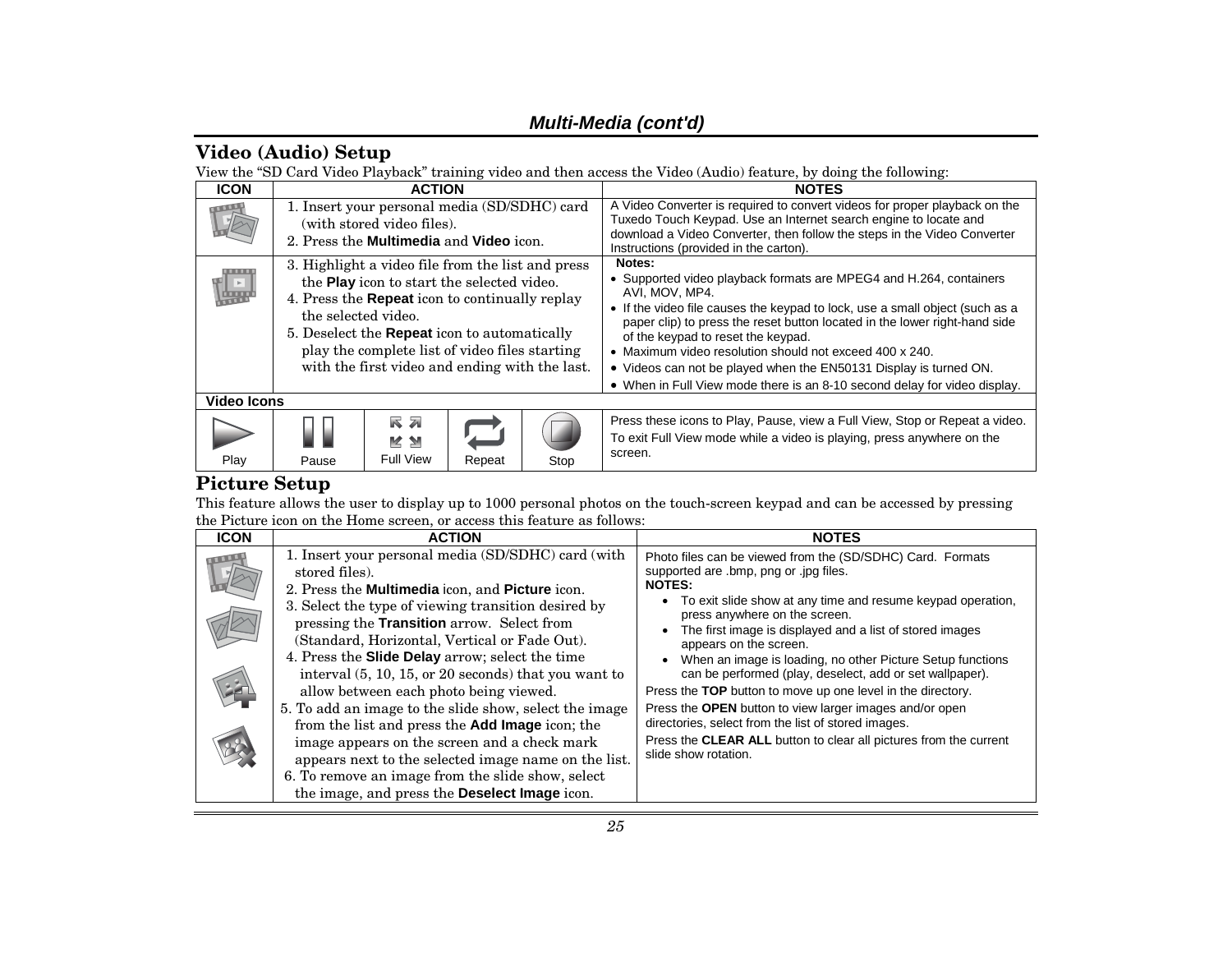### **Multi-Media (cont'd)**

| <b>ICON</b>          | <b>ACTION</b>                                                                                                                                                                                                                                                |                      |              |                   |                        | <b>NOTES</b>                                                                                                                                                                                                                   |               |  |
|----------------------|--------------------------------------------------------------------------------------------------------------------------------------------------------------------------------------------------------------------------------------------------------------|----------------------|--------------|-------------------|------------------------|--------------------------------------------------------------------------------------------------------------------------------------------------------------------------------------------------------------------------------|---------------|--|
| 00                   | To set a picture as wallpaper:<br>1. Use the slide bar to scroll through the list of<br>pictures and highlight the file you want to be<br>displayed on the keypad screen.<br>2. Press the Set Wallpaper icon; view your selection<br>from the "Home" screen. |                      |              |                   |                        | NOTE: On the "Home" screen press the Minimize Home icon to<br>reduce the "Home" screen icons and to have better visibility of the<br>Wallpaper.<br>Press the <b>Maximize Home</b> icon to maximize the "Home" screen<br>icons. |               |  |
| <b>Picture Icons</b> |                                                                                                                                                                                                                                                              |                      |              |                   |                        |                                                                                                                                                                                                                                |               |  |
| Play Image           | Previous<br>Image                                                                                                                                                                                                                                            | <b>Next</b><br>Image | Add<br>Image | Deselect<br>Image | 00<br>Set<br>Wallpaper | H<br>Minimize Home                                                                                                                                                                                                             | Maximize Home |  |

### **Camera Setup**

The Camera feature allows you to enroll cameras and view up to four cameras at one time using the quadrant view feature. **If using existing (mounted) cameras,** go to Step 4 below. **If this is a first time setup,** scan/configure the cameras prior to mounting. View the "IP Camera Setup" training video and then follow the steps below.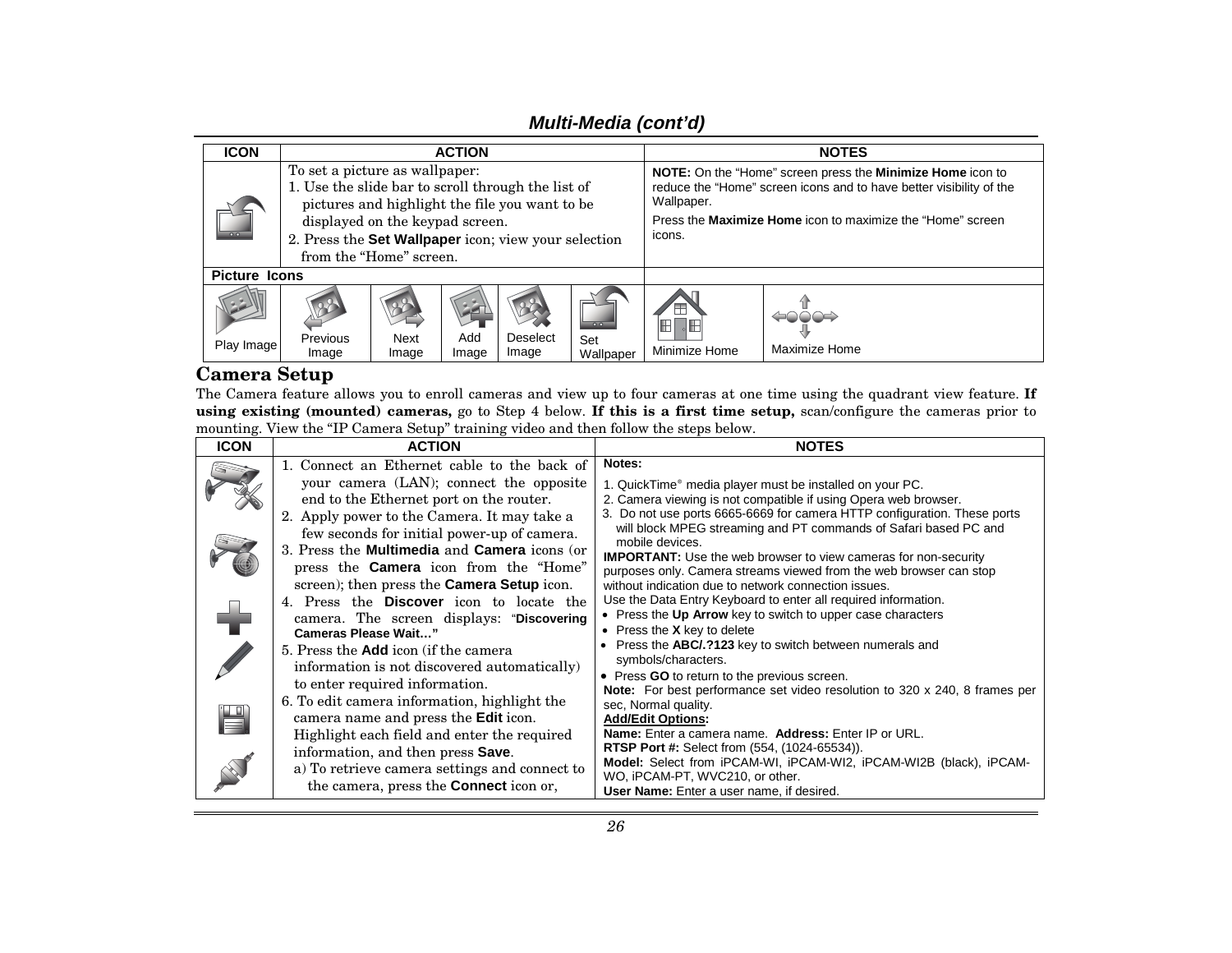| <b>ICON</b>                                            |                                                                                                                                                                                                                                                                                                                                                                                                                                                                                                                                                                                                                                                                                                                                                                              |               | <b>ACTION</b>        |                                                                                                                                   |              |         |                                                                                                                                                                                                                                                                                                                                                                                                                                                                                                                                                                                                                                                                                                                                                                                                                                                                                                                                                                                                                                                                                                                                                                  |          | <b>NOTES</b>     |                                                                        |          |       |
|--------------------------------------------------------|------------------------------------------------------------------------------------------------------------------------------------------------------------------------------------------------------------------------------------------------------------------------------------------------------------------------------------------------------------------------------------------------------------------------------------------------------------------------------------------------------------------------------------------------------------------------------------------------------------------------------------------------------------------------------------------------------------------------------------------------------------------------------|---------------|----------------------|-----------------------------------------------------------------------------------------------------------------------------------|--------------|---------|------------------------------------------------------------------------------------------------------------------------------------------------------------------------------------------------------------------------------------------------------------------------------------------------------------------------------------------------------------------------------------------------------------------------------------------------------------------------------------------------------------------------------------------------------------------------------------------------------------------------------------------------------------------------------------------------------------------------------------------------------------------------------------------------------------------------------------------------------------------------------------------------------------------------------------------------------------------------------------------------------------------------------------------------------------------------------------------------------------------------------------------------------------------|----------|------------------|------------------------------------------------------------------------|----------|-------|
| S<br>$\left(\begin{matrix} 0 \\ 0 \end{matrix}\right)$ | b) Press the Total Connect icon to reset the<br>camera for remote viewing and activate a<br>Total Connect account.<br>$c)$ Press the Save icon.<br>d) Use the Refresh icon to update the screen.<br>7. When all cameras have been added, press<br>the <b>CAMERA WIFI</b> icon to enter the camera<br>wireless settings from your router.<br>8. Press the <b>APPLY TO ALL</b> button to set<br>cameras to wireless operation.<br>9. Press the <b>Save</b> icon.<br>10. Press the <b>Settings</b> icon to enter Advanced<br>Camera settings; see Camera Notes below.<br>11. Remove the Ethernet cable from the<br>wireless cameras to view wirelessly via the<br>Tuxedo Touch Keypad. If camera does not<br>have wireless capability, leave the camera<br>connected to router. |               |                      | (80 (1024-65534)).<br>A pop-up window displays:<br>discovered cameras"<br>Passphrase; then press GO.<br>A pop-up window displays: |              |         | Password: Enter a user password, if desired.<br>Resolution: Select from 160 x 120, 320 x 240 or 640 x 480.<br><b>Frame Rate:</b> Select from 1, 2, 3, 4, 5, 6, 8, 10, 15, 20, 25, or 30.<br><b>*HTTP Port Number:</b> Default value = 80. To change enter valid port number<br>"For remote camera viewing service, please contact your alarm company<br>and ask for Total Connect™ service and provide the camera's MAC ID<br>XX:XX:XX:XX:XX:XX. Press continue to prepare the camera for Total<br><b>Connect service."</b> Press CONTINUE or CANCEL. If you press Continue a<br>confirmation window displays: Do you want to reset the Camera? Yes or No.<br>The screen displays: "INFO: Camera wifi setup is applicable only for<br>Enter the appropriate wireless information: SSID: ANY<br>Security Mode: Disabled, WPA personal, WPA2 personal, or WEP.<br>Network Type: Infrastructure. Domain: USA. Channel: Auto.<br>For Security Mode information enter: Tx Key: 1, 2, 3 or 4.<br>WEP Encryption: 64 bit Key (10 Hex Chars) or 128 bit Key (26 Hex Chars).<br>Authentication: Open System or Shared Key.<br>"Info XXX.XXX.X.X WIFI Configuration Saved" |          |                  |                                                                        |          |       |
| <b>Setup Icons</b>                                     |                                                                                                                                                                                                                                                                                                                                                                                                                                                                                                                                                                                                                                                                                                                                                                              |               | <b>Camera Icons</b>  |                                                                                                                                   |              |         |                                                                                                                                                                                                                                                                                                                                                                                                                                                                                                                                                                                                                                                                                                                                                                                                                                                                                                                                                                                                                                                                                                                                                                  |          |                  |                                                                        |          |       |
| <b>DISCOVER</b>                                        | <b>EDIT</b><br><b>ADD</b>                                                                                                                                                                                                                                                                                                                                                                                                                                                                                                                                                                                                                                                                                                                                                    | <b>DELETE</b> | <b>DELETE</b><br>ALL | <b>SETTINGS</b>                                                                                                                   | ((ල)<br>WIFI | Connect | Play                                                                                                                                                                                                                                                                                                                                                                                                                                                                                                                                                                                                                                                                                                                                                                                                                                                                                                                                                                                                                                                                                                                                                             | Auto Pan | <b>Quad View</b> | R<br>$\overline{\mathbf{z}}$<br>K<br>$\rightarrow$<br><b>Full View</b> | Pan/Tilt | Reset |
|                                                        | <b>Camera Notes:</b><br>$\sim$ FFM for a finite                                                                                                                                                                                                                                                                                                                                                                                                                                                                                                                                                                                                                                                                                                                              |               |                      |                                                                                                                                   |              |         |                                                                                                                                                                                                                                                                                                                                                                                                                                                                                                                                                                                                                                                                                                                                                                                                                                                                                                                                                                                                                                                                                                                                                                  |          |                  |                                                                        |          |       |

#### **Multi-Media (cont'd)**

1. To use the Pan/Tilt feature in Quad View, select the camera name from the camera list and then press Pan/Tilt.

 2. Press the **Quad View** icon to enter quad mode. Select a quadrant area on the screen (this area is highlighted) and then select the camera that you want to appear in that quadrant.

3. To remove a single camera, highlight that camera (on the camera list) and press **DELETE**. To remove all cameras, press **DELETE ALL**.

**(Advanced Camera) Settings** Press **Save!** after each selection. **Note:** Cameras must be enrolled to access the Settings. If multiple cameras are enrolled, highlight the desired camera to make changes.

 **Video Settings:** Select the following:

**MPEG-4 Settings:** Resolution, Fixed Quality and Max. Frame Rate; **MJPEG Settings:** Resolution, Fixed Video Quality and Max. Frame Rate. **Network Settings**: To make changes to the selected camera.

Internet Connection type: If set to **Obtain an address automatically**, selectable options are Enable Discovery for UPNP, HTTP Port, RTSP Port. If set to **Static IP**, options are IP Address, Subnet Mask, Default Gateway, Enable Discovery for UPNP, HTTP Port, RTSP Port.

**Wireless:** View the following settings: SSID, Security System, Passphrase/Shared Key, Network Type, Domain and Channel Information.

**Others:** Reset to Defaults**:** a pop-up window displays**: "Do you want to reset the Camera?"** Select **Yes** to reset the camera to factory default settings. Restart Camera: Press to restart the camera.

**UL Note:** Camera functionality is supplementary only and has not been evaluated by UL.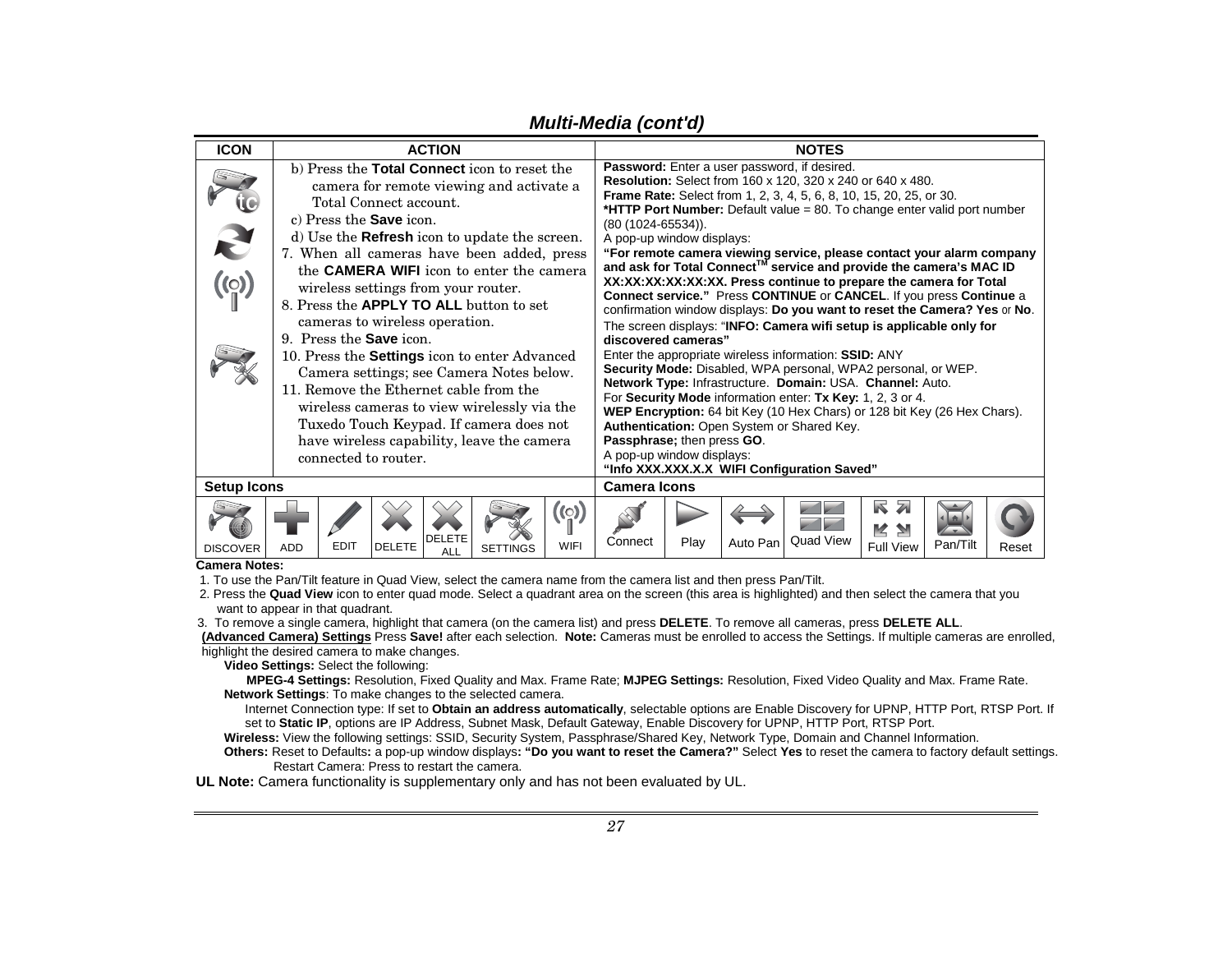# **User System Setup**

**User Setup** allows you to **Add a User**, **Delete a User**, and **Edit a User**. You may access User Setup from the System Setup screen. Each user must be assigned a name with a corresponding 4-digit user code in order to gain access to various features and functions. The keypad can hold the identity for 10 Users in its memory. If additional Users are needed, define the additional Users using the Console Emulation Mode.

Users for the system are programmed in a central user setup location that provides the specific questions for authorization levels assigned to different users. You may want these users to be the same, but there are situations in which you may want a user to have limited capabilities. These capabilities are defined by the Authority Level assigned each user.

#### **Authority Levels**

Authority levels define the system functions a particular user can perform. Depending on the authority assigned to you, there are certain system functions you may be prohibited from performing. The following information describes the authority levels that can be assigned through the keypad and provides the equivalent authority level name found in your alarm system manuals. The authority levels that can be assigned are as follows:

|                  |                                                                             | <b>Equivalent System Name</b> |                    |
|------------------|-----------------------------------------------------------------------------|-------------------------------|--------------------|
| <b>Authority</b> | <b>Functions</b>                                                            | <b>Residential</b>            | <b>Commercial</b>  |
| Level            |                                                                             | <b>Systems</b>                | <b>Systems</b>     |
| Master           | Can perform all security functions, add/delete users in assigned partition, | <b>Partition Master</b>       | Level 1 Master     |
|                  | program scheduled events, and change partition master code                  |                               |                    |
| Normal           | Perform security functions (arm, disarm)                                    | <b>Standard User</b>          | Level 3 Operator A |
| Guest            | Can arm the system in assigned partitions, but cannot disarm the system     | Guest                         | Level 4 Operator B |
|                  | unless the system was armed with this code.                                 |                               |                    |
|                  | Note: Do not assign this level if Quick Arm is enabled in your system.      |                               |                    |
| No.              | Used to restrict access from a partition.                                   | N/A                           | N/A                |
| Access           |                                                                             |                               |                    |

**How to Add a User** 

| <b>ICON</b>        | <b>ACTION</b>                                                                                                                                                                                                                                              | <b>NOTES</b>                                                                                                                                                                                                                                                                                                                                                                                            |
|--------------------|------------------------------------------------------------------------------------------------------------------------------------------------------------------------------------------------------------------------------------------------------------|---------------------------------------------------------------------------------------------------------------------------------------------------------------------------------------------------------------------------------------------------------------------------------------------------------------------------------------------------------------------------------------------------------|
| X<br>$\rightarrow$ | 1. From the "Home" screen, press the<br><b>Setup</b> icon.<br>2. Press the System Setup icon.<br>3. Press the USER SETUP icon.<br>4. Press the <b>ADD USER</b> icon and enter<br>your Authorized Code.<br>5. Press the box next to <b>Enter User Name.</b> | Use the Data Entry Keyboard to enter all required information.<br>Enter the user name (6 characters max.; no spaces between characters) and<br>press the <b>GO</b> icon.<br>• Press the Up Arrow key to switch to capital letters<br>• Press the $X$ key to delete<br>• Press the ABC/.?123 key to switch between numerals and<br>symbols/characters.<br>• Press GO to return to the "Add User" screen. |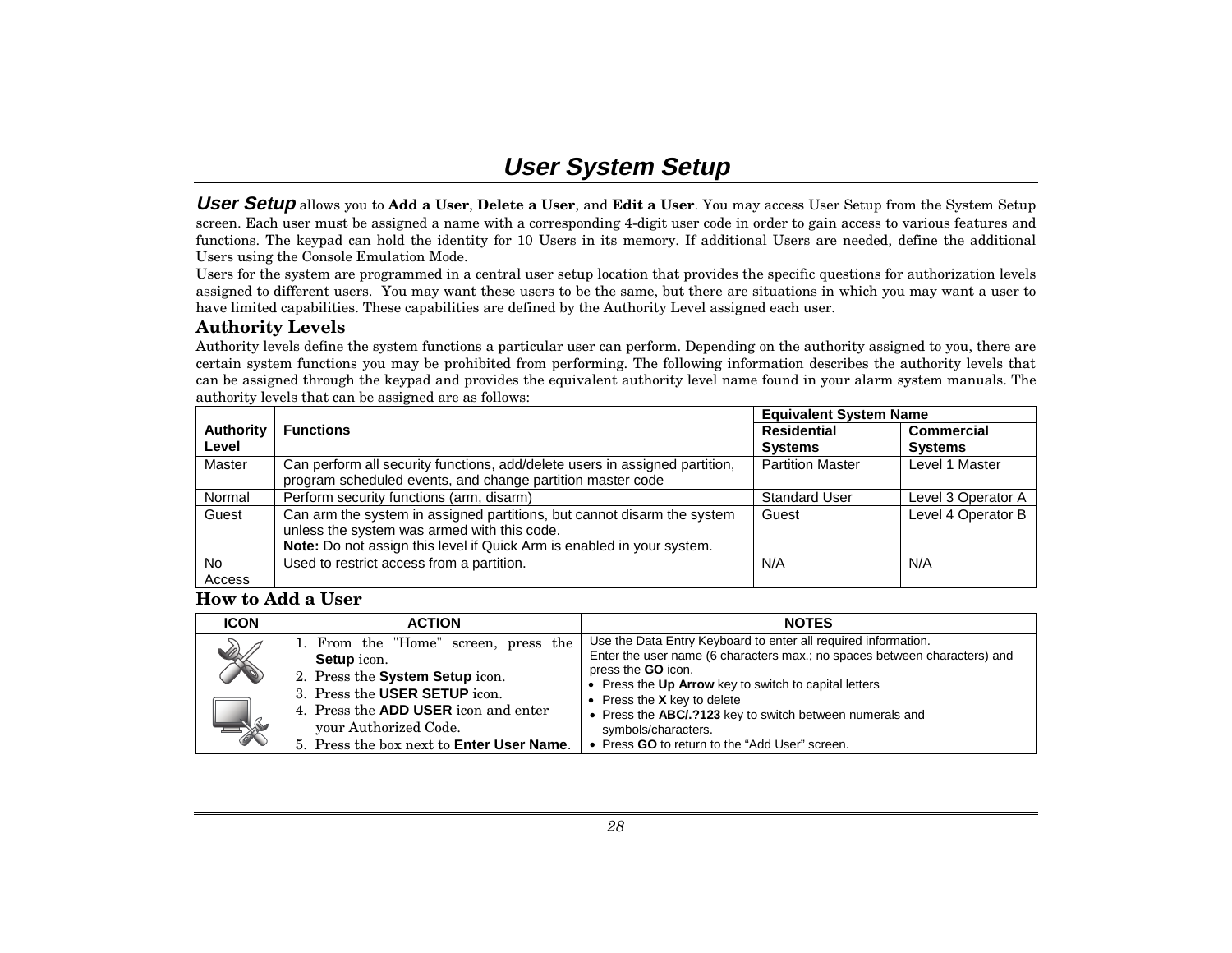### **User System Setup (cont'd)**

| <b>ICON</b> | <b>ACTION</b>                                                                                                                                                                                                                                                                                                                                                                                                                                                                                              | <b>NOTES</b>                                                                                                                                                                                                                                                                                                                                                                                                                                                                                                                                  |
|-------------|------------------------------------------------------------------------------------------------------------------------------------------------------------------------------------------------------------------------------------------------------------------------------------------------------------------------------------------------------------------------------------------------------------------------------------------------------------------------------------------------------------|-----------------------------------------------------------------------------------------------------------------------------------------------------------------------------------------------------------------------------------------------------------------------------------------------------------------------------------------------------------------------------------------------------------------------------------------------------------------------------------------------------------------------------------------------|
|             | 6. Type in the user name (6 characters)<br>max.; no spaces between characters) and<br>press the <b>OK</b> icon.<br>7. Press the box next to User Number and<br>enter an "available" (3-digit) user<br>number; press the OK icon.<br>8. Press the box next to Enter User Code,<br>enter the 4-digit User Code for this user<br>and press the <b>OK</b> icon.<br>9. Press the box next to RF Button Zone<br>(if used); enter the 3-digit RF Button<br>Zone for this user.<br>10. Press the <b>Save</b> icon. | The authorized code for adding users is dependent upon the alarm panel you<br>are interfacing with. Check your alarm panel Installation and Setup Guide to<br>determine who can add users.<br>If assigning this user to wireless key, enter one of the zone numbers of the<br>keyfob (the wireless key must be programmed first before it can be assigned to<br>a user).<br>Select the partitions, access level, and enter an available user number for this<br>user.<br>For available user numbers, refer to the control panel instructions. |

#### **How to Add an Existing User to a Second Keypad**

After adding a user to the first keypad, the same user can be added to a second keypad. From the second keypad go to "User Setup" and enter the same user name and same user code (refer to "How to Add a User" above). The second keypad will automatically update the user information. Press **Save**.

### **How to Delete a User**

| <b>ICON</b> | <b>ACTION</b>                                                                                                                                                                                         | <b>NOTES</b>                                                                                                                                                                                                                                                                                                      |
|-------------|-------------------------------------------------------------------------------------------------------------------------------------------------------------------------------------------------------|-------------------------------------------------------------------------------------------------------------------------------------------------------------------------------------------------------------------------------------------------------------------------------------------------------------------|
| <b>LIX</b>  | 1. Select the User you want to delete.<br>2. Press the <b>DELETE USER</b> icon.<br>3. Enter your Authorized code.<br>4. Press the appropriate icon.<br>The <b>Confirm Delete</b> screen is displayed. | Three selections are available: add a user, edit a user, or delete a user.<br>The authorized code for deleting, adding, and editing users is dependent upon<br>the alarm panel you are interfacing with. Check your alarm panel Installation<br>and Setup Guide to determine who can delete, add, and edit users. |

#### **How to Edit a User**

**Note:** You cannot edit a User's *name* or *number*. To modify a User name or number, you must delete the User and re-enter User. Edit a user as follows:

| <b>ICON</b> | <b>ACTION</b>                                                                                                                                          | <b>NOTES</b>                                                                                                                                                                                                                                                                                                                                                                                                                                      |
|-------------|--------------------------------------------------------------------------------------------------------------------------------------------------------|---------------------------------------------------------------------------------------------------------------------------------------------------------------------------------------------------------------------------------------------------------------------------------------------------------------------------------------------------------------------------------------------------------------------------------------------------|
| <b>ALV</b>  | 1. Press the <b>EDIT USER</b> icon.<br>2. Enter your Authorized code.<br>3. Select the options needed for this user<br>and press the <b>Save</b> icon. | Three selections are available: add a user, edit a user, or delete a user.<br>Note: The authorized code for deleting, adding, and editing users is<br>dependent upon the alarm panel you are interfacing with. Check your alarm<br>panel Installation and Setup Guide to determine who can delete, add, and edit<br>users.<br>When you select <b>Save</b> , the configuration changes are saved and you are<br>returned to the User Setup screen. |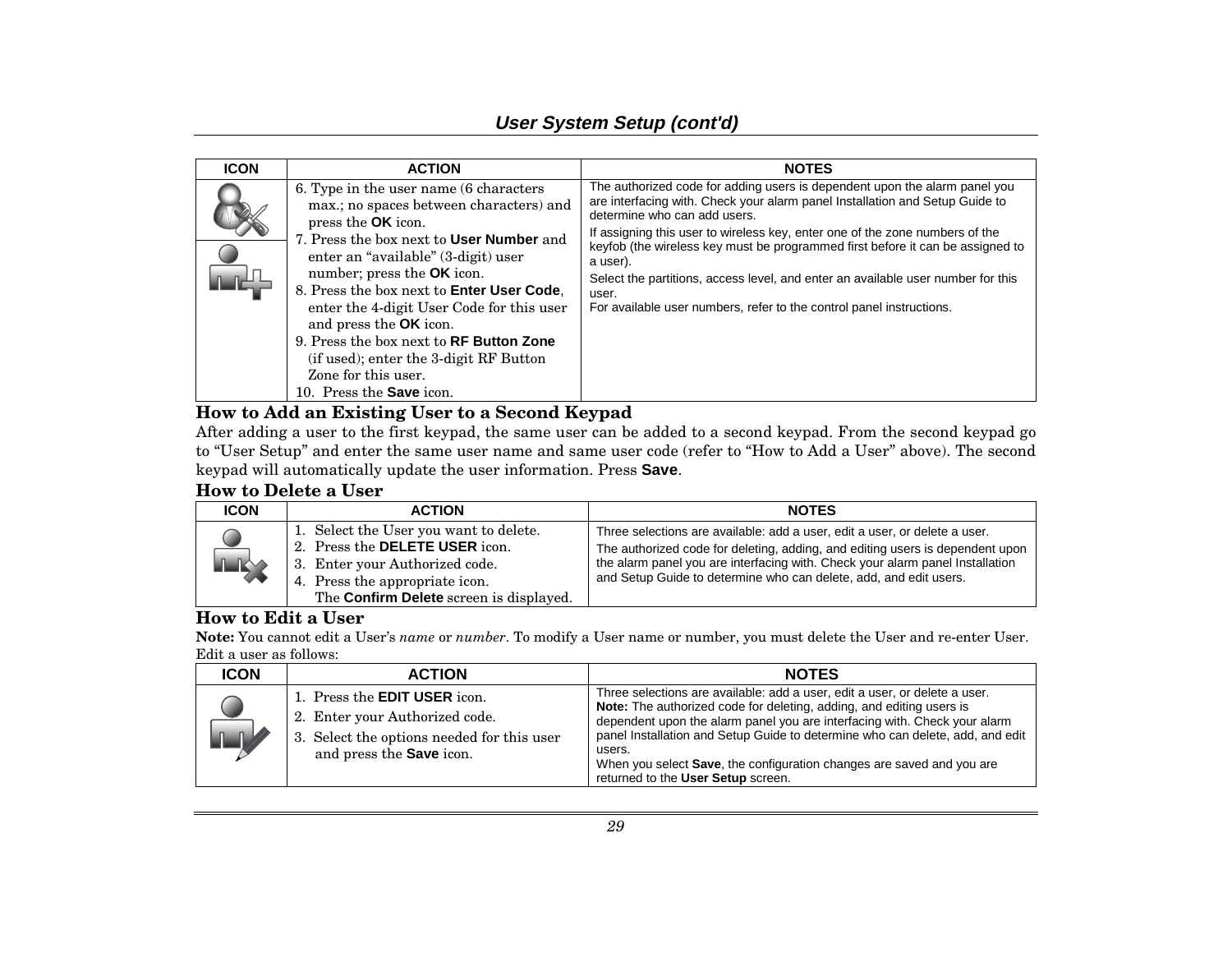#### **User System Setup (cont'd)**

#### **Safe Mode**

The Safe Mode may be automatically entered by the program on a communication failure or may be entered manually on command.

To Exit the Safe Mode:

1. Press the **! SAFE MODE !** button.

2. Select "Yes" to return to the Normal Mode of operation. The keypad resets and normal operation returns as long as the original conditions that caused the entry into Safe Mode do not still exist.

| <b>ICON</b>   | <b>ACTION</b>                              | <b>NOTES</b>                                                                   |
|---------------|--------------------------------------------|--------------------------------------------------------------------------------|
| ! SAFE MODE ! | Select Safe Mode and then press Apply.     | While in the Safe Mode, the Home screen displays the Security, Panic, and      |
|               | 2. Press the <b>OK</b> icon.               | Message Icon. A message <b>!SAFE MODE!</b> Is displayed at the lower left side |
|               | 3. To exit, press the safe mode button and | of the screen.                                                                 |
|               | press Yes to return to Normal Mode.        | The keypad resets and restarts in the Safe Mode.                               |

In the rare event that the keypad cannot successfully communicate in its graphic mode with the control panel, the Safe Mode is a backup mode that ensures that you can communicate with your system.

In this mode, the keypad operates much like a standard non-graphic keypad so that you can control your system until the problem is corrected.

If this situation occurs, the keypad presents you with a message of "Problems detected. Start Keypad in Safe Mode?" and requests <sup>a</sup>"Yes" or "No" response. If you answer with "Yes", the keypad enters into the Safe Mode. If you answer with "No", the keypad tries to communicate with the panel again. After 3 consecutive times of receiving no response, the keypad enters the Safe Mode automatically.

**Note:** Use care when providing the "Yes" or "No" response. Pressing the screen outside the prescribed area may cause the background to come to the front. If this occurs, the Yes/No message that disappeared times-out in 30 seconds even though it is

not visible. Then the keypad resets into the Normal Mode (or Safe Mode if this is the third time that the warning message appeared).

Note that this is a limited mode of operation. While in this mode:

- You can use the Security icon to access the Console Emulation Mode of operation to try to clear your faults, disarm the system, or enter additional Alpha Keypad commands specified in your panel User Guide. You can perform almost all functions that you can perform from a standard non-graphic alpha keypad.
- You can press the "Panic" key and generate Emergency Messages as defined in the panel's home partition for this keypad.
- The Armed and Ready LEDs on the front of the keypad indicates the keypad's home partition status. The Message LED (on models with Voice feature) or Trouble LED (on models without Voice feature) is not active in the Safe Mode.
- The Chime mode functions in the Safe Mode.
- When an alarm occurs in the Safe Mode, it is displayed on the Console mode screen only and is not shown on the Home screen.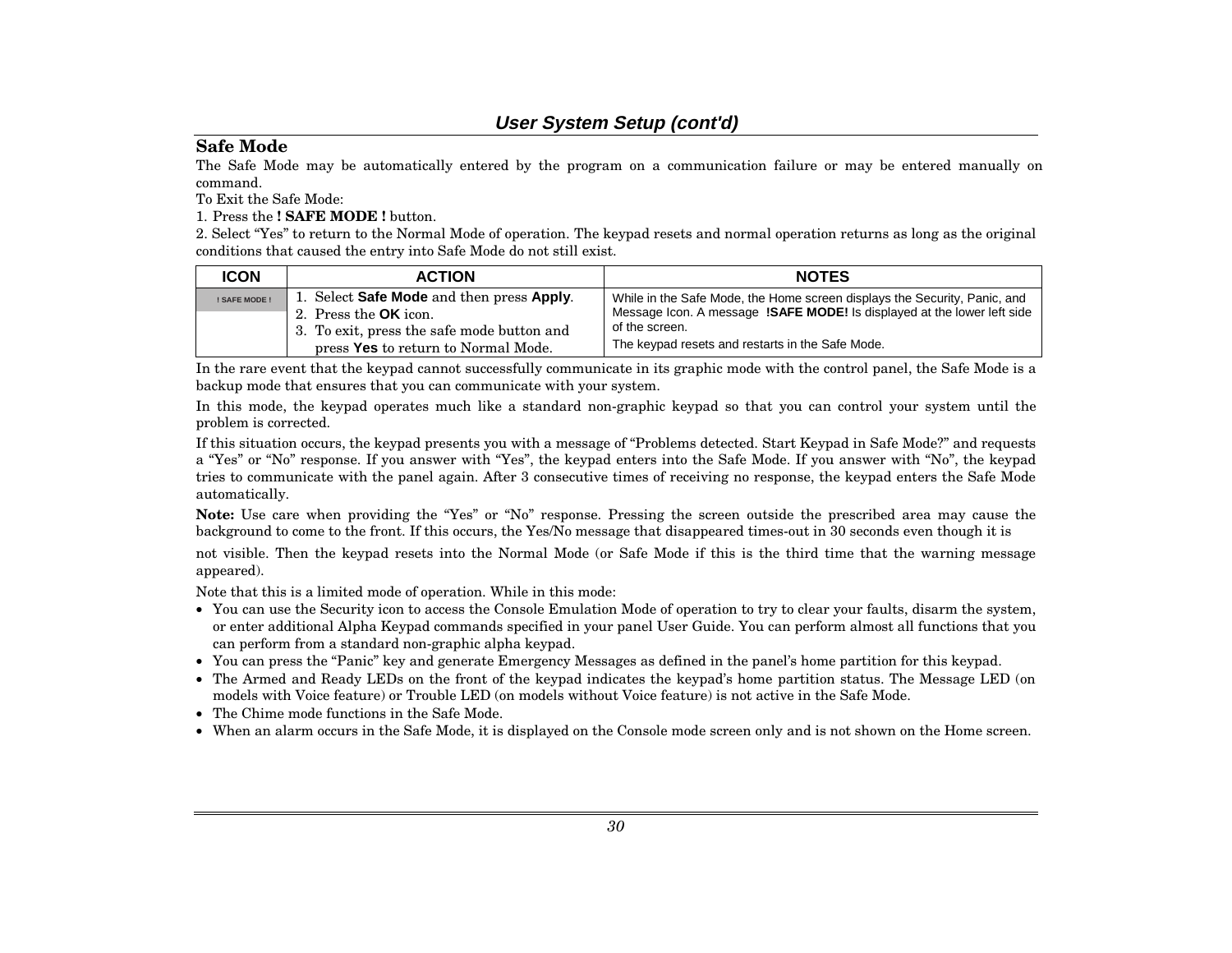### **Time/Date Setup**

You can set the time and date from the **Set Time & Date** screen.

- • When the time is set it is stored in the keypad and sent to the control panel when you press the **Apply** icon and answer **Yes** to the following prompt. Additionally, when using the keypad, the panel may download its time into the keypad periodically after the clock is set (for Vista residential and newer commercial panels such as Vista 128BPT).
- • If **Get Time** is pressed, the keypad (or a secondary keypad) downloads the time and date from the control panel and exits the Set Time & Date screen.

Note: This icon ( $\Diamond$ ) appears with residential panels and may not appear with all commercial panels.

### **Setting Daylight Savings Time**

To set the daylight savings time do the following:

| <b>ICON</b>          | <b>ACTION</b>                                                                                                                                                       | <b>NOTES</b>                                                                                               |
|----------------------|---------------------------------------------------------------------------------------------------------------------------------------------------------------------|------------------------------------------------------------------------------------------------------------|
| <b>CALL AND</b><br>★ | 1. Press the <b>Time/Date Setup</b> icon; enter your<br>Authorized Code.<br>2. Press the DST icon if you want daylight savings time<br>to affect your system clock. | If DST On is selected, the keypad adjusts for Daylight Savings<br>time at the month, week and time chosen. |
|                      | 3. Set the "Start DST" time and then the "End DST"<br>time by pressing the Month, Weekend and Hour that<br>you want DST to start.<br>4. APPLY saves the settings.   | Make sure "DST On" is checked to enable this feature.                                                      |

### **Setting Current Time and Date**

To set the current time, do the following:

| <b>ICON</b> | <b>ACTION</b>                                                                                                                         | <b>NOTES</b>                                                                                                                       |
|-------------|---------------------------------------------------------------------------------------------------------------------------------------|------------------------------------------------------------------------------------------------------------------------------------|
|             | 1. Press the Time/Date Setup icon; enter your<br>Authorized Code.                                                                     | After each selection the window closes automatically and the<br>selection is displayed.                                            |
|             | 2. Press the Month "arrow", and select the current month.<br>3. Press the Year that is being displayed and enter the<br>current year. | Select if you want a 12-hour or 24-hour format for your time<br>display by pressing the circle to the left of the 12 Hour display. |
|             | 4. Press the <b>Hour</b> that is being displayed and enter the<br>current hour.                                                       |                                                                                                                                    |
|             | 5. Press the <b>Minutes</b> that is being displayed and enter<br>the current minute.                                                  | A confirmation screen displays:<br><b>Time Setting Confirmation</b>                                                                |
|             | 6. Press <b>AM</b> or <b>PM.</b> (Each depression switches the<br>AM/PM display).                                                     | Set time on the security system as well?<br>Yes or No                                                                              |
|             | 7. Press the <b>MMDDYY</b> "arrow", and select a format for<br>which you want the year to be displayed.                               | <b>Yes</b> saves the time changes in your security system.<br>No saves the changes to the keypad only.                             |
|             | 8. Press Apply.                                                                                                                       | Note: A Yes response is recommended.                                                                                               |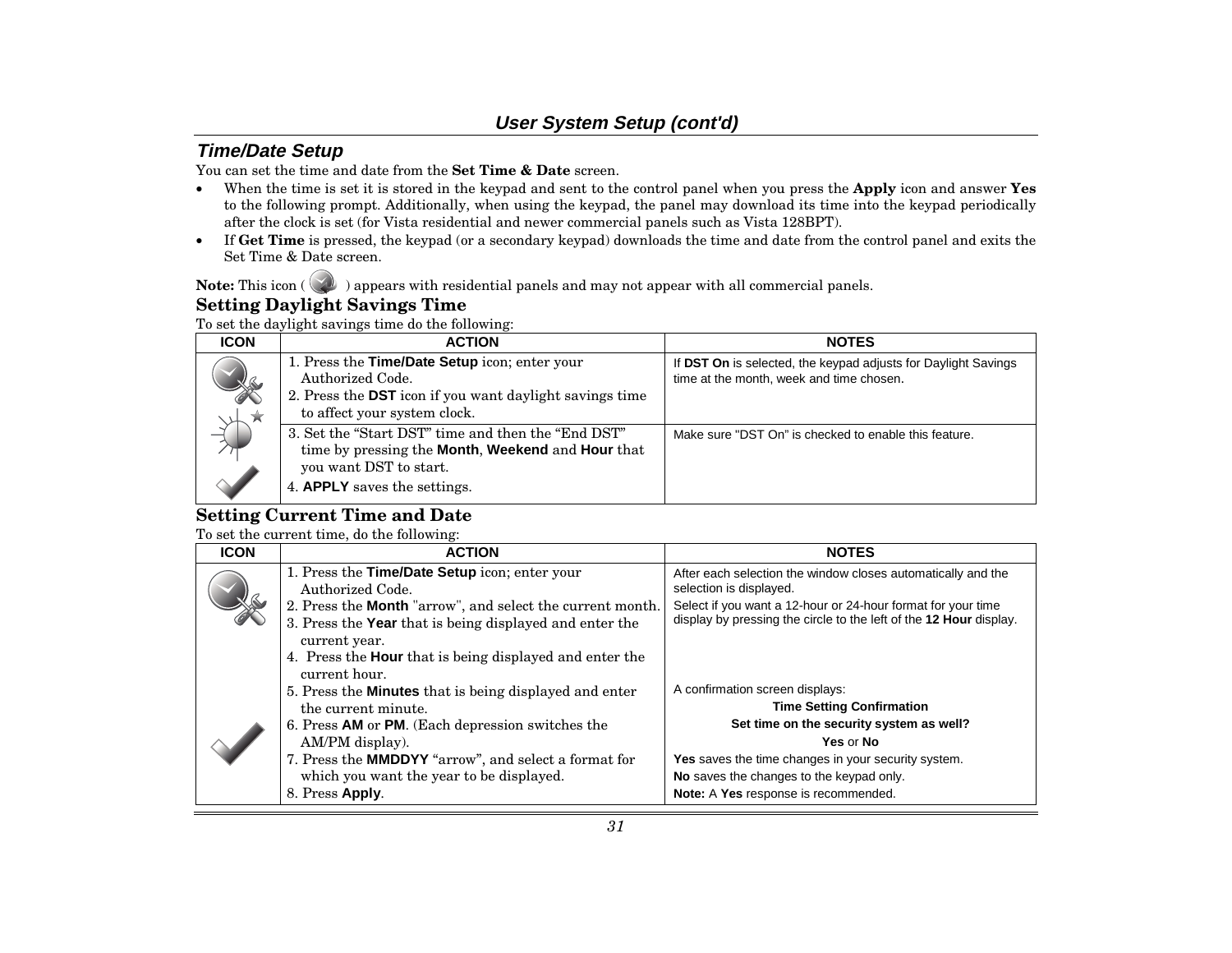### **Advanced Setup**

The Advanced Setup screen allows access to **Keypad Test**, **Keypad Reset**, **Night Setup** and **Output Setup** menus.

#### **Keypad Test**

A series of diagnostic tests are provided that allows verification of correct operation of the keypad and its connections to the security system. There are a total of four diagnostic tests; **LCD Display Test, Audio Test, LED Test,** and **Calibration Test.**

#### **Performing Diagnostic Tests**

Select any diagnostic test from the "Diagnostics" screen by pressing its associated **Test** icon. All or any individual test may be run when you access the "Diagnostics" screen; however, each test must be performed one at a time. At any time when a test is not being performed, you can press "back to return to the previous screen or home to return to your home page. **Note:** Once the Diagnostics screen is exited, subsequent entry to this screen displays all test options as "Not Performed."

#### **LCD Display Test**

Perform the LCD Display Test as follows:

| <b>ICON</b> | <b>ACTION</b>                                                                                                                                                                       | <b>NOTES</b>                                                                                                               |
|-------------|-------------------------------------------------------------------------------------------------------------------------------------------------------------------------------------|----------------------------------------------------------------------------------------------------------------------------|
|             | 1. Press the Advanced Setup icon.<br>2. If applicable, enter your Authorized Code.                                                                                                  | The Emergency screen cannot be accessed<br>while running the LCD Display Test.                                             |
| 886         | 3. Press the <b>Keypad Test</b> icon.<br>4. Press the LCD Display Test icon; a series of screens<br>appear.<br>After each type of display, you are asked if the display was proper. | If the response to all questions is yes, the LCD Display Test<br>message area of the Diagnostics screen displays "Passed". |

#### **Audio Test**

Perform the Audio Test as follows:

| <b>ICON</b> | <b>ACTION</b>                                                                                                                                                                                                                          | <b>NOTES</b>                                                                                                                                                                                              |
|-------------|----------------------------------------------------------------------------------------------------------------------------------------------------------------------------------------------------------------------------------------|-----------------------------------------------------------------------------------------------------------------------------------------------------------------------------------------------------------|
|             | 1. Press the <b>Audio Test</b> icon; " <b>Testing</b> " is displayed<br>while beeps sound from the speaker.<br>At the conclusion of the test, a pop-up "Confirmation Window" is<br>displayed with the question "Did you hear Beeping?" | When you press Yes, "Passed" is displayed in the test status<br>column on the "Diagnostics" screen.<br>When you press No, "Failed" is displayed in the test status<br>column on the "Diagnostics" screen. |

#### **LED Test**

Perform the LED Test as follows:

| <b>ICON</b> | <b>ACTION</b>                                                                                                                                 | <b>NOTES</b>                                                                                                                                                                                                                                                                                                                                |
|-------------|-----------------------------------------------------------------------------------------------------------------------------------------------|---------------------------------------------------------------------------------------------------------------------------------------------------------------------------------------------------------------------------------------------------------------------------------------------------------------------------------------------|
|             | 1. Press the LED Test icon; "Testing" is<br>displayed while the 3 LEDs light<br>sequentially, top to bottom (red, green,<br>yellow), 5 times. | At the conclusion of the test, a pop-up "Confirmation Window" is displayed with<br>the question "Did you see chasing LED pattern?"<br>If you press Yes, "Passed" is displayed in the test status column on the<br>"Diagnostics" screen.<br>If you press No. "Failed" is displayed in the test status column on the<br>"Diagnostics" screen. |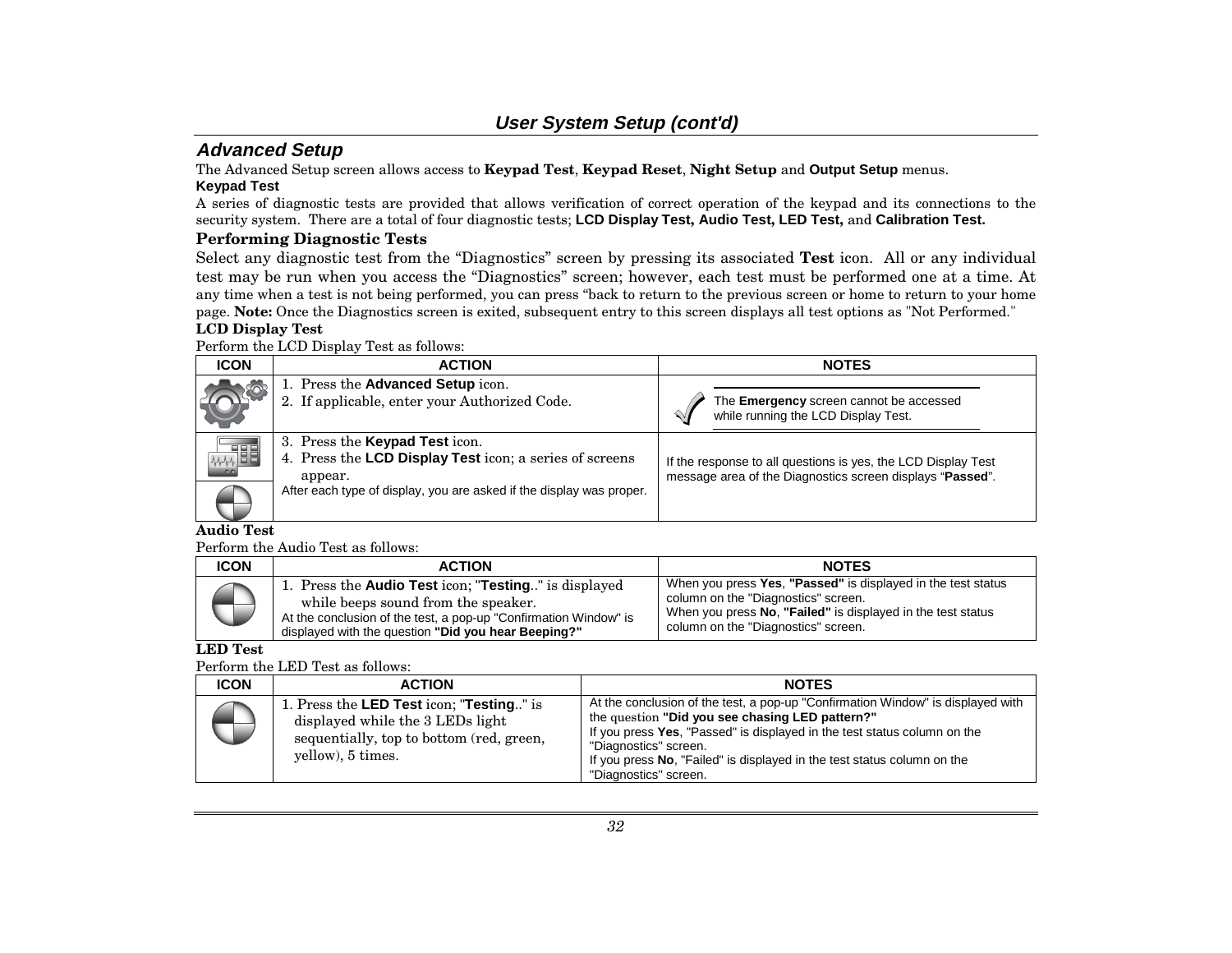#### **User System Setup (cont'd)**

#### **Calibration Test**

| <b>ICON</b> | <b>ACTION</b>                                                                                                                                                                                                                                                                      | <b>NOTES</b>                                                                                                                                                                                                                                                                                                                                           |
|-------------|------------------------------------------------------------------------------------------------------------------------------------------------------------------------------------------------------------------------------------------------------------------------------------|--------------------------------------------------------------------------------------------------------------------------------------------------------------------------------------------------------------------------------------------------------------------------------------------------------------------------------------------------------|
|             | 1. Select the <b>Calibration</b> icon and using a<br>stylus, follow the screen directions by<br>pressing a series of crosshairs $(+)$ and<br>boxes $(\Box)$ on the screen until done.<br>2. If the test was successful, press OK; the<br>screen returns to the Keypad Test screen. | A pop-up message displays:<br><b>Touch screen calibration</b><br>Touch crosshair to calibrate<br>If the Calibration test was successful, a confirmation screen appears stating:<br>"Congratulations Calibration Success"<br>If the test was unsuccessful, an error message appears stating: "Calibration"<br>failed, do you want to retry?" Yes or No. |

#### **Keypad Reset**

To access Keypad Reset press **Setup** and the **System Setup** icon and then do the following:

| <b>ICON</b> | <b>ACTION</b>                                                                                       | <b>NOTES</b>                                                                                                                             |
|-------------|-----------------------------------------------------------------------------------------------------|------------------------------------------------------------------------------------------------------------------------------------------|
| ,335        | Press the Advanced Setup icon.<br>2. Enter your Authorized Code.<br>3. Press the Keypad Reset icon. | When the Keypad Reset icon is pressed, the message is displayed:<br>Confirmation<br>Are you sure you want to reset?<br>Select Yes or No. |

#### **Night Setup**

To set the NIGHT function, press the **System Setup** and **Advanced Setup** icon and then do the following:

| <b>ICON</b> | <b>ACTION</b>                                                                                                                                                                              | <b>NOTES</b>                                                             |
|-------------|--------------------------------------------------------------------------------------------------------------------------------------------------------------------------------------------|--------------------------------------------------------------------------|
| <b>ARA</b>  | 1. Enter your Authorized Code, if required.<br>2. Press the <b>Night Setup</b> icon.<br>3. Select the arming mode to be activated when<br><b>NIGHT</b> is selected on the "Arming" screen. | <b>Apply</b> accepts the setting.<br><b>Back</b> cancels your selection. |

#### **Output Setup Function**

The Output Setup function allows you to disable Output selection. There are a maximum of 18 outputs that can be enabled or disabled. To set the Output Setup function, press the **System Setup** and **Advanced Setup** icon and then do the following:

| <b>ICON</b>               | <b>ACTION</b>                                                                                                                                                                                                                   |  |  | <b>NOTES</b>                                                                                                                                                                                                                                                                                                              |
|---------------------------|---------------------------------------------------------------------------------------------------------------------------------------------------------------------------------------------------------------------------------|--|--|---------------------------------------------------------------------------------------------------------------------------------------------------------------------------------------------------------------------------------------------------------------------------------------------------------------------------|
| 噩                         | 1. Enter your Authorized Code, if required.<br>2. Press the Output Setup icon.<br>3. Highlight the <b>Output</b> selection on the screen<br>and press the Disable or Enable button to<br>change the setting.<br>4. Press Apply. |  |  | This is a local setting for the graphic keypad. If user has the maximum<br>number of keypads on the system, and wants to disable the same output for<br>all, each keypad needs to be set individually.<br>A confirmation window is displayed stating:<br>"Information<br>Settings saved"<br>Press OK to save the setting. |
| <b>Output Setup Icons</b> |                                                                                                                                                                                                                                 |  |  |                                                                                                                                                                                                                                                                                                                           |
| Apply                     | 何回<br><b>Back</b><br>Home                                                                                                                                                                                                       |  |  | If the <b>Back</b> icon is pressed, a confirmation window appears stating:<br>"Output Settings changed. Do you want to save new settings?"<br>Select Yes or No.                                                                                                                                                           |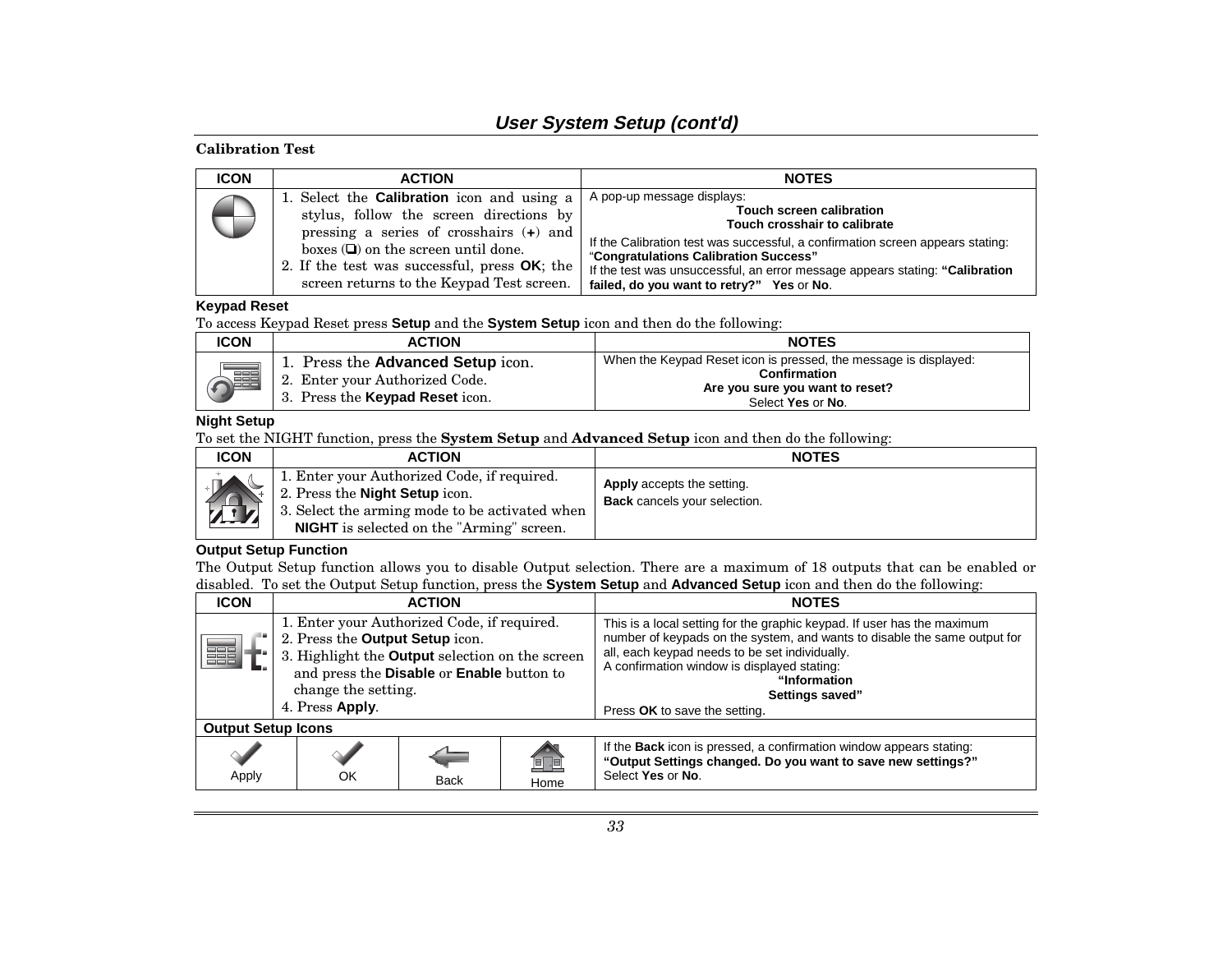# **Automation**

The Tuxedo Touch Home Automation System with web hosting capability is equipped with Z-Wave technology and is designed to automate devices in a home control network. The keypad allows you to easily add and control multiple devices with the press of a button. View the "Programming of Z-Wave Devices" training video and follow the instructions below to add and control devices in a home control network.

**UL**• Automation functionality is supplementary only and has not been evaluated by UL. • Z-Wave applications have not been evaluated by UL.

### **Enroll/Add Z-Wave Devices**

Each device must be installed according to the manufacturer's instructions prior to enrollment. **WARNING:** Automation is intended for lifestyle convenience. Do not use automation for life safety and property protection.

#### **Enroll a Light, Switch or Outlet Module**

Enroll a Z-Wave Light, Switch or Outlet module as described below.

| <b>ICON</b> | <b>ACTION</b>                                                                                                                                              |                                                                    |               |                                                                                                                                                                                                                                                                             |  |                                                                                | <b>NOTES</b>                                            |                                                                          |      |
|-------------|------------------------------------------------------------------------------------------------------------------------------------------------------------|--------------------------------------------------------------------|---------------|-----------------------------------------------------------------------------------------------------------------------------------------------------------------------------------------------------------------------------------------------------------------------------|--|--------------------------------------------------------------------------------|---------------------------------------------------------|--------------------------------------------------------------------------|------|
|             | 1. At the Tuxedo Touch Keypad:<br>a) Press the <b>Automation</b> icon from the<br>"Home" screen and then press the<br>Z-Wave Setup icon to display "Z-Wave |                                                                    |               | <b>Note:</b> Z-Wave light modules may vary; follow the instructions in the Users<br>Guide for your specific device to enroll properly into the Z-Wave network.<br>• If a dimmer module was enrolled, an On/Off button and a slide bar (to<br>control dimmer) are displayed. |  |                                                                                |                                                         |                                                                          |      |
|             |                                                                                                                                                            | Device Management" screen.<br>b) Press the Z-Wave Enroll/Add icon. |               |                                                                                                                                                                                                                                                                             |  | control the device) is displayed.<br>The keypad displays a series of messages: |                                                         | • If an on/off light/appliance module was enrolled, an On/Off button (to |      |
|             | 2. At the device Module:<br>a) Press the <b>Function Key</b> on the device.                                                                                |                                                                    |               |                                                                                                                                                                                                                                                                             |  | "Adding Controller Unit"<br>"Adding Slave Unit"<br>"Device added successfully" | "Start add device. Please press function key on device" |                                                                          |      |
|             | <b>Z-Wave Device Management Icons</b>                                                                                                                      |                                                                    |               |                                                                                                                                                                                                                                                                             |  |                                                                                |                                                         |                                                                          |      |
| Enroll/Add  | Remove/Delete                                                                                                                                              | Abort                                                              | Remove Failed | Edit                                                                                                                                                                                                                                                                        |  | <b>Reset Default</b>                                                           | $\mathcal{L}$<br>Router                                 | Security                                                                 | Link |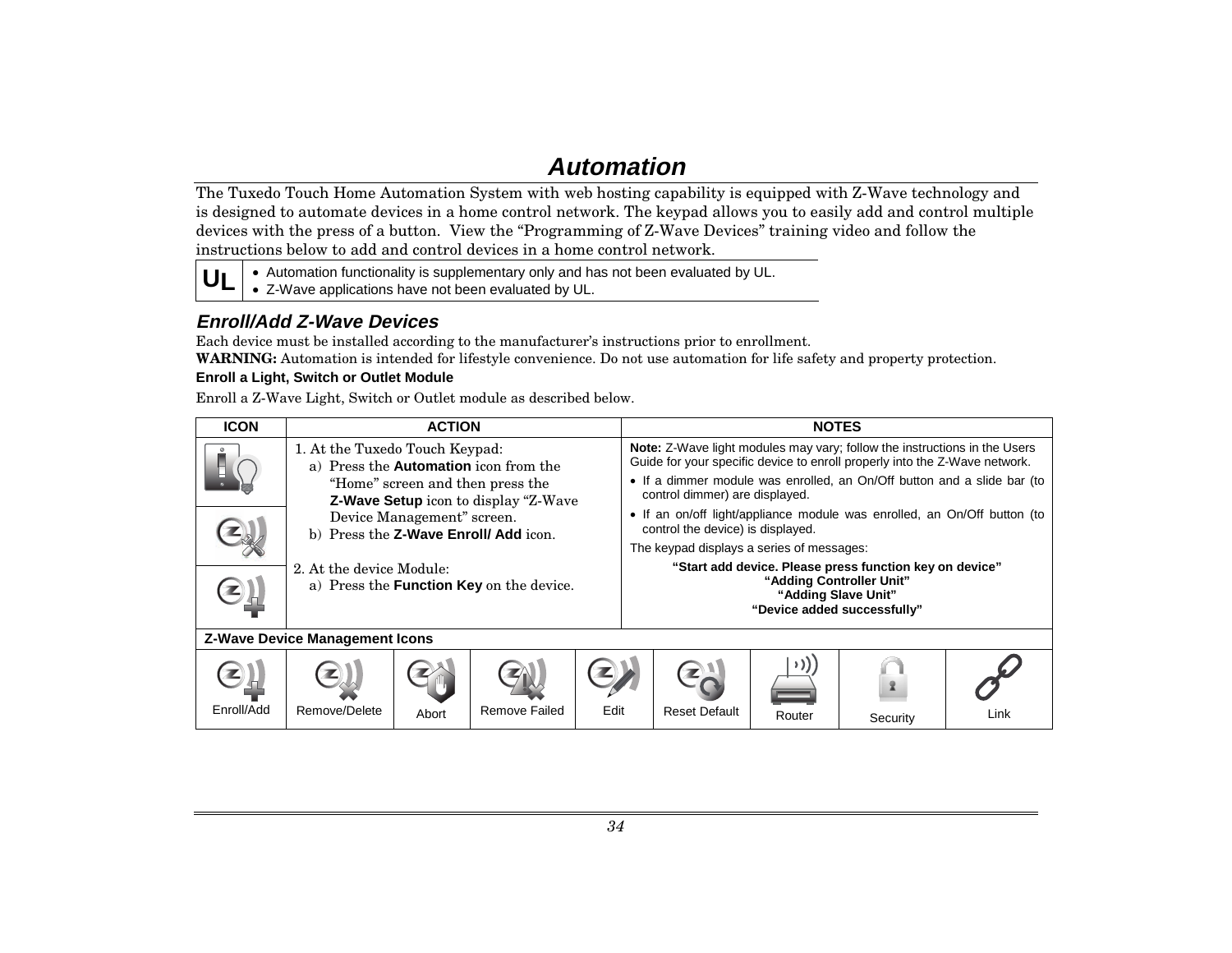#### **Enroll a Door Lock**

Assemble the Z-Wave door lock. **NOTE: Be sure the door lock orientation/handedness is correct.** Refer to the Door Lock's *Instruction Guide* and connect necessary cables, then install batteries. Enroll the door lock within 5 feet of the keypad refer to the Door Lock's *Instruction Guide for enrollment procedure.* 

**NOTE:** Program the user code in the control panel prior to programming that user code into the door lock. User Codes must be 4-digits.

#### Enroll a door lock device as follows:

| <b>ICON</b> | <b>ACTION</b>                                                                                                                                                                                                                                                                                                                                                                                         | <b>NOTES</b>                                                                                                                                                                                                                                                                                                                                                                                                                                                                                                                                                                                         |
|-------------|-------------------------------------------------------------------------------------------------------------------------------------------------------------------------------------------------------------------------------------------------------------------------------------------------------------------------------------------------------------------------------------------------------|------------------------------------------------------------------------------------------------------------------------------------------------------------------------------------------------------------------------------------------------------------------------------------------------------------------------------------------------------------------------------------------------------------------------------------------------------------------------------------------------------------------------------------------------------------------------------------------------------|
| ы<br>H      | 1. At the Tuxedo Touch keypad:<br>a) Press the Automation icon From the<br>"Home" screen and then press the Z-<br>Wave Setup icon to display the "Z-Wave<br>Device Management" screen.<br>b) Press the Z-Wave Enroll/Add icon.<br>2. At the Door Lock:<br>a) Press the * <b>Function Key</b> on the door lock.<br>b) Program the selected user code from the<br>panel; refer to Door Lock User Guide. | Note: Door lock devices may vary; follow the instructions in the Users<br>Guide for your specific door lock to enroll properly and to program a new<br>user code.<br>The keypad displays a series of messages:<br>"Please press *function key on device"<br>"Adding to Security Network"<br>"Device added successfully"<br>* Enrollment procedure may vary depending on the door lock device. Refer<br>to the door lock instructions for enrollment procedure.<br>Note: If software is upgraded on the Tuxedo Touch keypad, enroll the door<br>lock again and re-set the user code in the door lock. |
|             |                                                                                                                                                                                                                                                                                                                                                                                                       |                                                                                                                                                                                                                                                                                                                                                                                                                                                                                                                                                                                                      |

#### **Enroll a Honeywell Thermostat**

Install Honeywell Thermostat according to the manufactures instructions. Device should be mounted in the final location and tested before adding it to the system.

**Note:** Honeywell is not responsible for property damages due to improper setting of the thermostat modes.

| To enroll a Honeywell Thermostat into a Z-Wave network, do the following: |  |  |  |
|---------------------------------------------------------------------------|--|--|--|
|---------------------------------------------------------------------------|--|--|--|

| <b>ICON</b> | <b>ACTION</b>                                                                                                                                   | <b>NOTES</b>                                                                                                                                                                                                            |
|-------------|-------------------------------------------------------------------------------------------------------------------------------------------------|-------------------------------------------------------------------------------------------------------------------------------------------------------------------------------------------------------------------------|
|             | 1. At the Tuxedo Touch Keypad:<br>a) Press the Automation icon from the<br>"Home" screen and then press the<br>Z-Wave Setup icon to display the | Note: If installing another brand of thermostat, follow the instructions in the<br>Users Guide for that specific thermostat to enroll properly into the Z-Wave<br>network.<br>The keypad displays a series of messages: |
|             | "Z-Wave Device Management" screen.<br>b) Press the Z-Wave Enroll/Add icon.                                                                      | "Please press *function key on device"<br>* If not using a Honeywell thermostat, enrollment procedure may vary. Refer<br>to the thermostat instructions for enrollment procedure.                                       |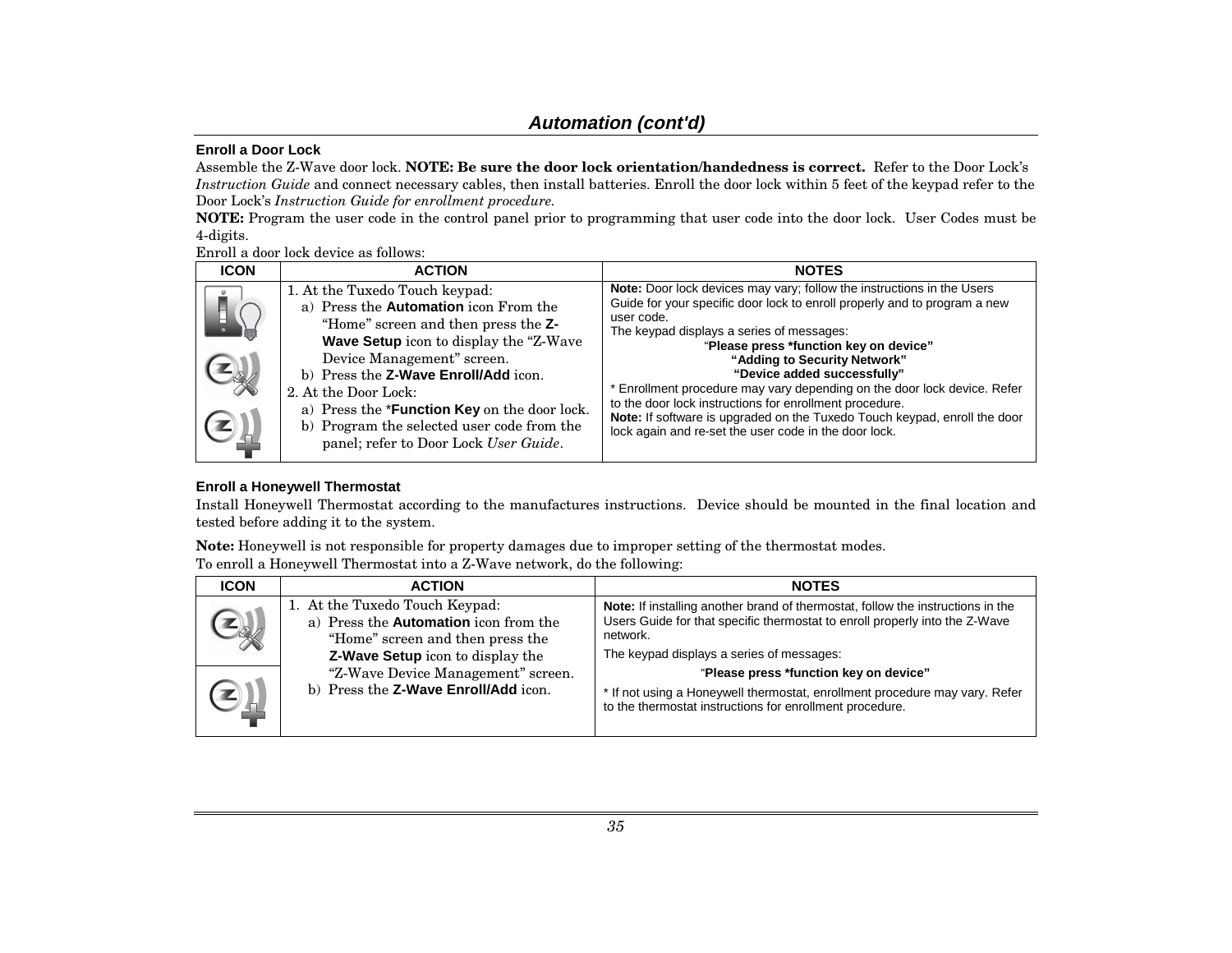| <b>ICON</b> | <b>ACTION</b>                                                                                                                                                                                                                                                                     | <b>NOTES</b>                                                                                                                                                         |
|-------------|-----------------------------------------------------------------------------------------------------------------------------------------------------------------------------------------------------------------------------------------------------------------------------------|----------------------------------------------------------------------------------------------------------------------------------------------------------------------|
|             | 2. At the Z-Wave thermostat:<br>a) Select <b>Thermostat</b> ; set Time/Date.<br>b) Follow the instructions in the<br>thermostat Installation Guide for<br>"Z-Wave enrollment".<br>c) To complete inclusion, press Done.<br>d) Press <b>Exit</b> to return to normal<br>operation. |                                                                                                                                                                      |
|             | 3. At the Tuxedo Touch Keypad:<br>a) To verify activation, press the Back icon<br>and wait 30 seconds. Press the <b>Refresh</b><br>icon; the new device is displayed.                                                                                                             | The keypad displays a series of messages:<br>"Please press function key on device"<br>"Adding Controller Unit"<br>"Adding Slave Unit"<br>"Device added successfully" |

 $\bm{\mathsf{U}}$  **Access control functionality has not been** evaluated by UL and may not be used in UL Listed applications.

#### **Editing Z-Wave Device Names Edit a Device Module Name**

To edit a device name, do the following:

| <b>ICON</b> | <b>ACTION</b>                                                                                                                                                                                                                                                                                                                                                               | <b>NOTES</b>                                                                                                                                                                                                               |
|-------------|-----------------------------------------------------------------------------------------------------------------------------------------------------------------------------------------------------------------------------------------------------------------------------------------------------------------------------------------------------------------------------|----------------------------------------------------------------------------------------------------------------------------------------------------------------------------------------------------------------------------|
|             | 1. At the Tuxedo Touch Keypad:<br>a) Press the <b>Automation</b> icon from the<br>"Home" screen and press the Z-Wave<br><b>Setup</b> icon to display the "Z-Wave"<br>Device Management" screen.<br>b) Highlight the device name and press the<br><b>Z-Wave Edit icon.</b><br>c) On the "Data Entry" keyboard, press<br><b>Clear</b> and enter a new name.<br>d) Press $OK.$ | Enter the new device name on the data entry keyboard.<br>Notes:<br>• Use the Shift icon for capital letters.<br>• Use the BS (Backspace) icon to make corrections.<br>The @#\$ icon is not available for use at this time. |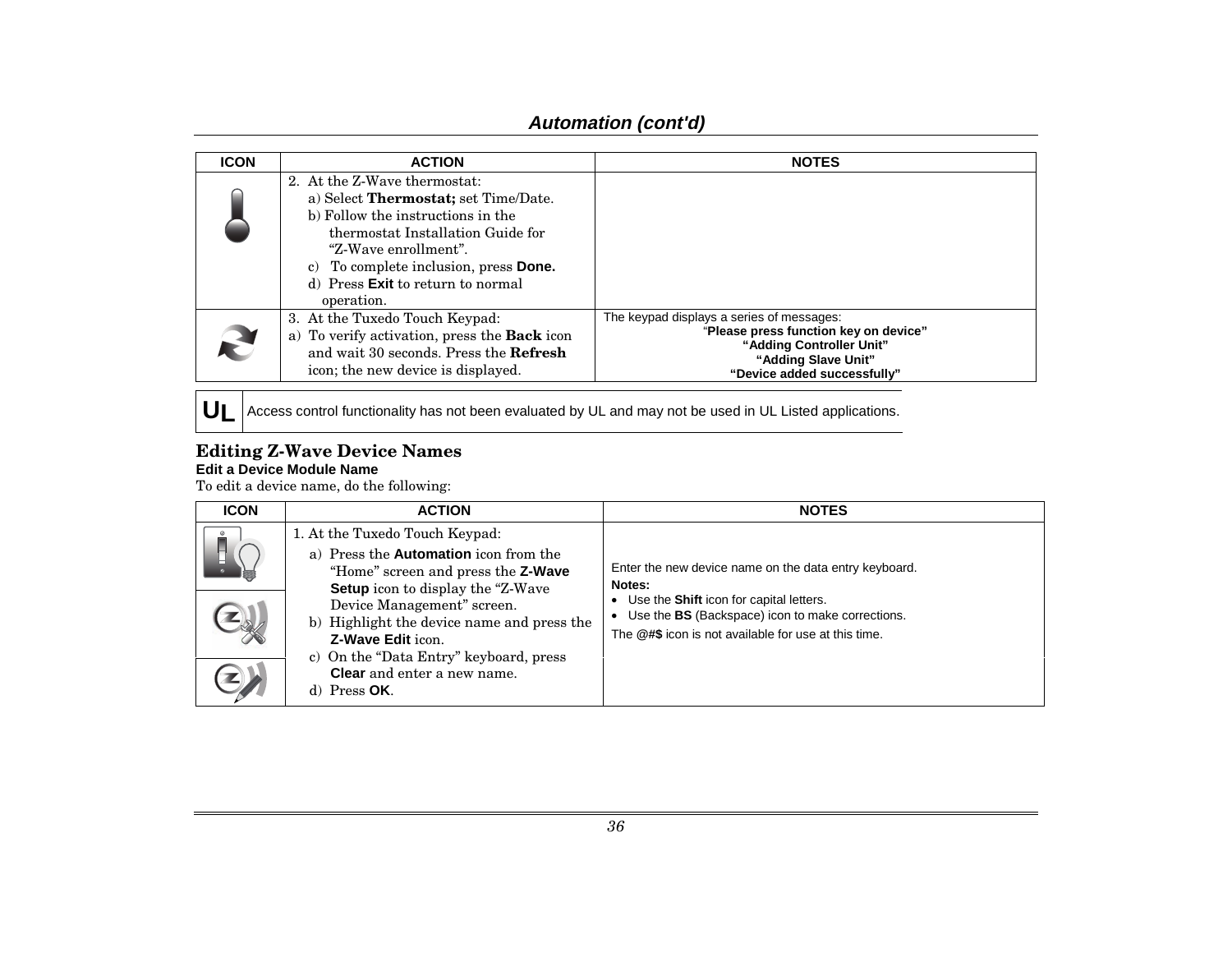#### **Remove/Delete Z-Wave Devices Remove a Light, Switch or Outlet Module**

To remove a light, switch or outlet module from the Z-Wave network, do the following:

| <b>ICON</b> | <b>ACTION</b>                                                                                                                       | <b>NOTES</b>                                                                                               |
|-------------|-------------------------------------------------------------------------------------------------------------------------------------|------------------------------------------------------------------------------------------------------------|
|             | 1. At the Tuxedo Touch Keypad:<br>a) Press the Automation icon from the                                                             | <b>Z-Wave Remove/Delete</b> - clears the node from the keypad and resets device<br>to the default setting. |
|             | "Home" screen and then press Z-Wave<br>Setup icon to display the "Z-Wave"                                                           | Notes:<br>• If the device is not removed, refer to the "Z-Wave Troubleshooting"                            |
|             | Device Management" screen.<br>2. At the device module:<br>a) Press the <b>Function Key</b> to remove the<br>device from the keypad. | section.<br>• To remove a defective device, refer to the Z-Wave Troubleshooting<br>section.                |

#### **Remove/Delete a Door Lock**

To remove a door lock module from the Z-Wave network, do the following:

| <b>ICON</b> | <b>ACTION</b>                                                                                                                                                     | <b>NOTES</b>                                                                                                                                                                                                                                                |
|-------------|-------------------------------------------------------------------------------------------------------------------------------------------------------------------|-------------------------------------------------------------------------------------------------------------------------------------------------------------------------------------------------------------------------------------------------------------|
|             | 1. From the "Home" screen, press the<br>Automation icon and the Z-Wave Setup<br>icon. The "Z-Wave Device Management"<br>screen is displayed.                      | Z-Wave Remove/Delete -clears the node from the keypad and resets device<br>to the default setting.<br>Notes:<br>• If the device is not removed, refer to "Z-Wave Troubleshooting".<br>• When removing the door lock, the user code associated with the door |
| بايك        | 2. Highlight the device to remove and press<br>the Z-Wave Remove/Delete icon.<br>3. On the device press the Function Key to<br>remove the device from the keypad. | lock will remain in the system. If needed refer to the panel Installation<br>Instructions on how to remove this user code.<br>• To remove a defective device, refer to the section on Troubleshooting.                                                      |

#### **Remove/Delete a Honeywell Thermostat**

**IMPORTANT:** Honeywell is not responsible for property damages due to improper setting of the thermostat modes.

To remove a Honeywell Thermostat from the Z-Wave network, do the following:

| <b>ICON</b> | <b>ACTION</b>                                                                                                                                                                                                    | <b>NOTES</b>                                                                                                                                                                                               |
|-------------|------------------------------------------------------------------------------------------------------------------------------------------------------------------------------------------------------------------|------------------------------------------------------------------------------------------------------------------------------------------------------------------------------------------------------------|
|             | 1. At the Tuxedo Touch Keypad:<br>a) Press the <b>Automation</b> icon from the<br>"Home" screen, and then press the<br>Z-Wave Setup icon.                                                                        |                                                                                                                                                                                                            |
|             | 2. At the thermostat:<br>a) Follow the instructions in the thermostat<br>Installation Guide under "Installer setup"<br>to "Remove a Z-Wave Network"<br>Connection".<br>b) Press Done; the thermostat is removed. | <b>Z-Wave Remove/Delete</b> - clears the node from the keypad and resets device<br>to the default setting.<br><b>Note:</b> To remove a defective device, refer to the "Z-Wave Troubleshooting"<br>section. |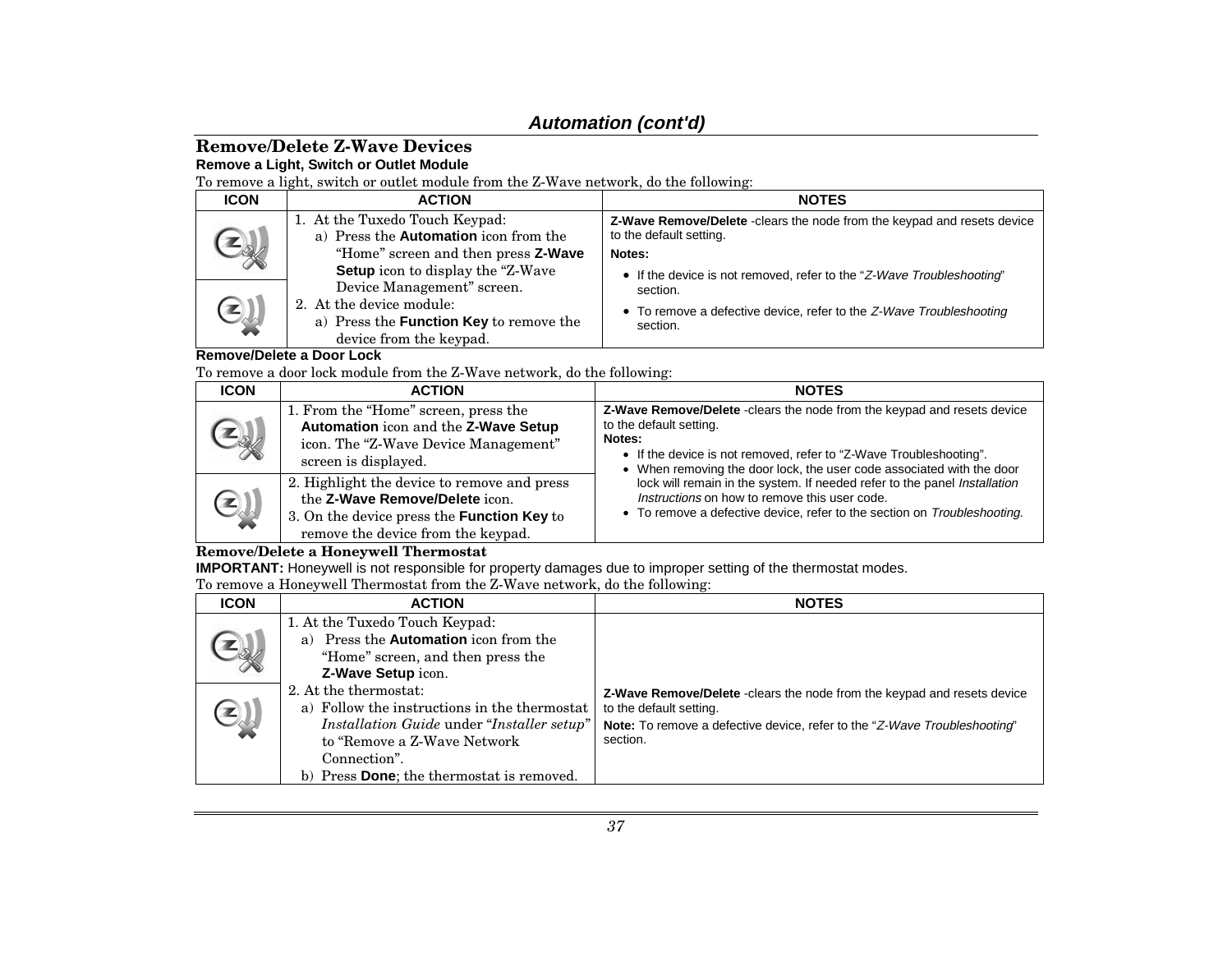|                              | <b>Remove All Z-Wave Devices</b>                                                                                                                                                                                                                                                                                    |                                                                                                                                                                                                                                              |
|------------------------------|---------------------------------------------------------------------------------------------------------------------------------------------------------------------------------------------------------------------------------------------------------------------------------------------------------------------|----------------------------------------------------------------------------------------------------------------------------------------------------------------------------------------------------------------------------------------------|
| <b>ICON</b>                  | <b>ACTION</b>                                                                                                                                                                                                                                                                                                       | <b>NOTES</b>                                                                                                                                                                                                                                 |
|                              | 1. At the Tuxedo Touch Keypad:<br>a) Press the <b>Automation</b> icon from the<br>"Home" screen and then press the Z-<br><b>Wave Setup</b> icon to display the "Z-<br>Wave Device Management" screen.<br>b) Press the <b>Z-Wave Reset</b> icon to delete<br>all devices from the controller.<br>c) Press Yes or No. | The message is displayed:<br><b>Window Warning</b><br>This Z-WAVE controller is about to be factory<br>defaulted and will lose all devices in the enrolled<br>list. All Z-WAVE devices must be re-enrolled<br>after this reset.<br>Yes or No |
| <b>Abort a Z-Wave Action</b> |                                                                                                                                                                                                                                                                                                                     |                                                                                                                                                                                                                                              |
| <b>ICON</b>                  | <b>ACTION</b>                                                                                                                                                                                                                                                                                                       | <b>NOTES</b>                                                                                                                                                                                                                                 |
|                              | 1. From the "Home" screen, press the<br>Automation icon and the Z-Wave Setup icon.<br>The "Z-Wave Device Management" screen is<br>displayed.                                                                                                                                                                        |                                                                                                                                                                                                                                              |
|                              | 2. If inadvertently a wrong selection was made,<br>(add, delete, or remove failed device) user<br>can press the <b>Abort</b> icon to abort the process.                                                                                                                                                             |                                                                                                                                                                                                                                              |

#### **Create a Scene**

The "Scene" feature is used to control the function of a single device, or multiple devices based on pre-set Conditions, Triggers, and Actions. When the trigger/condition occurs, the action is executed. View the "Customizable Automation Scene" training video and then do the following:

| <b>ICON</b> | <b>ACTION</b>                                                                                                                                                                                                                                                                                                                                                                      | <b>NOTES</b>                                                                                                                                                                                                                                                                                                                                                                                                                                                                                                                                                                                                                 |
|-------------|------------------------------------------------------------------------------------------------------------------------------------------------------------------------------------------------------------------------------------------------------------------------------------------------------------------------------------------------------------------------------------|------------------------------------------------------------------------------------------------------------------------------------------------------------------------------------------------------------------------------------------------------------------------------------------------------------------------------------------------------------------------------------------------------------------------------------------------------------------------------------------------------------------------------------------------------------------------------------------------------------------------------|
| 畳           | 1. At the Tuxedo Touch Keypad:<br>a) Press the Automation icon and then<br>press the Scene Setup icon to display<br>the "Scene Setup" screen.<br>b) Press the <b>Add</b> icon to set up a Scene.<br>c) Press the Name box, enter a Scene<br>Name and press OK.<br>d) Select a "Condition," "Trigger," and<br>"Action" that you want to occur for this<br>Scene. See example below. | <b>INFORMATION:</b> Scenes must have at least a trigger and 1 action to work.<br>Enter the event to trigger the scene in the Trigger section. The Condition<br>section is optional.<br>Use the Data Entry Keyboard to enter all required information.<br>• Press the Up Arrow key to switch to capital letters<br>• Press the $X$ key to delete<br>• Press the ABC/.?123 key to switch between numerals and<br>symbols/characters.<br>Press GO to return to the "Add New Camera" screen.<br>After each selection is complete, press Save to keep the settings.<br>Press Delete to cancel, or Edit to change your selections. |
|             | After each selection press Save!! !                                                                                                                                                                                                                                                                                                                                                | Press the Log icon to view a list of Scenes.                                                                                                                                                                                                                                                                                                                                                                                                                                                                                                                                                                                 |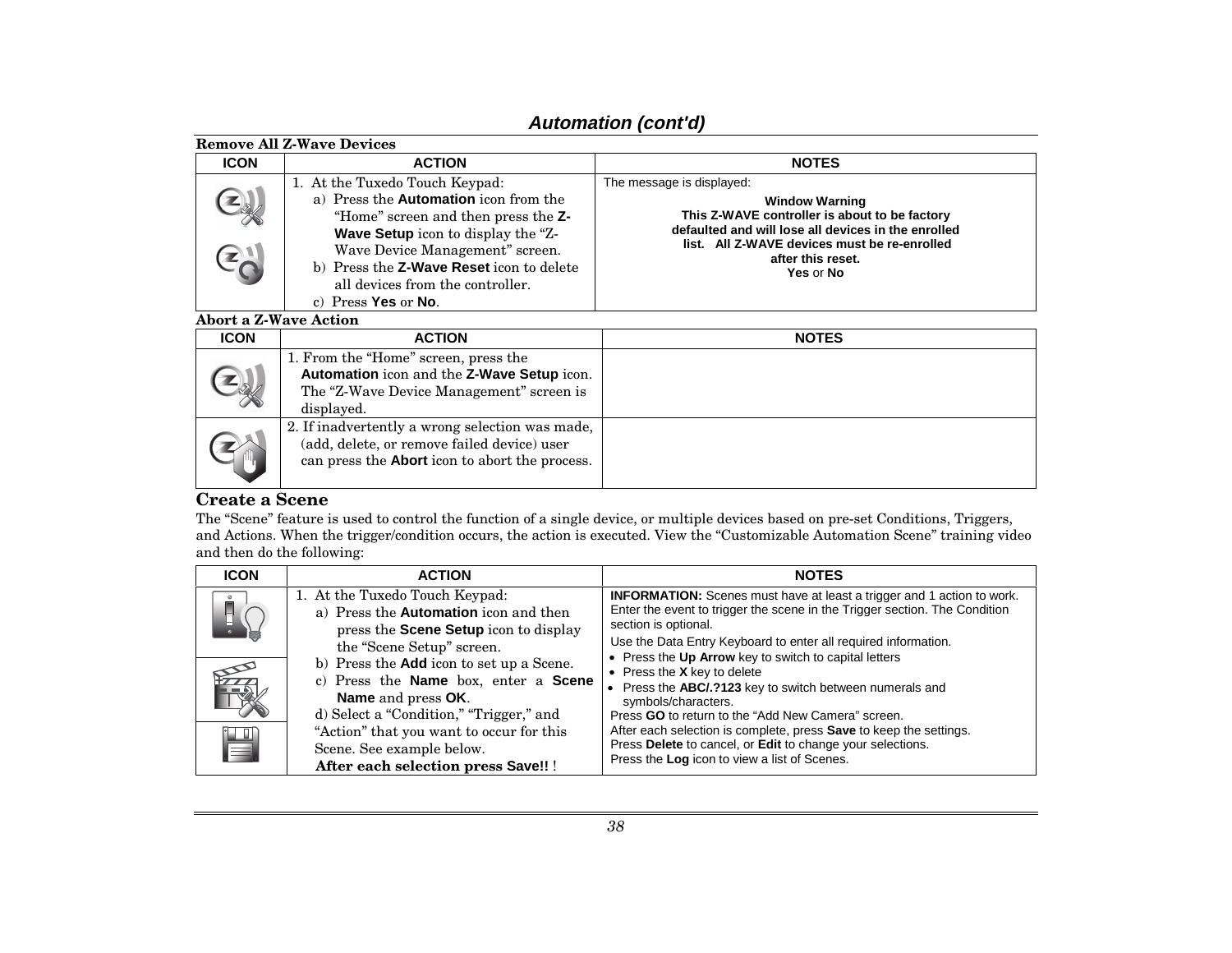| <b>Scene Icons</b>   |               |             |                                                                                                                                                                                                                                                                                                                                                                                                                                                                                                                                                                                                                                                                                                                                                                                                                                                                                                                                                                                        |     | <b>Condition/Trigger/Action Icons</b> |        |           |
|----------------------|---------------|-------------|----------------------------------------------------------------------------------------------------------------------------------------------------------------------------------------------------------------------------------------------------------------------------------------------------------------------------------------------------------------------------------------------------------------------------------------------------------------------------------------------------------------------------------------------------------------------------------------------------------------------------------------------------------------------------------------------------------------------------------------------------------------------------------------------------------------------------------------------------------------------------------------------------------------------------------------------------------------------------------------|-----|---------------------------------------|--------|-----------|
| $\tau$<br><b>ADD</b> | <b>DELETE</b> | <b>EDIT</b> | d = 1<br>$\frac{1}{2} \left( \frac{1}{2} \right) \left( \frac{1}{2} \right) \left( \frac{1}{2} \right) \left( \frac{1}{2} \right) \left( \frac{1}{2} \right) \left( \frac{1}{2} \right) \left( \frac{1}{2} \right) \left( \frac{1}{2} \right) \left( \frac{1}{2} \right) \left( \frac{1}{2} \right) \left( \frac{1}{2} \right) \left( \frac{1}{2} \right) \left( \frac{1}{2} \right) \left( \frac{1}{2} \right) \left( \frac{1}{2} \right) \left( \frac{1}{2} \right) \left( \frac$<br>$\frac{1}{2} \left( \frac{1}{2} \right) \left( \frac{1}{2} \right) \left( \frac{1}{2} \right) \left( \frac{1}{2} \right) \left( \frac{1}{2} \right) \left( \frac{1}{2} \right) \left( \frac{1}{2} \right) \left( \frac{1}{2} \right) \left( \frac{1}{2} \right) \left( \frac{1}{2} \right) \left( \frac{1}{2} \right) \left( \frac{1}{2} \right) \left( \frac{1}{2} \right) \left( \frac{1}{2} \right) \left( \frac{1}{2} \right) \left( \frac{1}{2} \right) \left( \frac$<br>___<br>$-$<br>LOG | Add | Edit                                  | Delete | П<br>Save |

#### **Scene Rules**

- Triggers and Conditions include: Time setting, Security mode, Thermostat setting, and Door status.
- Actions include: Security mode, Lights on/off, Thermostat setting, and Door Lock status.
- Each Trigger event can have up to 3 Actions.
- A Trigger event and Condition cannot be the same (i.e., if setting a Trigger event for SECURITY, you cannot set a SECURITY Condition).
- A total of 10 Scenes can be created.

**Note**: Determine if you need a Condition. The Condition is a 'condition' set to occur prior to a trigger event. See example below.

**Example**: **Turn the lights on, when the system is disarmed, only at night.**

(Condition) **… "only at Night"** ...Set the **TIME** condition (enter the **Start Time** and **Duration**).

(Trigger) …**…when the "system is Disarmed"** …Set the Trigger to **SECURITY:** System **Disarm**.

(Action) … **Turn the "lights ON" …** … Set the Action to **LIGHT: ON**.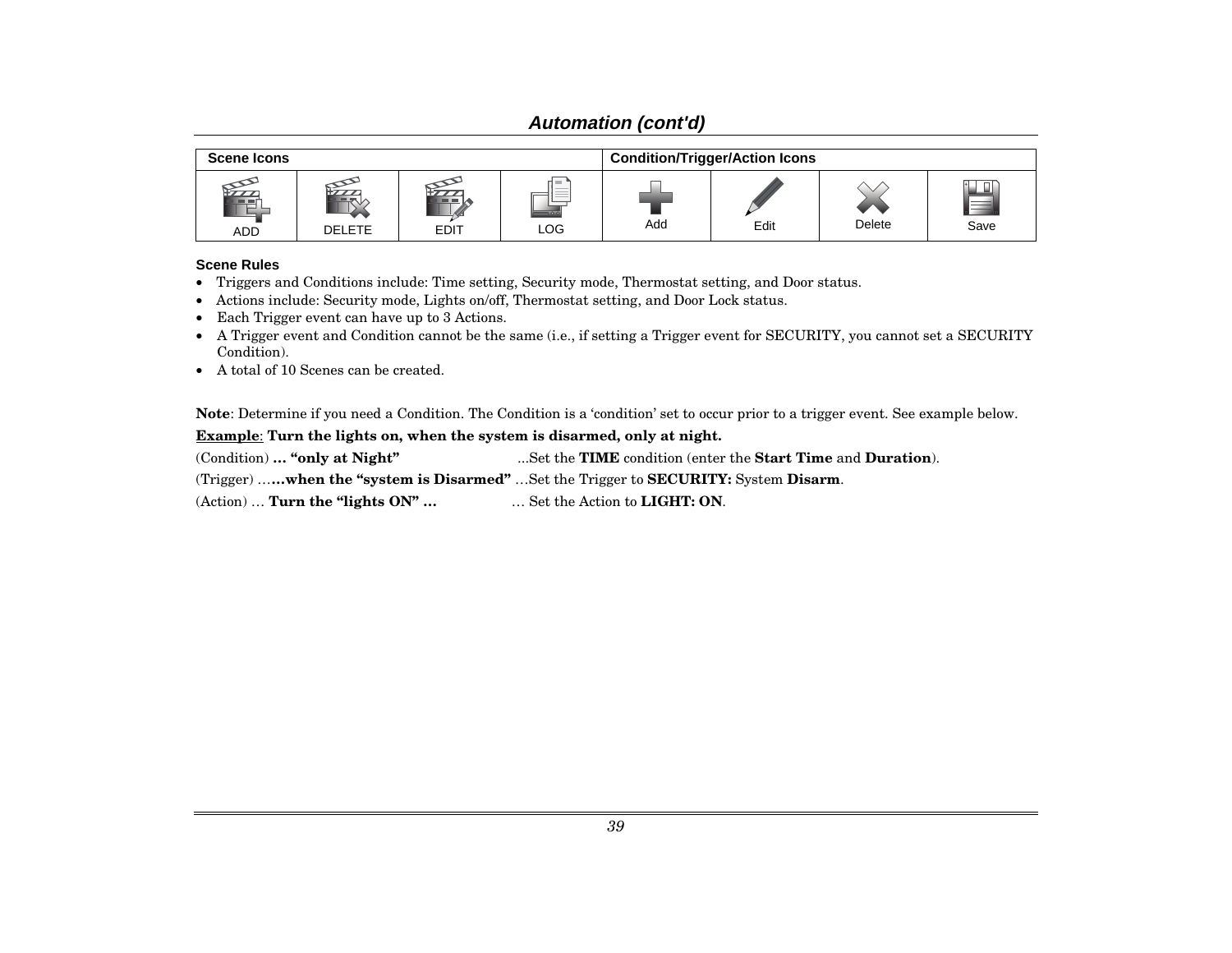**Options for adding a Condition (if needed) – After each selection press SAVE!!!** 

In the "Condition" box, press the **Add** icon.

To set the time, press the **TIME** button: "Set the occurrence" to **Repeated**, or **Once**. If "Repeated" was selected, choose the desired days of the week; if **ONCE** was selected **Enter Date.**

To set the security mode, press the **SECURITY** button and select: **DISARM**, **AWAY**, **STAY**, **NIGHT**.

To set the thermostat settings, press the **THERMOSTAT** button and select a **Thermostat Device** from the drop down menu. Use the **ABOVE** and **BELOW** buttons to increase/decrease the temperature or press the **Temperature Value** box and enter 2 digits for the desired temperature. **Note:** Test thermostats first to ensure proper function in the Scene feature.

To set the door lock status, press the **DOOR** button and select a **Door Device** from the drop-down menu (see notes below). Select **LOCKED** or **UNLOCKED**.

**Options for adding a Trigger – After each selection press SAVE!!!**

In the "Trigger" box, press the **Add** icon.

To set the time, press the **TIME** button and "Set the occurrence" to **Repeated**, or **Once**. If "Repeated" was selected, choose the desired days of the week; If **ONCE** was selected, **Enter Date**.

To set a security mode, press the **SECURITY** button and select: **DISARM**, **AWAY**, **STAY**, **NIGHT** (for residential panels only).

To set the thermostat settings, press the **THERMOSTAT** button to select the **Thermostat Devices** from the drop down menu.

Use the **ABOVE** and **BELOW** button to increase/decrease the temperature range or press the **Temperature Value** box and enter 2 digits for the desired temperature. **Note:** Test thermostats first to ensure proper function in the "Scene" feature.

To set the door lock status, press the **DOOR** button to select a **Door Device** from the drop-down menu (see notes below). Select **LOCKED, UNLOCKED** or **CODE UNLOCKED**.

**Options for adding an Action – After each selection press SAVE!!!** 

In the "Action" box, press the **Add** icon.

To set the security mode, press the **SECURITY** button and select: **DISARM**, **AWAY**, **STAY**, **NIGHT**. Enter **User Code,** if required.

To set the light on/off, press the **LIGHT** button and select a **Light Device** from the drop down menu; set the action to **ON** / **OFF**. To set the thermostat settings, press the **THERMOSTAT** button and select a **Thermostat Device** from the drop-down menu.

Press the **Set Mode** button to set the Action to "Off", "Heat", or "Cool". Press the **Set Energy** button and select from "Normal" or "Saving" energy mode. Press the **Set Point** button and enter a set point value for "Heat Point" and "Cool Point". **Note:** Test thermostats first to ensure proper function in the Scene feature.

To set the door lock status, press the **DOOR** button and select a **Door Device** from the drop-down menu (see notes below). Set the action to **LOCKS** or **UNLOCKS**

**Notes:**

1. Motorized door lock bolts physically lock and unlock when activated, but if the door lock installed is a non-motorized type, activation allows the door to be manually unlocked without a key. See "*Compatible Devices*" section for further information.

2. Some thermostats do not update temperature status automatically (i.e., Wayne Dalton).

3. When using a Kwikset Smartcode electronic deadbolt door lock (in a Scene that is programmed to trigger when unlocked) the Scene does not trigger if using a key; enter a user code.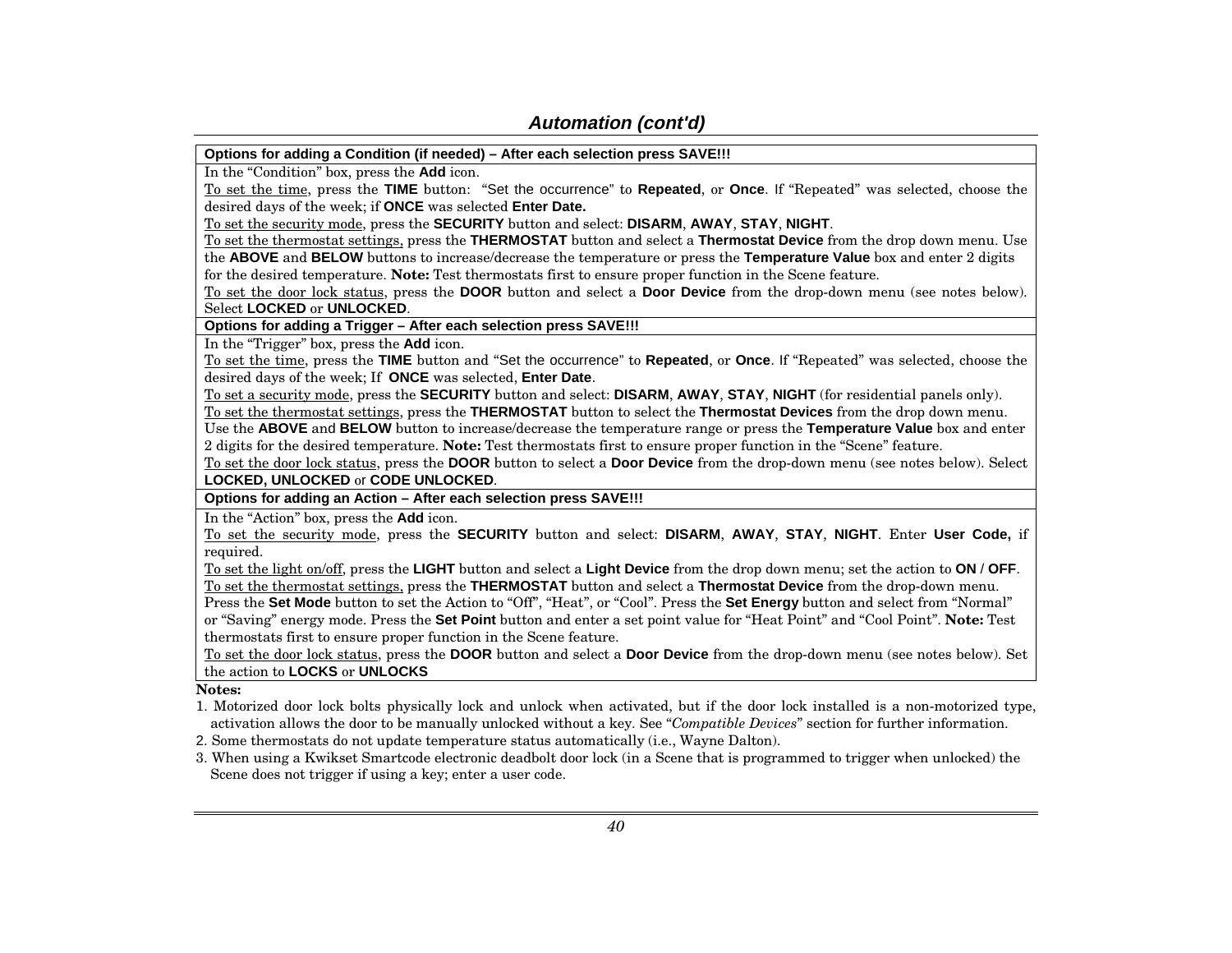### **Create a Group**

Multiple Z-wave devices can function together in a group. Up to 50 groups can be created. Create a Group as follows:

| <b>ICON</b>              | <b>ACTION</b>                                                                                                                                                                                                                             |     |           | <b>NOTES</b>                                                                                                                                                                                                                                                                                                           |
|--------------------------|-------------------------------------------------------------------------------------------------------------------------------------------------------------------------------------------------------------------------------------------|-----|-----------|------------------------------------------------------------------------------------------------------------------------------------------------------------------------------------------------------------------------------------------------------------------------------------------------------------------------|
|                          | 1. Press the <b>Automation</b> icon and then press<br>the Group Setup icon.<br>2. Press the Add icon and enter a "Group"<br>Name" on the data entry keyboard.<br>$3.$ Press $GO$ .<br>4. Select the device(s) to be enabled in this<br>13 |     |           | Group names (i.e., All, etc.) are displayed across the top to the screen.<br>Use the Data Entry Keyboard to enter all required information.<br>• Press the Up Arrow key to switch to capital letters<br>• Press the $X$ key to delete<br>Press the ABC/.?123 key to switch between numerals and<br>symbols/characters. |
|                          | group and press the <b>Save</b> icon.<br>5. Press the <b>Edit</b> icon to rename the group.                                                                                                                                               |     |           | • Press GO to return to the "Add New Camera" screen.                                                                                                                                                                                                                                                                   |
| <b>Group Setup Icons</b> |                                                                                                                                                                                                                                           |     |           |                                                                                                                                                                                                                                                                                                                        |
| Delete                   | Edit                                                                                                                                                                                                                                      | Add | Ë<br>Save | If settings were changed, a pop-up window displays:<br>Settings saved. Select OK to save.                                                                                                                                                                                                                              |

## **Setting a Secondary Keypad (Controller)**

After all Z-Wave devices have been enrolled into the Primary Keypad (Controller #1), the device information can be downloaded to a Secondary Keypad (Controller #2). Keep the controllers within 10 feet of each other, apply power to Controller #2 and do the following:

| <b>ICON</b> | <b>ACTION</b>                                                                                                                                                                                                                                      | <b>NOTES</b>                                                                                                                                                                                                                                                                                                                                          |
|-------------|----------------------------------------------------------------------------------------------------------------------------------------------------------------------------------------------------------------------------------------------------|-------------------------------------------------------------------------------------------------------------------------------------------------------------------------------------------------------------------------------------------------------------------------------------------------------------------------------------------------------|
|             | 1. At Controller #1:<br>a) Press the <b>Automation</b> icon from the<br>"Home" screen and then press the<br><b>Z-Wave Setup</b> icon to display the<br>"Z-Wave Device Management" screen.                                                          |                                                                                                                                                                                                                                                                                                                                                       |
|             | 2. At Controller #2:<br>a) Remove any Z-Wave devices that have<br>been added.<br>b) Press the <b>Z-Wave Primary</b> icon (located)<br>in the lower right side of the screen).<br>c) Select Yes to change this keypad to a<br>Secondary Controller. | When the Primary Controller icon is pressed, the message is displayed:<br>"Please remove all Z-wave devices from network first"                                                                                                                                                                                                                       |
|             | 3. At Controller #1: Press the <b>Add</b> icon.<br>4. At Controller #2: Press the <b>Add</b> icon.<br>5. To edit information, press the <b>Z-Wave Edit</b><br>icon.                                                                                | The message is displayed: "Scanning for Devices"<br>The message is displayed: "Updating Devices. Please Wait"<br>When the device information from the Primary Controller is downloaded to<br>the Secondary Controller, the Secondary Controller displays:<br>"Controller Add Success"<br>The Primary Controller displays: "Device Added Successfully" |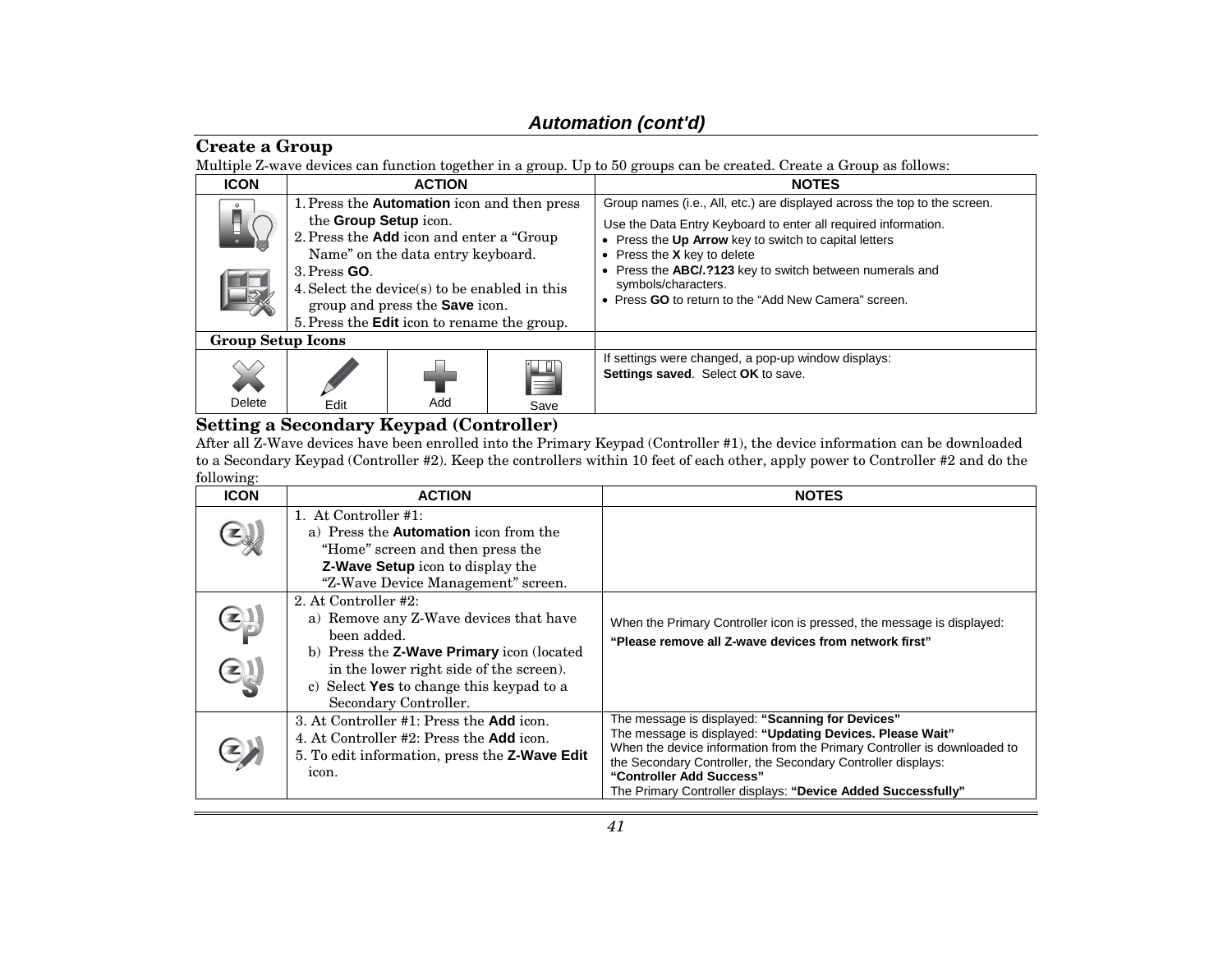### **Updating Keypads (Controllers) with New or Removed devices**

When devices are added or removed from the Z-Wave network, the device information needs to be updated in the Secondary Keypad (Controller). From the Primary controller, do the following.

| <b>ICON</b> | <b>ACTION</b>                                                                | <b>NOTES</b>                                                                                       |
|-------------|------------------------------------------------------------------------------|----------------------------------------------------------------------------------------------------|
|             | 1. Press Add on Primary controller.<br>2. Press Add on Secondary controller. | The controller scans for device changes.<br>The message is displayed: "Devices added Successfully" |

### **Removing a Secondary Keypad (Controller)**

To remove the Secondary controller, do the following:

| <b>ICON</b>          | <b>ACTION</b>                                                                                                          | <b>NOTES</b>                                                                                                                   |
|----------------------|------------------------------------------------------------------------------------------------------------------------|--------------------------------------------------------------------------------------------------------------------------------|
| <b>Albert Street</b> | 1. At the Primary Controller keypad:<br>a) Press Delete.<br>2. At the Secondary Controller keypad:<br>a) Press Delete. | Both keypads will display, "Device Removed" and the Secondary<br>Controller keypad will revert back to the Primary Controller. |

#### **Output List**

To access the Output List, from the "Home" screen, do the following:

| ICON | <b>ACTION</b>                                                                                   | <b>NOTES</b> |
|------|-------------------------------------------------------------------------------------------------|--------------|
|      | 1. Press the <b>Automation</b> and <b>Output</b> icons.                                         |              |
|      | 2. Enter your Authorized Code.<br>3. Use the <b>OFF</b> or <b>ON</b> button to control outputs. |              |

### **Z-Wave Troubleshooting**

| <b>PROBLEM</b>            | <b>SOLUTION</b>                                                                                                         |
|---------------------------|-------------------------------------------------------------------------------------------------------------------------|
| Cannot add new            | Make sure the Z-Wave device is within range of the Tuxedo Touch keypad. You may need to move                            |
| device.                   | the device closer to the keypad. Refer to the Z-Wave device Instruction Guide for proper range.                         |
| Device is within          | 1. At the Tuxedo Touch Keypad:                                                                                          |
| proper range but          | $\mathbf{F}$<br>a) Press the Automation icon from the "Home" screen and then press the                                  |
| still is not enrolled.    | Z-Wave Setup icon to display the "Z-Wave Device Management" screen.                                                     |
|                           | b) If the device does not appear on the screen, press the <b>Z-Wave Remove/Delete</b> icon.<br>$(\mathbf{\widehat{z}})$ |
|                           | 2. At the Z-Wave device, press the <b>Function Key</b> . The screen will display a message                              |
|                           | "Device Removed".                                                                                                       |
|                           | 3. At the Tuxedo Touch Keypad:                                                                                          |
|                           | a) Enroll device again.                                                                                                 |
| <b>Highlighted device</b> | When deleting a device, if the selected device remains on the screen, highlight the device                              |
| will not delete.          | name and press the Removed Failed Device icon.                                                                          |
|                           |                                                                                                                         |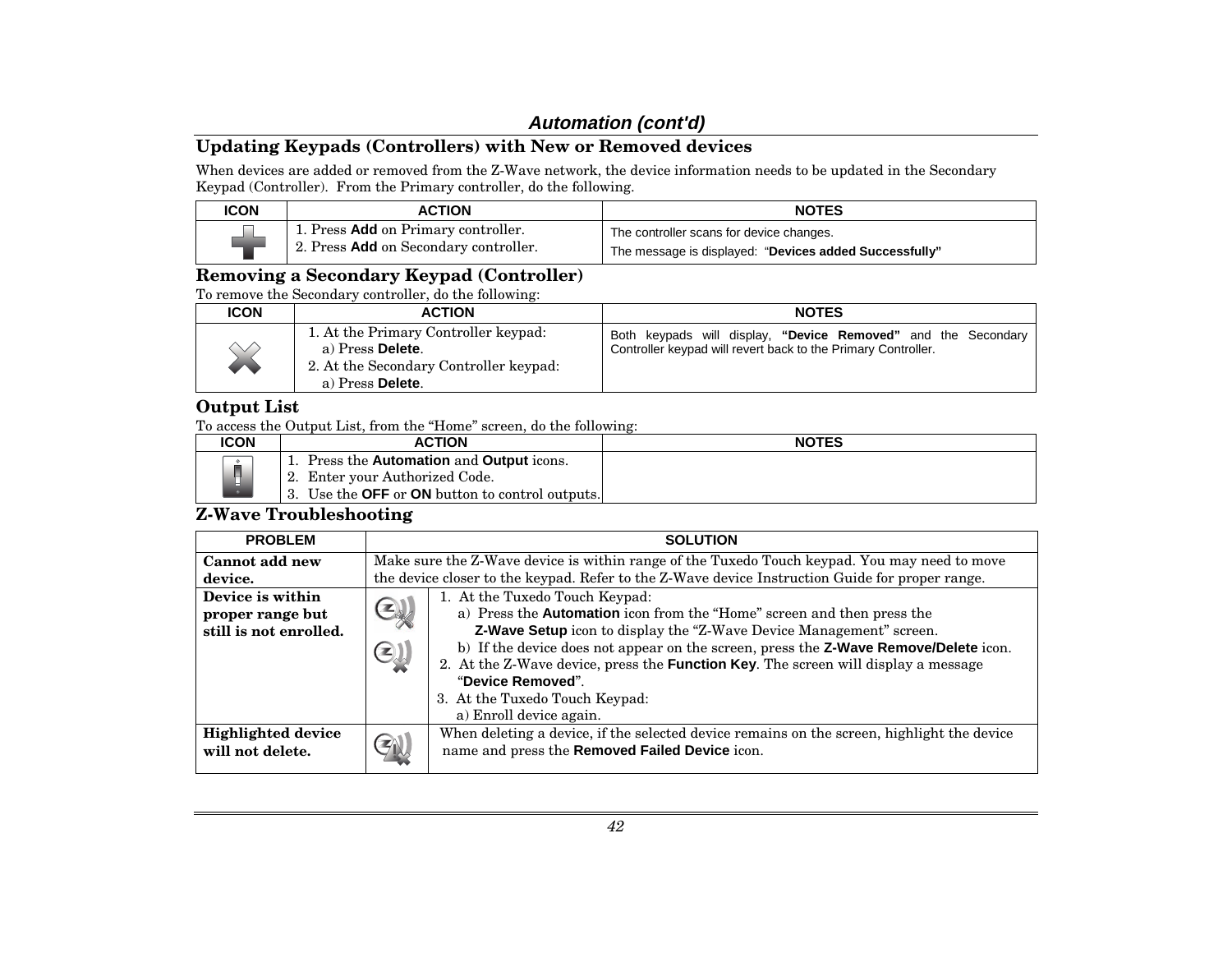### **Compatible Devices**

Z-Wave devices may vary; follow the instructions in the *Users Guide* for your specific device when adding and deleting devices into the Z-Wave network. Refer to the table below for some of the compatible devices.

| Door Locks                                            |
|-------------------------------------------------------|
| Yale Real Living Push Button Lever Lock               |
| Yale Real Living Touchscreen Lever Lock               |
| Yale Real Living Push Button Deadbolt Lock            |
| Yale Real Living Touchscreen Deadbolt Lock            |
| Schalge Link Deadbolt Lock                            |
| Schlage Link Lever Lock                               |
| Kwikset Smartcode Lever lock                          |
| Kwikset Smartcode Deadbolt Lock                       |
| <b>Thermostats</b>                                    |
| Honeywell ECC                                         |
| Wayne Dalton Zwave Thermostat                         |
| <b>Trane Zwave Thermostat</b>                         |
| <b>Appliance</b>                                      |
| HomeManageable Appliance Module                       |
| Wayne Dalton Small Appliance Module                   |
| GE Wireless Lighting Control Plug In Appliance Module |
| Lights                                                |
| Leviton/ViziaRF+ Switches                             |
| Leviton/ViziaRF+ Dimmers                              |
| Leviton/ViziaRF+ Plug in Modules                      |
| <b>GE Wireless Lighting Control Dimmers</b>           |
| <b>GE Wireless Lighting Control Switches</b>          |
| GE Wireless Lighting Control Plug in Lamp Modules     |

Not all Z-wave devices have been tested and some features may produce unpredictable results.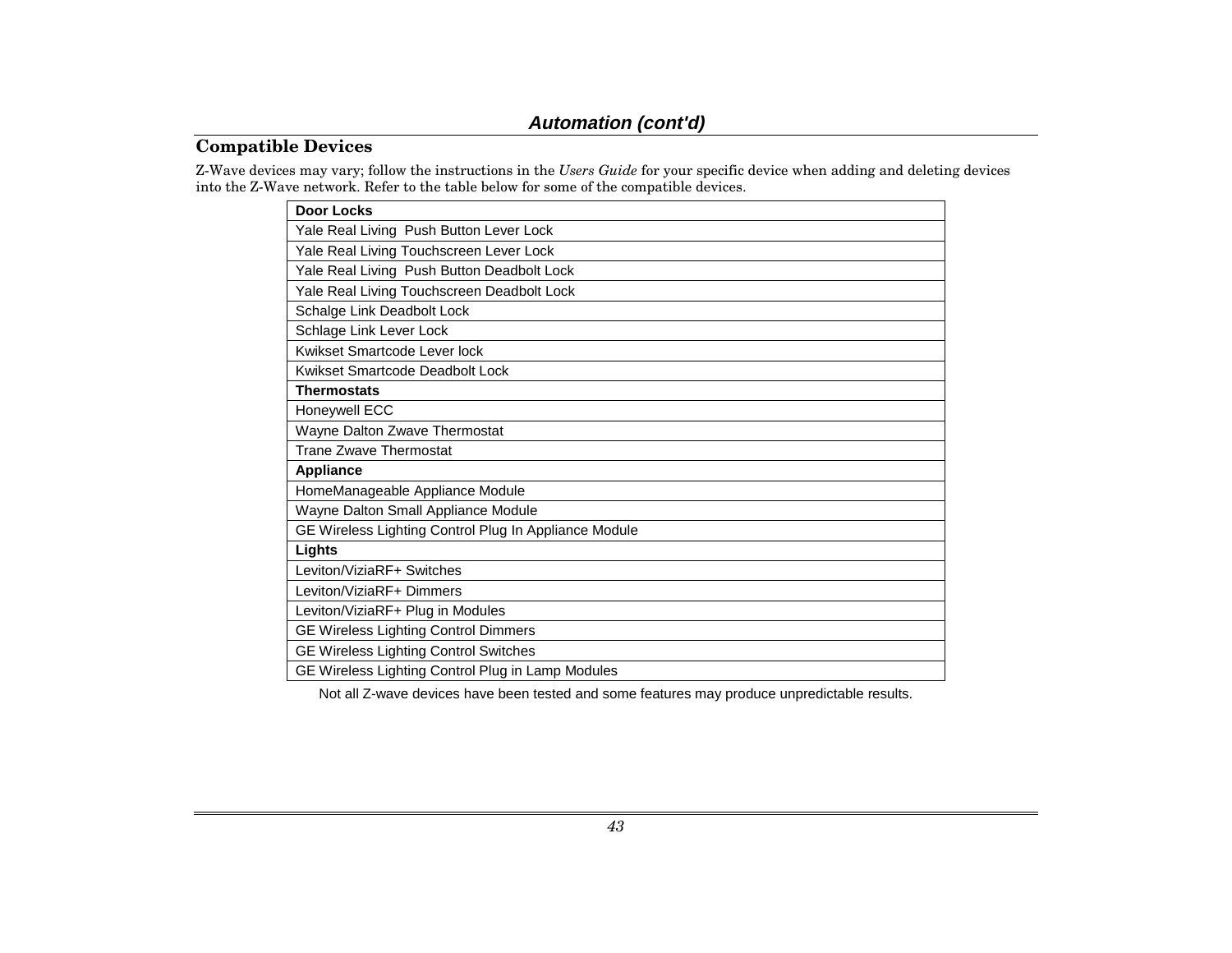#### **Wireless Range**

This device complies with the Z-Wave® standard of open-air, line of sight transmission distances of 100 feet. Actual performance in a home depends on the number of walls between the controller and the destination device, the type of construction and the number of Z-Wave enabled devices installed in the control network.

**Please Note:** Z-Wave home control networks are designed to work properly alongside wireless security sensors, Wi-Fi, Bluetooth and other wireless devices. Some 900 MHz wireless devices such as baby cams, wireless video devices and older cordless phones may cause interference and limit Z-Wave functionality.

#### **Things to consider regarding RF range:**

- Each wall or obstacle (such as refrigerator, big screen TV, etc.) between the remote and the destination device will reduce the maximum range of 100 feet by approximately 25-30%.
- Brick, tile or concrete walls block more of the RF signal than walls made of wooden studs and drywall.
- Wall mounted Z-Wave devices installed in metal junction boxes will suffer a significant loss of range (approximately 20%) since the metal box blocks a large part of the RF signal.

#### **WARNING: NOT FOR USE WITH MEDICAL OR LIFE SUPPORT EQUIPMENT!**

Z-Wave enabled devices should never be used to supply power to, or control the On/Off status or medical and /or life support equipment.

#### **Controlling Devices:**

The features and functions that can be controlled vary by manufacturer and you will need to review the user manual that was provided to determine capabilities of each device.

Z-Wave devices are identified by the Z-Wave logo and can be purchased from your local retailer. Z-Wave® is a registered trademark Sigma Designs, Inc. and/or its subsidiaries.

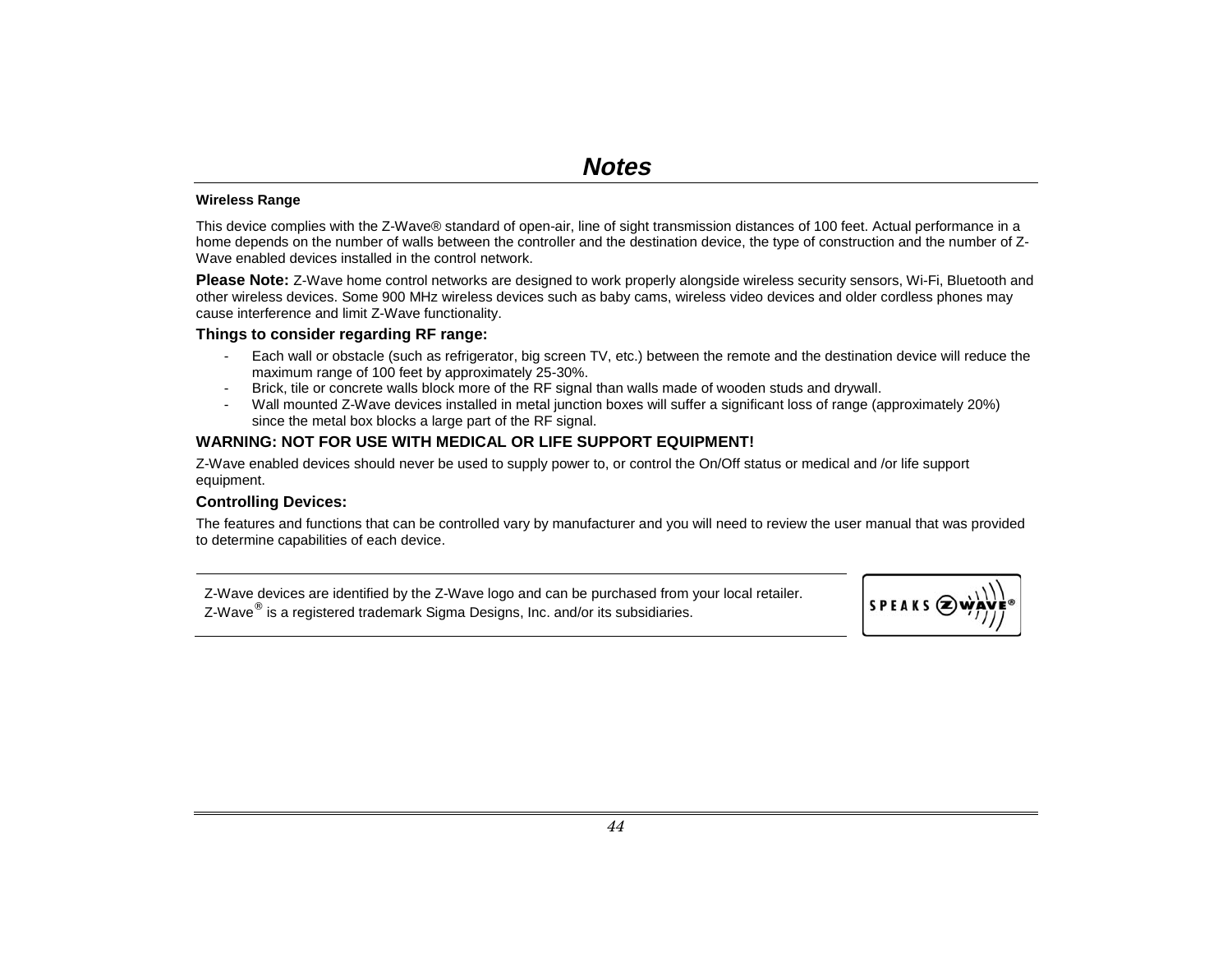**Notes (cont'd)**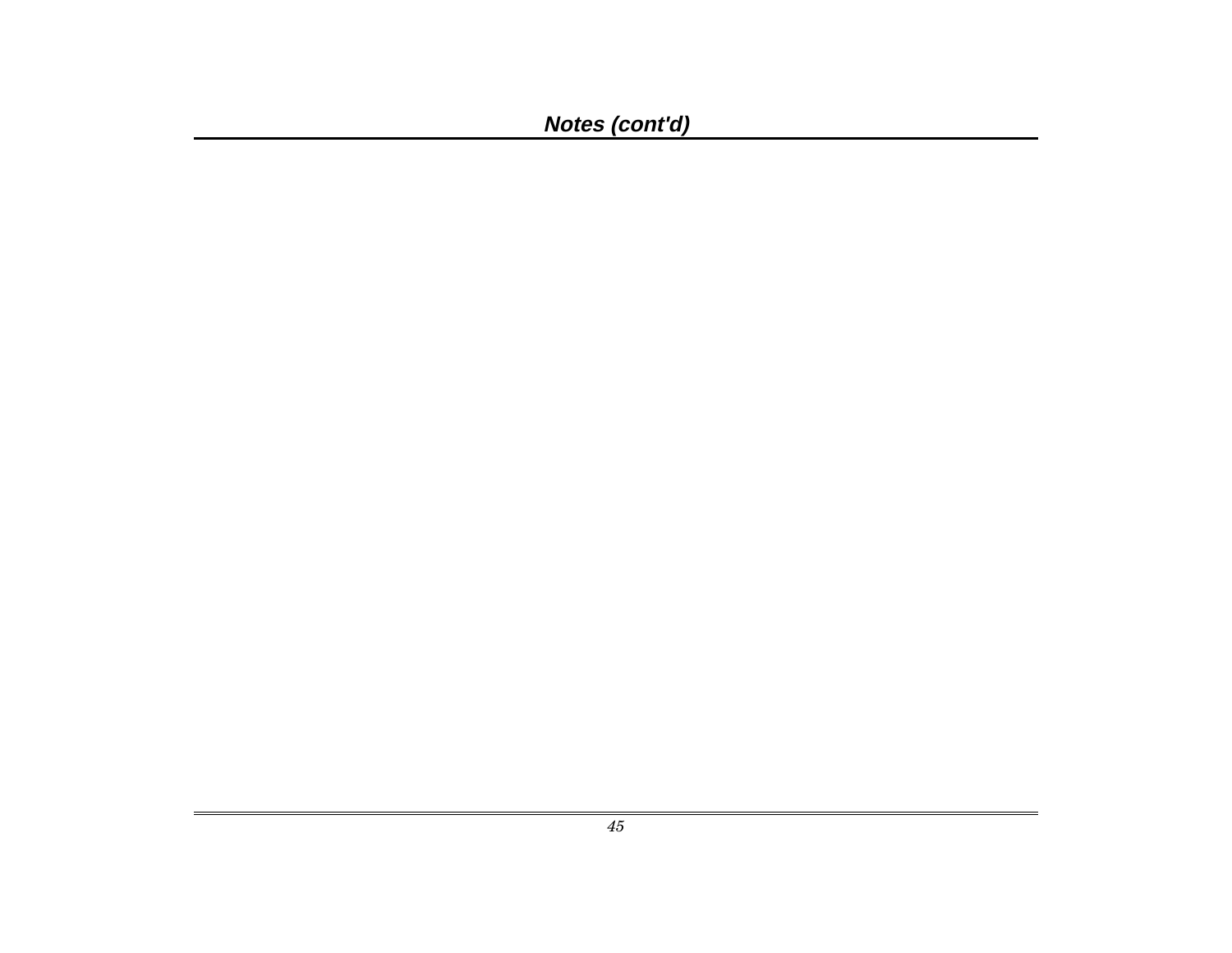### **Glossary**

The following terms are used throughout the guide.

**Arm/Disarm:** "Armed" simply means that the burglary portion of your system is turned ON and is in a state of readiness. "Disarmed" means that the burglary system is turned OFF, and must be rearmed to become operational. However, even in a "disarmed" state, "emergency", "carbon monoxide" and "fire" portions of your system are still operational.

**Bypass:** To intentionally leave a specific zone unprotected while the rest of the system is armed.

**Console Emulation:** Console Emulation Mode allows you to use a keypad interface just as you would a regular system keypad. All commands shown in Console Emulation mode can also be executed from a standard alpha keypad.

**Day/Night Zone**: An area of protection whose violation causes a trouble indication during the disarmed (DAY) mode and an alarm during the armed (NIGHT) mode.

**Delay Zone:** An area of protection containing doors most frequently used to enter or exit (typically, a front door, back door, or door from the garage into the building). The delay zone allows sufficient time for authorized entry or exit without causing an alarm. Consult your installer for the entry and exit delay times that have been set for your system during installation and record them on the separate sheet provided in this guide.

**DHCP** – Dynamic Host Configuration Protocol, which provides a mechanism for allocating IP addresses dynamically so that addresses can be reused when hosts no longer need them.

**Home Screen:** The screen that is normally displayed on the keypad when entries are not being made. The keypad returns to this screen when the "Home" icon is pressed or when an entry is not received for a pre-set period of time.

**Gateway Address –** Sometimes called a router, a gateway is a computer and/or software used to connect two or more networks which translates information from one network to the other. A Gateway IP Address is the IP address for the gateway.

**IP Address** – A unique number consisting of four parts separated by periods, assigned to every computer/workstation connected to the Internet. IP numbers can be "static" (assigned and unchanging) or "dynamic" (assigned via DHCP at every startup).

**Keypad:** This is the device through which you operate your system. It contains graphical icons. These graphical icons control the arming or disarming of the system, and perform other functions that were previously described in this manual.

**Master Code:** A 4-digit code that gives users access to all of the system's functions, including the ability to program other users in the system. See also "User Code.

**Message Icon:** A graphical icon on the Home screen that allows you to record and retrieve voice messages.

**Night:** An arming mode for the system. Your system installer set the type of arming and the zones armed when sing this mode.

**Partition:** An independent group of zones that can be armed and disarmed without affecting other zones or users.

**Scene:** A series of Z-Wave enabled devices in your home-control network, pre-set to operate remotely.

**User Code:** A 4-digit code that gives users access to the system's basic functions. See also "Master Code."

**Zone:** A specific protection point (e.g., door or window).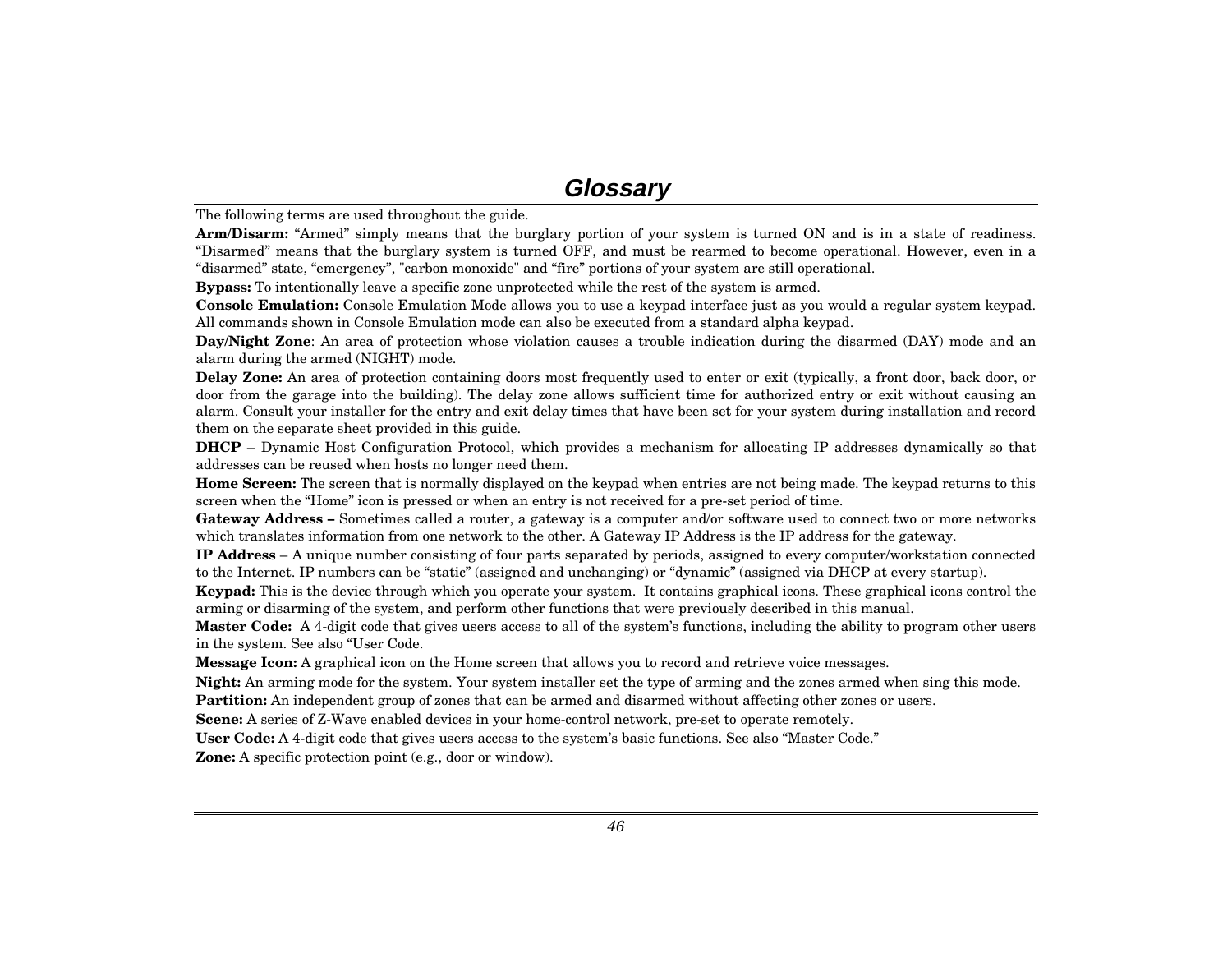#### **FEDERAL COMMUNICATIONS COMMISSION STATEMENTS**

The user shall not make any changes or modifications to the equipment unless authorized by the Installation Instructions or User's Manual. Unauthorized changes or modifications could void the user's authority to operate the equipment.

#### **FCC CLASS B STATEMENT**

This equipment has been tested to FCC requirements and has been found acceptable for use. The FCC requires the following statement for your information:

This equipment generates and uses radio frequency energy and if not installed and used properly, that is, in strict accordance with the manufacturer's instructions, may cause interference to radio and television reception. It has been type tested and found to comply with the limits for a Class B computing device in accordance with the specifications in Part 15 of FCC Rules, which are designed to provide reasonable protection against such interference in a residential installation. However, there is no guarantee that interference will not occur in a particular installation. If this equipment does cause interference to radio or television reception, which can be determined by turning the equipment off and on, the user is encouraged to try to correct the interference by one or more of the following measures:

- If using an indoor antenna, have a quality outdoor antenna installed.
- Reorient the receiving antenna until interference is reduced or eliminated.
- Move the radio or television receiver away from the receiver/control.
- Move the antenna leads away from any wire runs to the receiver/control.
- Plug the receiver/control into a different outlet so that it and the radio or television receiver are on different branch circuits.
- Consult the dealer or an experienced radio/TV technician for help.

#### **INDUSTRY CANADA CLASS B STATEMENT**

This Class B digital apparatus complies with Canadian ICES-003.

Cet appareil numérique de la classe B est conforme à la norme NMB-003 du Canada.

#### **FCC / IC STATEMENT**

This device complies with Part 15 of the FCC Rules, and RSS 210 of IC. Operation is subject to the following two conditions: (1) This device may not cause harmful interference (2) This device must accept any interference received, including interference that may cause undesired operation.

Cet appareil est conforme à la partie 15 des règles de la FCC & de RSS 210 des Industries Canada. Son fonctionnement est soumis aux conditions suivantes: (1) Cet appareil ne doit pas causer d' interferences nuisibles. (2) Cet appareil doit accepter toute interference reçue y compris les interferences causant une reception indésirable.



#### **RF EXPOSURE WARNING**

The Tuxedo Touch WIFI must be installed to provide a separation distance of at least 7.8 in. (20 cm) from all persons and must not be co-located or operating in conjunction with any other antenna or transmitter except in accordance with FCC multi-transmitter product procedures.